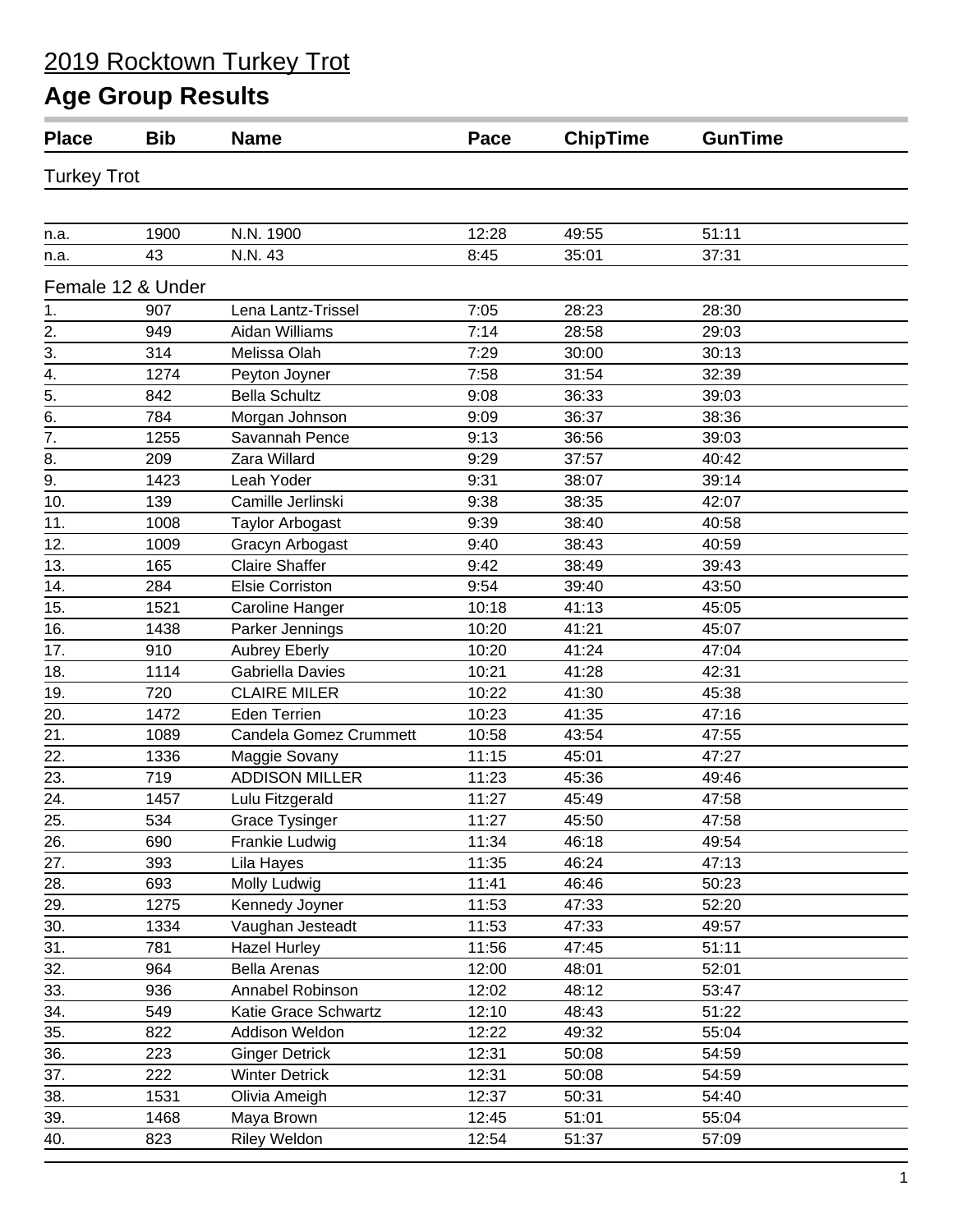| <b>Place</b>     | <b>Bib</b> | <b>Name</b>               | Pace  | <b>ChipTime</b> | <b>GunTime</b> |  |
|------------------|------------|---------------------------|-------|-----------------|----------------|--|
| 41.              | 1333       | <b>Charlotte Jesteadt</b> | 12:54 | 51:38           | 53:59          |  |
| 42.              | 1055       | <b>Grace Daniels</b>      | 13:11 | 52:48           | 53:32          |  |
| 43.              | 146        | Naomi Domingus            | 13:13 | 52:55           | 56:17          |  |
| 44.              | 665        | Kate Huber                | 14:34 | 58:18           | 1:03:15        |  |
| 45.              | 550        | <b>Hattie Schwartz</b>    | 14:34 | 58:19           | 1:03:16        |  |
| 46.              | 663        | Mary Huber                | 14:56 | 59:47           | 1:02:25        |  |
| 47.              | 473        | Marie Moore               | 14:59 | 59:57           | 1:06:11        |  |
| 48.              | 643        | Luci Harpine              | 15:08 | 1:00:36         | 1:03:02        |  |
| 49.              | 175        | Vallerey Rubio            | 15:43 | 1:02:55         | 1:05:27        |  |
| 50.              | 594        | Skylynn Vilt              | 16:47 | 1:07:10         | 1:12:32        |  |
| 51.              | 365        | Mabel Zook                | 17:29 | 1:10:00         | 1:14:51        |  |
| Female 13-17     |            |                           |       |                 |                |  |
| 1.               | 1144       | <b>Trinity Neff</b>       | 6:22  | 25:32           | 25:34          |  |
| 2.               | 186        | <b>Taylor Myers</b>       | 6:24  | 25:39           | 25:41          |  |
| 3.               | 508        | Elle Johnson              | 6:30  | 26:02           | 26:06          |  |
| 4.               | 543        | <b>Emily Rees</b>         | 6:31  | 26:08           | 26:12          |  |
| $\frac{1}{5}$    | 740        | Janie Sanborn             | 6:36  | 26:28           | 26:38          |  |
| $\overline{6}$ . | 709        | Anne-Marie Poirot         | 6:50  | 27:24           | 27:26          |  |
| $\overline{7}$ . | 993        | Logan Braun               | 7:11  | 28:46           | 28:55          |  |
| 8.               | 725        | Lena Blagg                | 7:11  | 28:47           | 28:55          |  |
| $\overline{9}$ . | 1273       | <b>Riley Joyner</b>       | 7:11  | 28:47           | 29:31          |  |
| 10.              | 1389       | Zoe Deeble                | 7:33  | 30:13           | 30:16          |  |
| 11.              | 1317       | Sophie Sallah             | 7:49  | 31:19           | 31:29          |  |
| 12.              | 1529       | Abigail Kauffman          | 8:27  | 33:51           | 35:56          |  |
| 13.              | 630        | Ava Galgano               | 8:29  | 33:59           | 34:43          |  |
| 14.              | 947        | Annalise Williams         | 8:32  | 34:12           | 34:17          |  |
| 15.              | 752        | Raegan Johnson            | 8:49  | 35:18           | 35:32          |  |
| 16.              | 1159       | <b>Madison Mayes</b>      | 8:57  | 35:52           | 37:49          |  |
| 17.              | 1425       | Sophia Yoder              | 9:01  | 36:08           | 37:15          |  |
| 18.              | 178        | Jada Khochareun           | 9:09  | 36:40           | 37:31          |  |
| 19.              | 653        | Evelyn Galgano            | 9:39  | 38:40           | 39:25          |  |
| 20.              | 561        | Sadie Mayhew              | 10:01 | 40:08           | 42:09          |  |
| 21.              | 164        | Rennie Shaffer            | 10:02 | 40:10           | 41:03          |  |
| 22.              | 1477       | Madeleine Hicks           | 10:03 | 40:16           | 45:19          |  |
| 23.              | 991        | Jordan Mongold            | 10:24 | 41:40           | 45:39          |  |
| 24.              | 403        | Tatiana Posada            | 10:56 | 43:48           | 44:52          |  |
| 25.              | 938        | <b>Taylor Fletcher</b>    | 11:02 | 44:10           | 49:22          |  |
| 26.              | 692        | Lucy Ludwig               | 11:34 | 46:18           | 49:55          |  |
| 27.              | 1221       | Eva Ochoa                 | 11:59 | 47:58           | 53:37          |  |
| 28.              | 1259       | Christina Leisen          | 12:02 | 48:11           | 53:08          |  |
| 29.              | 370        | <b>Avery Miller</b>       | 12:16 | 49:08           | 53:00          |  |
| 30.              | 1149       | Danielle Kallaur          | 12:36 | 50:27           | 56:20          |  |
| 31.              | 1148       | Alexia Kallaur            | 12:36 | 50:28           | 56:20          |  |
| 32.              | 694        | Samantha Landram          | 13:01 | 52:05           | 57:08          |  |
| 33.              | 695        | Kaycie Light              | 13:29 | 53:57           | 59:01          |  |
| 34.              | 1074       | Hannah Blosser            | 14:13 | 56:53           | 1:02:25        |  |
|                  |            |                           |       |                 |                |  |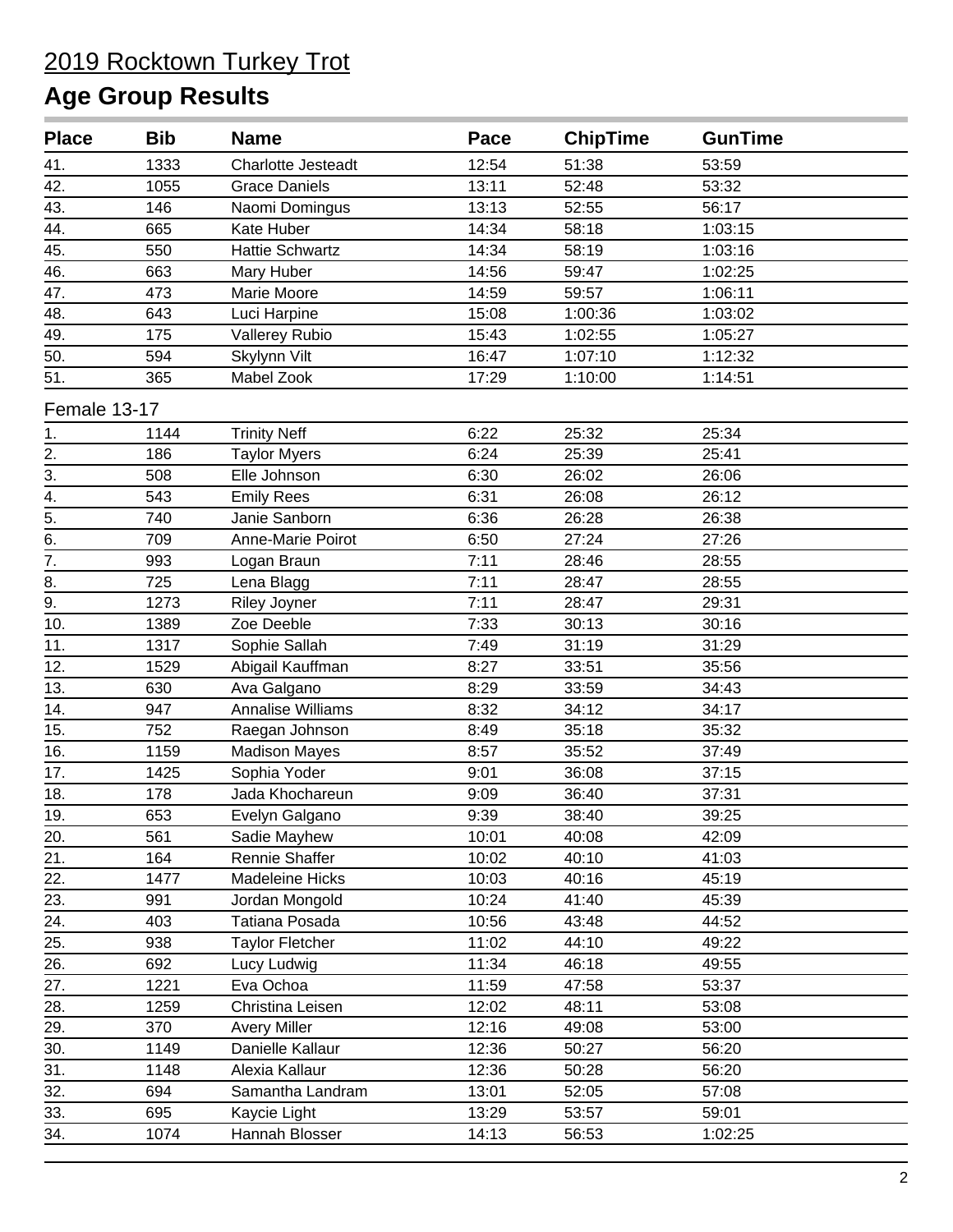| <b>Place</b>     | <b>Bib</b> | <b>Name</b>            | Pace  | <b>ChipTime</b> | <b>GunTime</b> |  |
|------------------|------------|------------------------|-------|-----------------|----------------|--|
| 35.              | 1256       | Anna Selders           | 15:34 | 1:02:19         | 1:05:54        |  |
| 36.              | 515        | Nina Vaughan           | 16:28 | 1:05:55         | 1:11:16        |  |
| 37.              | 814        | Mia Yoder              | 16:56 | 1:07:47         | 1:13:40        |  |
| 38.              | 214        | Zoey RamosBeck         | 17:38 | 1:10:34         | 1:15:35        |  |
| Female 18-24     |            |                        |       |                 |                |  |
| 1.               | 243        | Michaela Mast          | 6:40  | 26:44           | 26:48          |  |
| 2.               | 1207       | Joanna Friesen         | 6:41  | 26:45           | 26:48          |  |
| 3.               | 625        | Rachel Moore           | 7:07  | 28:31           | 29:20          |  |
| 4.               | 310        | Lauren Onestak         | 7:08  | 28:36           | 28:42          |  |
| $\frac{1}{5}$    | 482        | Kelly Rohrer           | 7:08  | 28:36           | 28:42          |  |
| 6.               | 1087       | Julie Raab             | 7:13  | 28:56           | 29:38          |  |
| $\overline{7}$ . | 367        | Sylvia Mast            | 7:15  | 29:03           | 29:07          |  |
| 8.               | 1250       | Joanna Klansek         | 7:31  | 30:07           | 32:08          |  |
| 9.               | 1142       | Jay Testa              | 7:34  | 30:18           | 30:22          |  |
| 10.              | 1456       | Megan Bishop           | 7:48  | 31:13           | 32:00          |  |
| 11.              | 413        | Allison Rohrer         | 8:06  | 32:27           | 36:09          |  |
| 12.              | 542        | Kaylin Stenson         | 8:11  | 32:47           | 34:56          |  |
| 13.              | 1196       | Amanda Sexton          | 8:15  | 33:01           | 35:01          |  |
| 14.              | 1064       | Jessica Lam            | 8:22  | 33:29           | 34:27          |  |
| 15.              | 891        | Morgan Heckman         | 8:24  | 33:37           | 34:46          |  |
| 16.              | 299        | Sydney Knupp           | 8:25  | 33:43           | 37:30          |  |
| 17.              | 1391       | <b>Carley Bennett</b>  | 8:26  | 33:47           | 35:42          |  |
| 18.              | 338        | Yasmin Uddin           | 8:33  | 34:13           | 36:12          |  |
| 19.              | 371        | Sukainah Abid          | 8:38  | 34:33           | 36:32          |  |
| 20.              | 1473       | Sarra Adam             | 8:39  | 34:37           | 36:58          |  |
| 21.              | 1194       | Jenny Kniss            | 8:40  | 34:41           | 38:34          |  |
| 22.              | 1523       | Erin Goodstein         | 8:40  | 34:42           | 38:34          |  |
| 23.              | 957        | Emilee Blosser         | 8:50  | 35:23           | 36:36          |  |
| 24.              | 483        | <b>Brittany Rohrer</b> | 8:56  | 35:48           | 39:17          |  |
| 25.              | 1424       | Carrie Yoder           | 9:02  | 36:09           | 37:15          |  |
| 26.              | 1267       | Heidi Hull             | 9:02  | 36:09           | 39:48          |  |
| 27.              | 1121       | Leah Wenger            | 9:02  | 36:11           | 37:10          |  |
| 28.              | 1487       | Eleanor Long           | 9:03  | 36:16           | 38:25          |  |
| 29.              | 567        | Victoria Wilson        | 9:05  | 36:22           | 38:24          |  |
| 30.              | 432        | MacKenzie Freeze       | 9:09  | 36:39           | 37:32          |  |
| 31.              | 457        | Mary Zook              | 9:13  | 36:55           | 39:20          |  |
| 32.              | 778        | Simara Allen           | 9:14  | 36:58           | 38:12          |  |
| 33.              | 571        | Veronika Yurchenko     | 9:15  | 37:02           | 38:59          |  |
| 34.              | 468        | <b>Brooke Robinson</b> | 9:15  | 37:03           | 37:51          |  |
| 35.              | 1169       | Michelle Eckstein      | 9:22  | 37:30           | 39:55          |  |
| 36.              | 1292       | Kendall Gibson         | 9:26  | 37:47           | 39:45          |  |
| 37.              | 132        | Ella Shulgan           | 9:31  | 38:07           | 40:41          |  |
| 38.              | 1293       | Anna Adams             | 9:31  | 38:07           | 40:06          |  |
| 39.              | 1358       | <b>Callie Reed</b>     | 9:35  | 38:22           | 44:33          |  |
| 40.              | 1006       | Sarah Strickler        | 9:37  | 38:29           | 40:53          |  |
| 41.              | 1475       | Rachel Feldpausch      | 9:37  | 38:30           | 40:41          |  |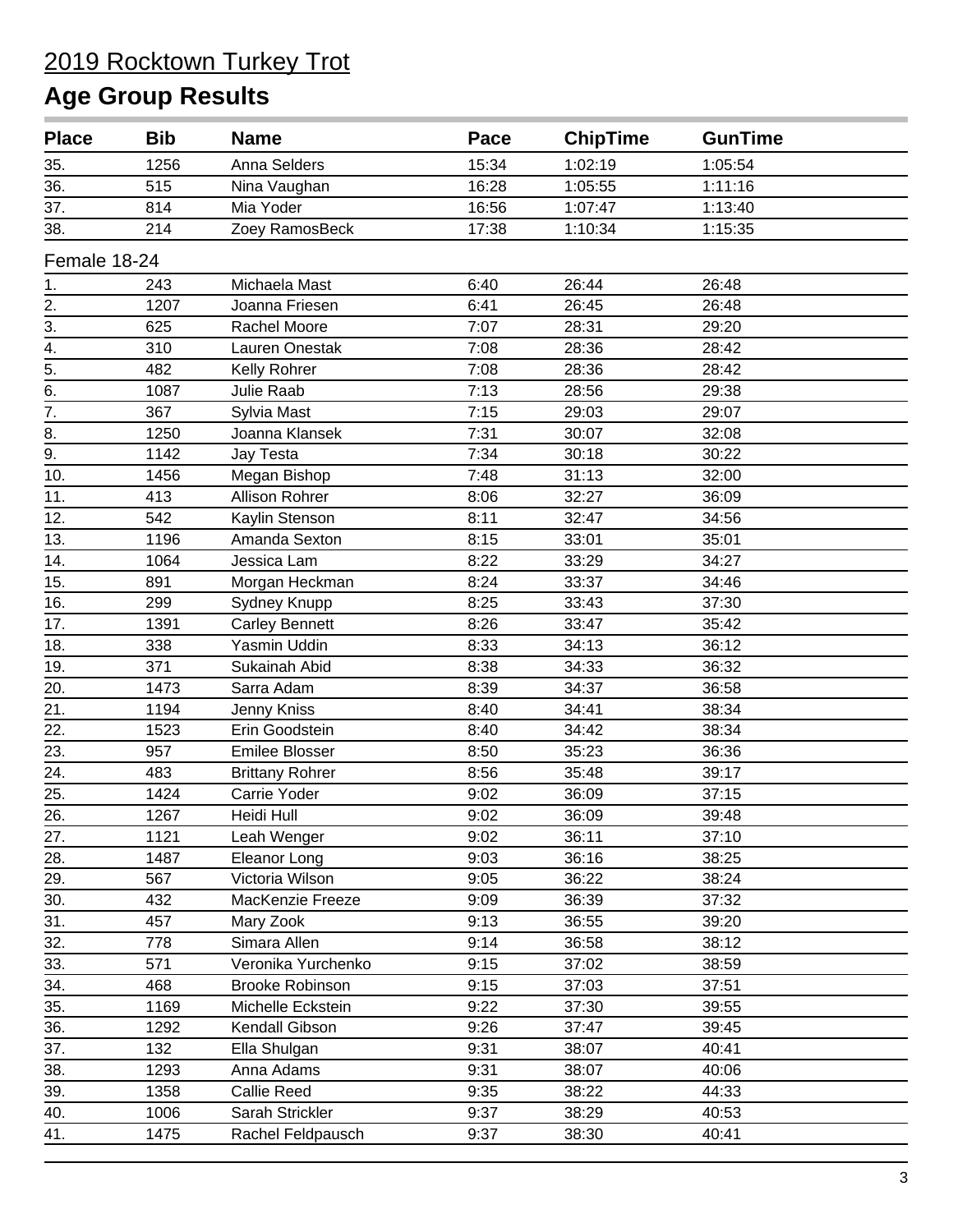| <b>Place</b> | <b>Bib</b> | <b>Name</b>             | Pace  | <b>ChipTime</b> | <b>GunTime</b> |  |
|--------------|------------|-------------------------|-------|-----------------|----------------|--|
| 42.          | 1096       | Sydney Layman           | 9:40  | 38:41           | 40:59          |  |
| 43.          | 652        | Isabel Galgano          | 9:40  | 38:42           | 39:27          |  |
| 44.          | 17         | Jacqueline Dowling      | 9:40  | 38:44           | 40:56          |  |
| 45.          | 1392       | <b>Haley Bennett</b>    | 9:45  | 39:04           | 41:01          |  |
| 46.          | 1299       | Samantha Heitsch        | 9:50  | 39:21           | 43:13          |  |
| 47.          | 1137       | Deanna Botkin           | 10:12 | 40:49           | 43:06          |  |
| 48.          | 1443       | Sarah Mlcoch            | 10:13 | 40:53           | 44:36          |  |
| 49.          | 23         | Cecilia Valdez          | 10:16 | 41:06           | 43:27          |  |
| 50.          | 1143       | Kendra Neff             | 10:53 | 43:33           | 47:32          |  |
| 51.          | 398        | <b>Bella Taylor</b>     | 10:56 | 43:48           | 45:44          |  |
| 52.          | 756        | Jordan Back             | 11:00 | 44:01           | 46:14          |  |
| 53.          | 51         | Olivia Shifflett        | 11:11 | 44:45           | 48:08          |  |
| 54.          | 197        | Lucie Rutherford        | 11:14 | 44:58           | 48:49          |  |
| 55.          | 498        | Irina Logvinovich       | 11:14 | 45:00           | 46:57          |  |
| 56.          | 1335       | Katlyn Weaver           | 11:15 | 45:01           | 45:48          |  |
| 57.          | 998        | Rebekah Stoner          | 11:17 | 45:09           | 47:24          |  |
| 58.          | 1172       | <b>JENNA LOKEY</b>      | 11:19 | 45:17           | 47:40          |  |
| 59.          | 1103       | Alyssa Butler           | 11:19 | 45:19           | 47:40          |  |
| 60.          | 62         | Heidi King              | 11:20 | 45:23           | 50:10          |  |
| 61.          | 1343       | Linda Wenger            | 11:21 | 45:28           | 50:34          |  |
| 62.          | 1426       | Jenny Arteaga           | 11:22 | 45:29           | 50:15          |  |
| 63.          | 87         | <b>Megan Phelps</b>     | 11:23 | 45:36           | 49:16          |  |
| 64.          | 88         | Shelby Smith            | 11:23 | 45:36           | 49:16          |  |
| 65.          | 94         | Anita Kudlyuk           | 11:31 | 46:07           | 49:51          |  |
| 66.          | 736        | Elizabeth Delawder      | 11:35 | 46:23           | 50:24          |  |
| 67.          | 415        | Lydia Fox               | 11:36 | 46:26           | 50:07          |  |
| 68.          | 617        | Allysah Fox             | 11:36 | 46:26           | 50:07          |  |
| 69.          | 1322       | <b>Elaine Carr</b>      | 11:36 | 46:28           | 51:35          |  |
| 70.          | 1313       | Ina Funkhouser          | 11:37 | 46:30           | 51:35          |  |
| 71.          | 1415       | Alex Shatto             | 11:45 | 47:04           | 50:34          |  |
| 72.          | 150        | Alannah Miller          | 11:48 | 47:16           | 49:53          |  |
| 73.          | 1304       | Ashley Leahman          | 11:51 | 47:25           | 53:49          |  |
| 74.          | 230        | Lauren Rohrer           | 11:54 | 47:38           | 51:07          |  |
| 75.          | 49         | Julie Beck              | 11:58 | 47:56           | 52:41          |  |
| 76.          | 1195       | Heidi Selders           | 12:02 | 48:09           | 51:43          |  |
| 77.          | 1527       | Naomi Diaz              | 12:06 | 48:25           | 56:26          |  |
| 78.          | 735        | <b>Allison Delawder</b> | 12:11 | 48:46           | 52:50          |  |
| 79.          | 461        | <b>Taylor Koontz</b>    | 12:28 | 49:55           | 51:11          |  |
| 80.          | 293        | Bethany Chupp           | 12:48 | 51:13           | 56:08          |  |
| 81.          | 437        | Natalie Blanton         | 12:48 | 51:14           | 53:51          |  |
| 82.          | 1095       | Alex Layman             | 12:56 | 51:48           | 54:06          |  |
| 83.          | 844        | Elizabeth Ryan          | 12:59 | 51:57           | 55:32          |  |
| 84.          | 289        | <b>Chloe Simmons</b>    | 13:11 | 52:47           | 57:59          |  |
| 85.          | 659        | Madeline Leach          | 13:18 | 53:15           | 56:49          |  |
| 86.          | 660        | Mikaela Leach           | 13:18 | 53:16           | 56:51          |  |
| 87.          | 874        | Mandy Ruckman           | 13:21 | 53:28           | 57:04          |  |
| 88.          | 579        | Jaedyn Minor            | 13:24 | 53:37           | 57:24          |  |
|              |            |                         |       |                 |                |  |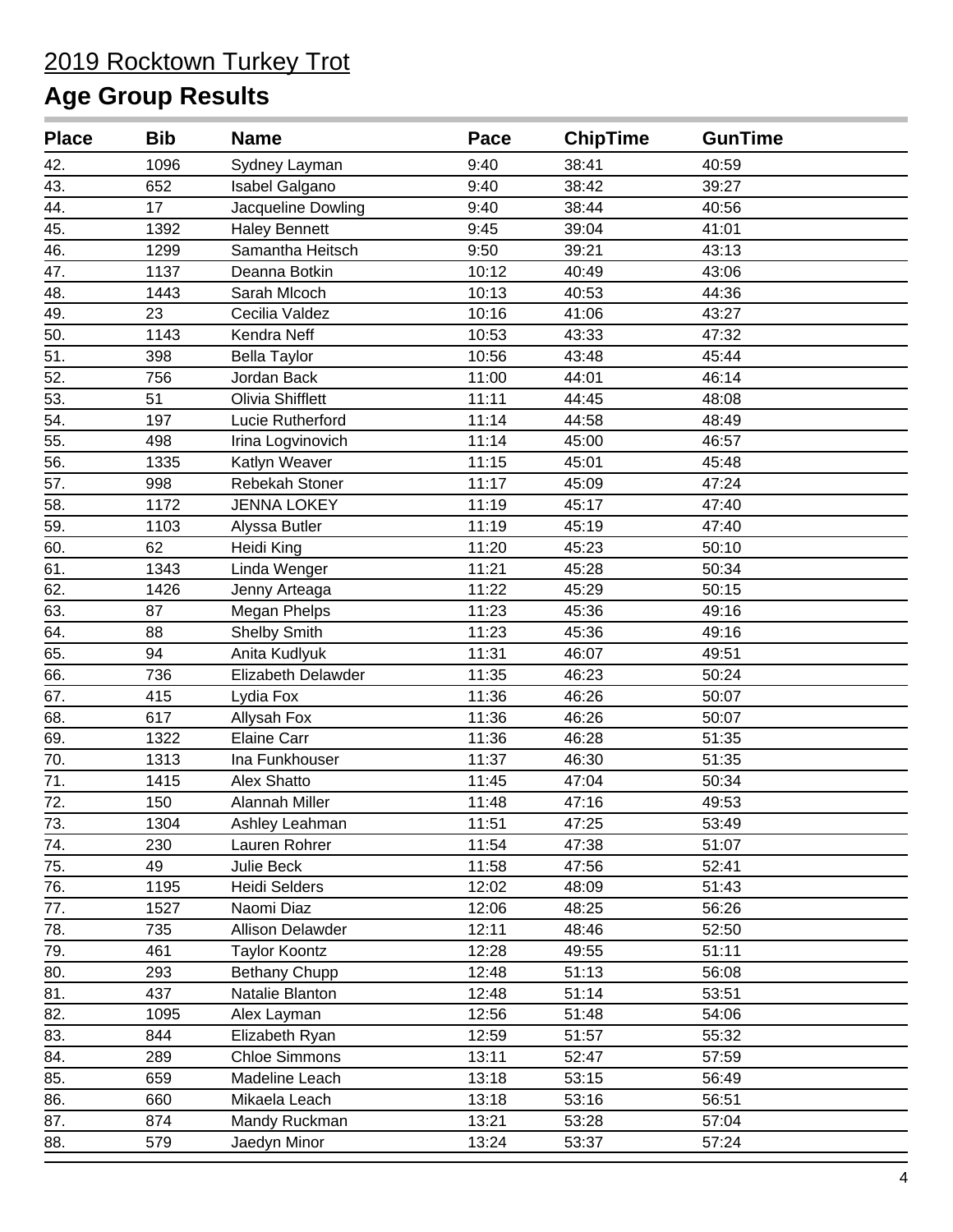| <b>Place</b>     | <b>Bib</b> | <b>Name</b>            | Pace  | <b>ChipTime</b> | <b>GunTime</b> |  |
|------------------|------------|------------------------|-------|-----------------|----------------|--|
| 89.              | 527        | Isabelle burden        | 13:25 | 53:43           | 59:46          |  |
| 90.              | 1028       | Innesa Yurchenko       | 13:40 | 54:42           | 59:32          |  |
| 91.              | 30         | Alexandra Rehkemper    | 14:09 | 56:40           | 1:02:03        |  |
| 92.              | 225        | Ali Price              | 14:34 | 58:18           | 1:03:22        |  |
| 93.              | 128        | Maria Skladanowski     | 14:44 | 59:00           | 1:00:52        |  |
| 94.              | 79         | Keeana Moore           | 14:48 | 59:14           | 1:04:08        |  |
| 95.              | 1072       | Jessica Bergan         | 14:57 | 59:50           | 1:03:47        |  |
| 96.              | 1345       | Amelia Jones           | 15:05 | 1:00:24         | 1:05:29        |  |
| 97.              | 568        | Victoria Blanton       | 15:21 | 1:01:27         | 1:04:53        |  |
| 98.              | 924        | Allyson Clar           | 16:13 | 1:04:56         | 1:11:25        |  |
| 99.              | 1240       | Miranda Long           | 16:27 | 1:05:52         | 1:11:37        |  |
| 100.             | 1483       | <b>Macie Clements</b>  | 16:50 | 1:07:21         | 1:13:26        |  |
| 101.             | 385        | Constance Komara       | 18:09 | 1:12:37         | 1:16:26        |  |
| 102.             | 1402       | Maria Ketron           | 20:34 | 1:22:17         | 1:28:37        |  |
| Female 25-34     |            |                        |       |                 |                |  |
| 1.               | 106        | Lauren Bartoldson      | 6:42  | 26:49           | 26:54          |  |
| 2.               | 1020       | Leah Jacobs            | 6:42  | 26:52           | 27:37          |  |
| 3.               | 408        | Abigail Tonda          | 6:56  | 27:47           | 27:54          |  |
| 4.               | 199        | Samantha Brooks        | 7:09  | 28:39           | 29:36          |  |
| $\overline{5}$ . | 1227       | Emily Johnson          | 7:11  | 28:45           | 29:38          |  |
| 6.               | 489        | Nora Miller            | 7:13  | 28:56           | 29:42          |  |
| 7.               | 1092       | Justine Pasco          | 7:18  | 29:13           | 29:55          |  |
| 8.               | 142        | Leslie Lyford          | 7:19  | 29:19           | 30:14          |  |
| 9.               | 572        | <b>Carter Williams</b> | 7:20  | 29:24           | 30:29          |  |
| 10.              | 1393       | Catherine McGowan      | 7:28  | 29:55           | 30:49          |  |
| 11.              | 411        | Kassy Newman           | 7:35  | 30:22           | 31:05          |  |
| 12.              | 1110       | <b>Kristy Leitzel</b>  | 7:35  | 30:24           | 32:29          |  |
| 13.              | 1428       | Rachel Bowman          | 7:40  | 30:41           | 31:44          |  |
| 14.              | 1370       | Corrie Janocka         | 7:46  | 31:07           | 32:12          |  |
| 15.              | 1266       | Emma DiNapoli          | 7:47  | 31:12           | 31:59          |  |
| 16.              | 57         | Cerrianne Leatherland  | 7:48  | 31:13           | 31:55          |  |
| 17.              | 696        | <b>Renee Simmers</b>   | 7:48  | 31:14           | 32:01          |  |
| 18.              | 1448       | <b>Hillary Monsour</b> | 7:48  | 31:15           | 31:20          |  |
| 19.              | 609        | Zoe Slobodin           | 7:48  | 31:16           | 31:32          |  |
| 20.              | 1478       | Kristina Britt         | 7:50  | 31:21           | 31:30          |  |
| 21.              | 60         | Lauren Childers        | 7:53  | 31:36           | 32:24          |  |
| 22.              | 439        | Laura Alfini           | 7:55  | 31:43           | 32:51          |  |
| 23.              | 26         | Ashley Martorana       | 8:00  | 32:03           | 32:53          |  |
| 24.              | 85         | Celia Ross             | 8:03  | 32:15           | 32:31          |  |
| 25.              | 826        | Kerry Smith            | 8:07  | 32:31           | 33:22          |  |
| 26.              | 541        | Kiera Heatwole         | 8:11  | 32:46           | 34:56          |  |
| 27.              | 464        | Sarah Shepherd         | 8:12  | 32:49           | 33:44          |  |
| 28.              | 747        | Charissa Morris        | 8:12  | 32:51           | 34:54          |  |
| 29.              | 250        | Michelle Swartley      | 8:12  | 32:52           | 33:44          |  |
| 30.              | 738        | Krystal Dawson         | 8:13  | 32:55           | 33:58          |  |
| 31.              | 12         | Grace Blaylock         | 8:16  | 33:05           | 33:55          |  |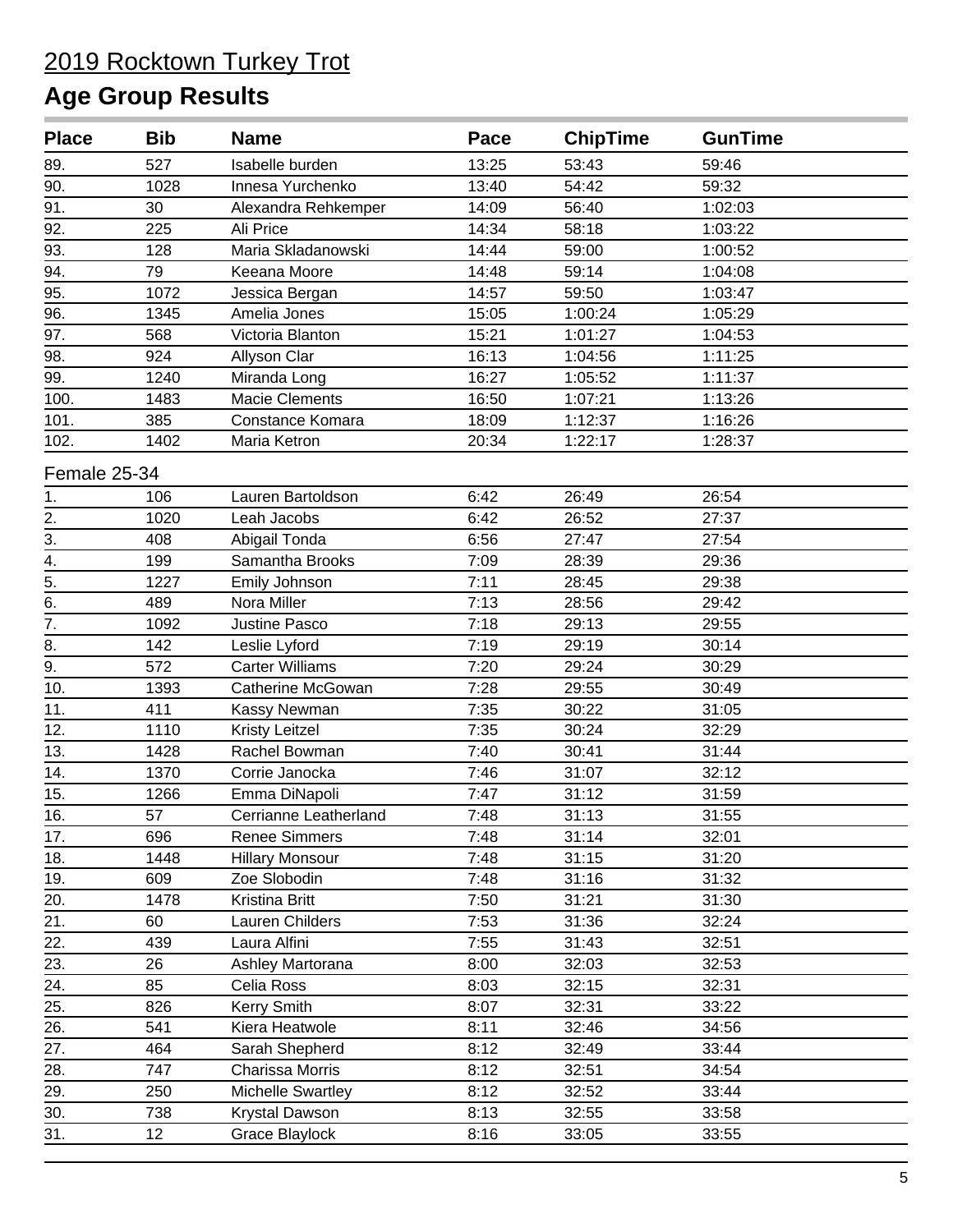| <b>Place</b> | <b>Bib</b> | <b>Name</b>                | Pace | <b>ChipTime</b> | <b>GunTime</b> |  |
|--------------|------------|----------------------------|------|-----------------|----------------|--|
| 32.          | 722        | Alanah Horning             | 8:16 | 33:05           | 33:54          |  |
| 33.          | 1048       | Kendra Straughn            | 8:21 | 33:27           | 34:41          |  |
| 34.          | 1077       | Sara Blue                  | 8:23 | 33:33           | 39:11          |  |
| 35.          | 39         | <b>Molly Smith</b>         | 8:26 | 33:47           | 34:04          |  |
| 36.          | 493        | Jennifer Roslak            | 8:27 | 33:51           | 35:59          |  |
| 37.          | 421        | Lauren Shifflett           | 8:27 | 33:52           | 36:04          |  |
| 38.          | 287        | Callie Randolph            | 8:29 | 33:57           | 35:00          |  |
| 39.          | 450        | Chelsea McCammon           | 8:29 | 34:00           | 34:59          |  |
| 40.          | 522        | Morgan Eye                 | 8:37 | 34:31           | 36:59          |  |
| 41.          | 399        | Virginia Moore             | 8:40 | 34:42           | 35:32          |  |
| 42.          | 1187       | Kari King                  | 8:40 | 34:44           | 38:55          |  |
| 43.          | 158        | Ashley Branner             | 8:42 | 34:50           | 37:20          |  |
| 44.          | 666        | Sarah Rhodes               | 8:47 | 35:11           | 36:12          |  |
| 45.          | 1380       | Rachel Lanctot             | 8:48 | 35:16           | 37:23          |  |
| 46.          | 587        | Rachel Ringgold            | 8:49 | 35:19           | 36:07          |  |
| 47.          | 292        | <b>Brandi Sheffer-Bess</b> | 8:52 | 35:29           | 37:44          |  |
| 48.          | 501        | Amanda Henry               | 8:55 | 35:44           | 36:49          |  |
| 49.          | 860        | <b>Heather Russell</b>     | 8:56 | 35:48           | 37:47          |  |
| 50.          | 205        | <b>Charity Neer</b>        | 8:58 | 35:56           | 38:21          |  |
| 51.          | 328        | Caroline Wilson            | 9:01 | 36:08           | 40:05          |  |
| 52.          | 930        | Angela Albanese            | 9:02 | 36:12           | 39:56          |  |
| 53.          | 600        | Jessica Peters             | 9:03 | 36:13           | 39:39          |  |
| 54.          | 974        | Nina Carter                | 9:03 | 36:14           | 38:17          |  |
| 55.          | 774        | <b>Kelsey Smith</b>        | 9:04 | 36:18           | 39:51          |  |
| 56.          | 1091       | Julia Sodikoff             | 9:06 | 36:28           | 38:19          |  |
| 57.          | 67         | Madeline Klim              | 9:09 | 36:38           | 37:36          |  |
| 58.          | 336        | Stormy Stoneburner         | 9:13 | 36:55           | 38:04          |  |
| 59.          | 1254       | Natasha Pence              | 9:13 | 36:56           | 39:03          |  |
| 60.          | 530        | NICOLE MEANEY              | 9:14 | 36:58           | 39:32          |  |
| 61.          | 440        | <b>MEGAN BREEDEN</b>       | 9:16 | 37:06           | 39:06          |  |
| 62.          | 456        | Lauren Silveira            | 9:18 | 37:14           | 39:38          |  |
| 63.          | 217        | Allie Motyka               | 9:18 | 37:16           | 41:00          |  |
| 64.          | 235        | Natalie Shafer             | 9:19 | 37:18           | 39:30          |  |
| 65.          | 234        | Christina Harman           | 9:19 | 37:18           | 39:31          |  |
| 66.          | 585        | Megan Borowy               | 9:29 | 37:58           | 39:15          |  |
| 67.          | 8          | Anya Horning               | 9:30 | 38:01           | 40:28          |  |
| 68.          | 757        | <b>Josie Hawkins</b>       | 9:30 | 38:02           | 40:13          |  |
| 69.          | 1278       | Lauren Reese               | 9:30 | 38:03           | 39:55          |  |
| 70.          | 1511       | Mara Kane                  | 9:32 | 38:12           | 40:31          |  |
| 71.          | 1205       | Meredith Read              | 9:33 | 38:13           | 40:29          |  |
| 72.          | 832        | Lydia Mindling             | 9:33 | 38:14           | 40:19          |  |
| 73.          | 1404       | <b>Brittni Rimpela</b>     | 9:34 | 38:19           | 40:18          |  |
| 74.          | 435        | Carly Fagan                | 9:34 | 38:20           | 42:12          |  |
| 75.          | 233        | Natalie Rohrer             | 9:35 | 38:23           | 39:16          |  |
| 76.          | 341        | Alyssa Valcourt            | 9:35 | 38:24           | 42:00          |  |
| 77.          | 742        | Lucy Baker                 | 9:38 | 38:35           | 42:07          |  |
| 78.          | 309        | Kaitlyn Remnant            | 9:39 | 38:39           | 40:29          |  |
|              |            |                            |      |                 |                |  |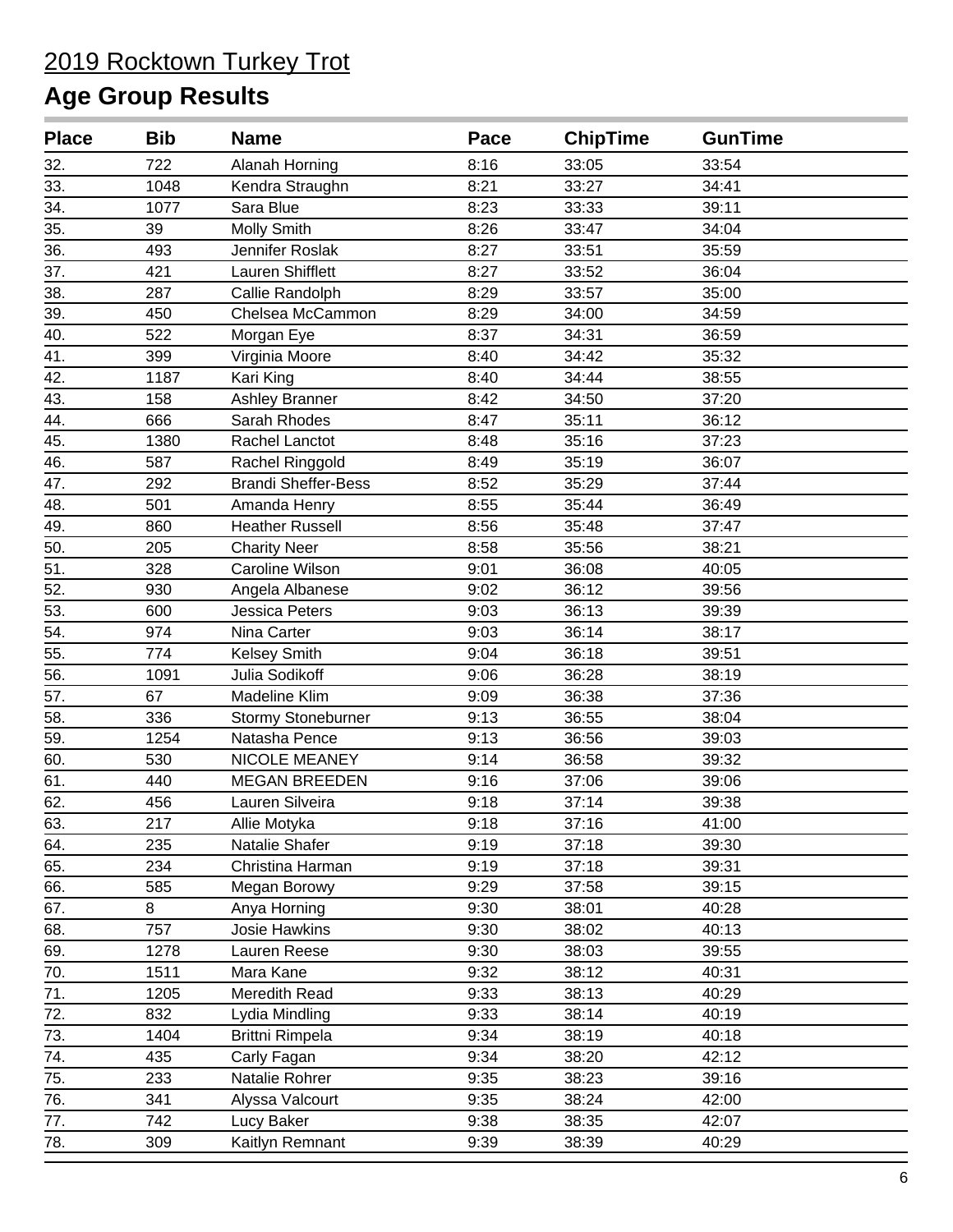| <b>Place</b> | <b>Bib</b> | <b>Name</b>            | Pace  | <b>ChipTime</b> | <b>GunTime</b> |  |
|--------------|------------|------------------------|-------|-----------------|----------------|--|
| 79.          | 405        | Cassandra Hemingway    | 9:41  | 38:47           | 41:03          |  |
| 80.          | 1449       | <b>Rachel Miller</b>   | 9:42  | 38:50           | 41:19          |  |
| 81.          | 452        | Kendall Hancock        | 9:42  | 38:51           | 39:42          |  |
| 82.          | 950        | Lisa Umbel             | 9:42  | 38:52           | 41:04          |  |
| 83.          | 755        | Kayla Back             | 9:44  | 38:57           | 41:08          |  |
| 84.          | 960        | <b>Courtney Miller</b> | 9:45  | 39:02           | 42:55          |  |
| 85.          | 1076       | Shana Wilson           | 9:46  | 39:06           | 41:20          |  |
| 86.          | 588        | Jessica Desper         | 9:50  | 39:22           | 41:38          |  |
| 87.          | 343        | Sheila Showalter       | 9:50  | 39:22           | 43:31          |  |
| 88.          | 275        | Kiersten Campbell      | 9:53  | 39:33           | 43:37          |  |
| 89.          | 732        | Abigail Martin         | 9:54  | 39:39           | 43:21          |  |
| 90.          | 409        | <b>Emily Knupp</b>     | 9:54  | 39:39           | 43:29          |  |
| 91.          | 195        | Rachel Pennington      | 9:57  | 39:51           | 39:51          |  |
| 92.          | 1232       | <b>Hailey Simmons</b>  | 9:58  | 39:53           | 41:58          |  |
| 93.          | 598        | Karin Elwood           | 9:58  | 39:53           | 42:12          |  |
| 94.          | 596        | Gwen Elwood            | 9:58  | 39:54           | 42:12          |  |
| 95.          | 1192       | Tonya Lambert Delp     | 9:59  | 39:59           | 43:29          |  |
| 96.          | 577        | Elizabeth Grabau       | 10:01 | 40:06           | 42:10          |  |
| 97.          | 202        | Kristen Myers          | 10:06 | 40:26           | 42:20          |  |
| 98.          | 707        | Veronica Paulson       | 10:06 | 40:27           | 44:32          |  |
| 99.          | 194        | Jessica Fitzgerald     | 10:06 | 40:28           | 42:21          |  |
| 100.         | 42         | <b>Emily Suttles</b>   | 10:06 | 40:28           | 42:22          |  |
| 101.         | 267        | Jennifer Williams      | 10:08 | 40:35           | 46:31          |  |
| 102.         | 419        | Robin Vilt             | 10:09 | 40:37           | 44:30          |  |
| 103.         | 1235       | Yelena Mazur           | 10:09 | 40:38           | 44:22          |  |
| 104.         | 444        | Krista Blakely         | 10:13 | 40:56           | 44:41          |  |
| 105.         | 1340       | Leah Barker            | 10:14 | 40:59           | 43:07          |  |
| 106.         | 605        | Kara Hill              | 10:15 | 41:04           | 44:52          |  |
| 107.         | 53         | Stephanie Dixon        | 10:16 | 41:07           | 43:15          |  |
| 108.         | 1492       | Amanda See             | 10:16 | 41:08           | 43:32          |  |
| 109.         | 169        | Kristin Leap           | 10:17 | 41:12           | 43:41          |  |
| 110.         | 777        | Meghan See             | 10:18 | 41:14           | 43:37          |  |
| 111.         | 356        | Carrie Dedrick         | 10:18 | 41:14           | 43:05          |  |
| 112.         | 228        | Jenny DuVon            | 10:19 | 41:20           | 44:49          |  |
| 113.         | 718        | <b>MELISSA MILLER</b>  | 10:22 | 41:30           | 45:39          |  |
| 114.         | 1260       | Heather Offenbacker    | 10:29 | 41:59           | 45:42          |  |
| 115.         | 946        | Olivia Behm            | 10:30 | 42:02           | 48:03          |  |
| 116.         | 904        | Vanessa Heatwole       | 10:30 | 42:03           | 45:35          |  |
| 117.         | 626        | Amy Heatwole           | 10:30 | 42:03           | 45:35          |  |
| 118.         | 563        | Erin Nelsen            | 10:30 | 42:03           | 45:42          |  |
| 119.         | 1441       | <b>Kelsey Buxton</b>   | 10:31 | 42:07           | 45:34          |  |
| 120.         | 1445       | Anna St. Ours          | 10:32 | 42:09           | 45:37          |  |
| 121.         | 909        | Nicole Eberly          | 10:34 | 42:18           | 47:59          |  |
| 122.         | 746        | Margaret Bergen        | 10:37 | 42:30           | 43:33          |  |
| 123.         | 373        | Katie Roy              | 10:38 | 42:36           | 45:14          |  |
| 124.         | 349        | Chelsea Spade          | 10:40 | 42:42           | 46:38          |  |
| 125.         | 1496       | <b>Taylor Fix</b>      | 10:42 | 42:51           | 45:15          |  |
|              |            |                        |       |                 |                |  |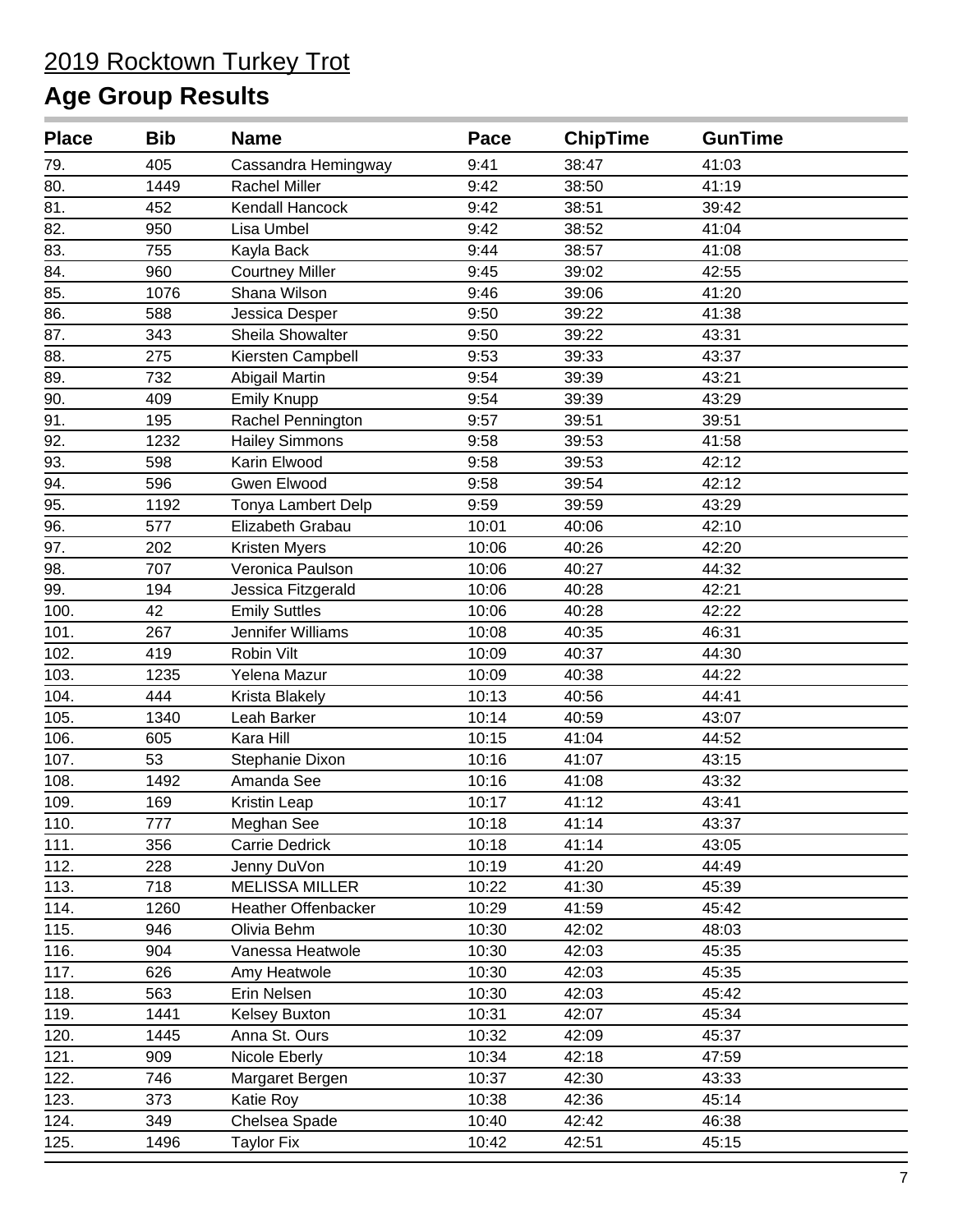| <b>Place</b> | <b>Bib</b>     | <b>Name</b>               | Pace  | <b>ChipTime</b> | <b>GunTime</b> |  |
|--------------|----------------|---------------------------|-------|-----------------|----------------|--|
| 126.         | 291            | Samantha Lamas            | 10:42 | 42:52           | 47:03          |  |
| 127.         | 45             | Sarah Defnall             | 10:45 | 43:01           | 45:40          |  |
| 128.         | 40             | Kate Bailey               | 10:48 | 43:13           | 43:13          |  |
| 129.         | 912            | Jennifer Guida            | 10:55 | 43:42           | 44:50          |  |
| 130.         | 61             | Emma Maynard              | 10:59 | 43:59           | 46:04          |  |
| 131.         | 1414           | Nicole Davis              | 11:02 | 44:11           | 46:31          |  |
| 132.         | 137            | Chloe Jerlinski           | 11:05 | 44:22           | 47:56          |  |
| 133.         | 1135           | Lane Wollerton            | 11:05 | 44:23           | 48:32          |  |
| 134.         | 1512           | Hannah Leigh              | 11:06 | 44:25           | 48:32          |  |
| 135.         | 259            | Ellen Whetzel             | 11:13 | 44:53           | 49:51          |  |
| 136.         | 667            | Kaylee Yates              | 11:21 | 45:25           | 49:22          |  |
| 137.         | 847            | <b>Caroline Dickens</b>   | 11:24 | 45:37           | 50:28          |  |
| 138.         | 278            | Katelyn Campbell          | 11:30 | 46:01           | 50:07          |  |
| 139.         | 681            | Caitlin Parrish           | 11:31 | 46:07           | 48:17          |  |
| 140.         | 326            | Symantha Morell           | 11:41 | 46:48           | 50:59          |  |
| 141.         | 273            | <b>Christine Eckstein</b> | 11:42 | 46:50           | 49:12          |  |
| 142.         | 161            | <b>Hunter Messick</b>     | 11:44 | 46:58           | 48:09          |  |
| 143.         | 1206           | Paola Amaya               | 11:44 | 47:00           | 54:59          |  |
| 144.         | 856            | Alisha Rexrode            | 11:45 | 47:02           | 50:34          |  |
| 145.         | 754            | Elizabeth Luebben         | 11:46 | 47:06           | 49:40          |  |
| 146.         | $\overline{7}$ | Randi Blanton             | 11:48 | 47:15           | 49:53          |  |
| 147.         | 395            | E C Hammer                | 11:50 | 47:23           | 53:29          |  |
| 148.         | 881            | Katie Schmid              | 11:55 | 47:42           | 51:26          |  |
| 149.         | 880            | Lindsey FitzGerald        | 11:55 | 47:44           | 51:27          |  |
| 150.         | 945            | Lauren Bunch              | 11:59 | 47:59           | 54:00          |  |
| 151.         | 467            | Mackenzie Kinney          | 12:00 | 48:01           | 50:27          |  |
| 152.         | 759            | <b>Lindsey Hughes</b>     | 12:04 | 48:17           | 51:53          |  |
| 153.         | 554            | Logan Gabriel             | 12:12 | 48:52           | 54:25          |  |
| 154.         | 848            | <b>Mallory Miller</b>     | 12:23 | 49:35           | 56:16          |  |
| 155.         | 849            | <b>Blaire Miller</b>      | 12:24 | 49:38           | 56:18          |  |
| 156.         | 570            | Aubrey Bradford           | 12:35 | 50:24           | 52:54          |  |
| 157.         | 104            | dara titus                | 12:57 | 51:50           | 56:44          |  |
| 158.         | 204            | Michaela Blosser          | 12:59 | 51:57           | 56:11          |  |
| 159.         | 149            | Andrea Estep              | 13:03 | 52:14           | 57:08          |  |
| 160.         | 290            | <b>Kelsey Miner</b>       | 13:11 | 52:47           | 58:00          |  |
| 161.         | 487            | April Chen                | 13:23 | 53:33           | 59:45          |  |
| 162.         | 297            | Megan Lyford              | 13:26 | 53:45           | 57:38          |  |
| 163.         | 193            | Carse Lonett              | 13:27 | 53:52           | 55:44          |  |
| 164.         | 1029           | Nadiya Demo               | 13:40 | 54:43           | 59:32          |  |
| 165.         | 107            | <b>Heather Chico</b>      | 13:41 | 54:45           | 59:57          |  |
| 166.         | 1078           | Maria Pennington          | 13:41 | 54:47           | 54:47          |  |
| 167.         | 1308           | Scott Smith               | 13:54 | 55:38           | 1:02:21        |  |
| 168.         | 1311           | Stefanie Dove             | 14:04 | 56:18           | 1:02:25        |  |
| 169.         | 350            | Liza Koonin               | 14:14 | 56:58           | 1:00:57        |  |
| 170.         | 1309           | Savanna Little            | 14:21 | 57:27           | 1:03:26        |  |
| 171.         | 678            | Danielle Strickler        | 14:27 | 57:50           | 1:01:46        |  |
| 172.         | 434            | <b>Heather Kite</b>       | 14:32 | 58:11           | 1:03:18        |  |
|              |                |                           |       |                 |                |  |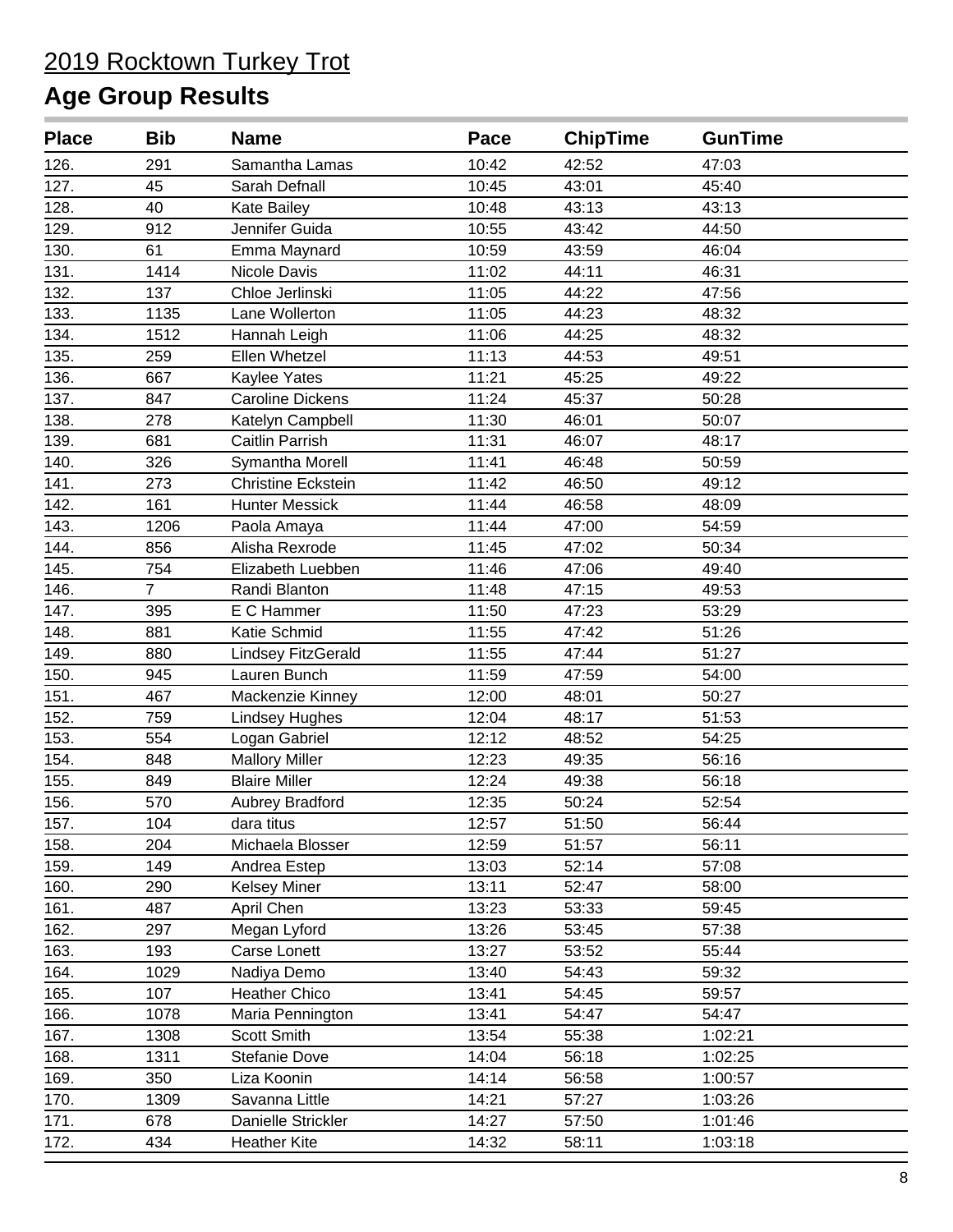| <b>Place</b> | <b>Bib</b> | <b>Name</b>                | Pace  | <b>ChipTime</b> | <b>GunTime</b> |  |
|--------------|------------|----------------------------|-------|-----------------|----------------|--|
| 173.         | 239        | Amy Skladanowski           | 14:46 | 59:05           | 1:00:58        |  |
| 174.         | 532        | Megan Shepard              | 14:59 | 59:58           | 1:05:21        |  |
| 175.         | 189        | Amy Taylor                 | 14:59 | 59:58           | 1:06:17        |  |
| 176.         | 95         | <b>MACKENZIE Grimes</b>    | 14:59 | 59:58           | 1:05:22        |  |
| 177.         | 1307       | <b>Allison Smith</b>       | 15:00 | 1:00:02         | 1:06:04        |  |
| 178.         | 454        | Talia Baltazar             | 15:02 | 1:00:10         | 1:05:18        |  |
| 179.         | 744        | Amy Leap Miller            | 15:03 | 1:00:16         | 1:05:58        |  |
| 180.         | 628        | Madison Wilson             | 15:10 | 1:00:42         | 1:05:49        |  |
| 181.         | 1214       | Jilian McNally             | 15:16 | 1:01:05         | 1:07:35        |  |
| 182.         | 1191       | Meagan Williams            | 15:16 | 1:01:07         | 1:07:35        |  |
| 183.         | 915        | Lauren Nicholas            | 15:21 | 1:01:26         | 1:06:52        |  |
| 184.         | 513        | Sayyida Madden-Curry       | 15:33 | 1:02:13         | 1:07:48        |  |
| 185.         | 344        | Priscilla Maiden           | 15:34 | 1:02:17         | 1:06:23        |  |
| 186.         | 925        | Ashlie Clar                | 16:13 | 1:04:54         | 1:11:22        |  |
| 187.         | 800        | Cassie Funk                | 16:20 | 1:05:21         | 1:10:57        |  |
| 188.         | 1070       | <b>Shelby Showalter</b>    | 16:22 | 1:05:30         | 1:11:19        |  |
| 189.         | 1241       | <b>Hillary Long</b>        | 16:26 | 1:05:48         | 1:11:34        |  |
| 190.         | 1150       | <b>Charity Keller</b>      | 16:27 | 1:05:49         | 1:11:26        |  |
| 191.         | 1481       | Julie Clements             | 16:49 | 1:07:19         | 1:13:26        |  |
| 192.         | 1495       | Felix Ott                  | 16:56 | 1:07:48         | 1:13:32        |  |
| 193.         | 323        | Cierra Harold              | 16:57 | 1:07:49         | 1:13:30        |  |
| 194.         | 1203       | <b>Brooke Ewing</b>        | 17:31 | 1:10:06         | 1:16:34        |  |
| 195.         | 1190       | Felecia Abbate             | 17:31 | 1:10:06         | 1:16:35        |  |
| 196.         | 1286       | <b>Cheyenne Rhodes</b>     | 17:31 | 1:10:08         | 1:16:36        |  |
| 197.         | 247        | Hannah Jilg                | 17:52 | 1:11:29         | 1:18:08        |  |
| 198.         | 412        | Carly Kraybill             | 18:00 | 1:12:02         | 1:18:38        |  |
| 199.         | 384        | <b>Ann Minnick</b>         | 18:08 | 1:12:36         | 1:16:25        |  |
| 200.         | 797        | Rachael Sauder             | 18:18 | 1:13:13         | 1:18:38        |  |
| 201.         | 727        | Leah Schroeder             | 18:27 | 1:13:51         | 1:19:41        |  |
| 202.         | 713        | Amber Hall                 | 19:15 | 1:17:03         | 1:22:10        |  |
| 203.         | 714        | Ana Fauber                 | 19:15 | 1:17:04         | 1:22:09        |  |
| 204.         | 715        | Jacqueline Knappenberger   | 19:16 | 1:17:05         | 1:22:10        |  |
| 205.         | 100        | Erica Clymer               | 19:44 | 1:19:00         | 1:25:16        |  |
| 206.         | 1401       | Hannah Shickel             | 20:34 | 1:22:17         | 1:28:36        |  |
| Female 35-44 |            |                            |       |                 |                |  |
| 1.           | 1012       | <b>Emily Burri</b>         | 6:59  | 27:57           | 28:42          |  |
| 2.           | 152        | Anne van Leeuwen           | 7:03  | 28:16           | 29:30          |  |
| 3.           | 739        | Jessie Sanborn             | 7:05  | 28:23           | 28:33          |  |
| 4.           | 753        | Laura Dugger               | 7:05  | 28:24           | 28:33          |  |
| 5.           | 1346       | <b>Holly Herr Stravers</b> | 7:07  | 28:31           | 28:39          |  |
| 6.           | 191        | Kim Dofflemyer             | 7:11  | 28:48           | 28:54          |  |
| 7.           | 785        | Cara Meixner               | 7:11  | 28:48           | 28:54          |  |
| 8.           | 697        | <b>Tracey Barr</b>         | 7:16  | 29:08           | 29:22          |  |
| 9.           | 793        | Andrea Skaflen             | 7:17  | 29:10           | 29:10          |  |
| 10.          | 1082       | Andrea Lantz Reamer        | 7:21  | 29:28           | 29:33          |  |
| 11.          | 1429       | Julie Jenkins              | 7:22  | 29:32           | 29:37          |  |
|              |            |                            |       |                 |                |  |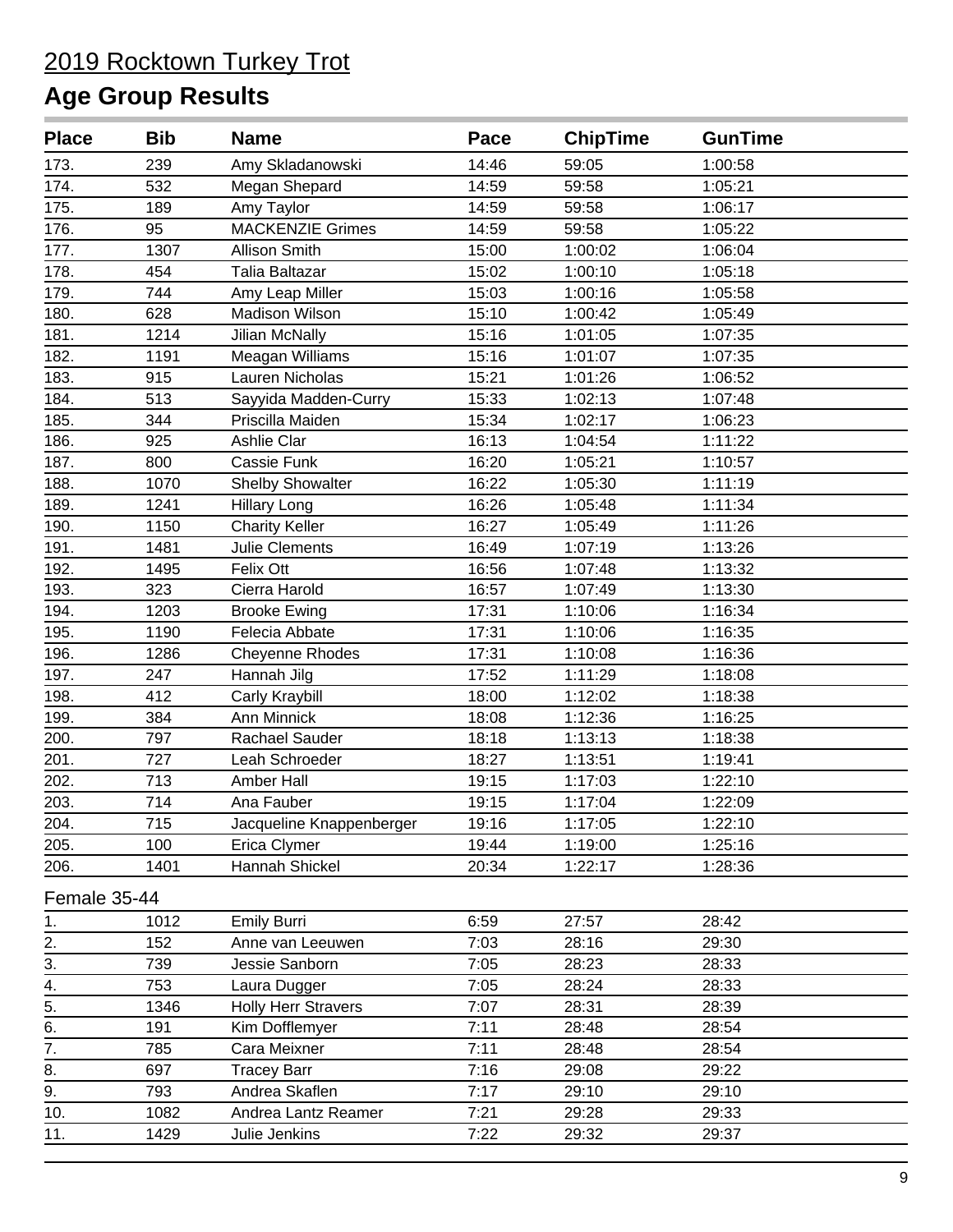| <b>Place</b> | <b>Bib</b> | <b>Name</b>           | Pace | <b>ChipTime</b> | <b>GunTime</b> |  |
|--------------|------------|-----------------------|------|-----------------|----------------|--|
| 12.          | 254        | Melissa Sloop         | 7:23 | 29:35           | 31:27          |  |
| 13.          | 121        | Lindsey Kyger         | 7:31 | 30:08           | 32:00          |  |
| 14.          | 906        | Heidi Lantz-Trissel   | 7:36 | 30:28           | 30:43          |  |
| 15.          | 183        | Maria Moore           | 7:38 | 30:34           | 31:38          |  |
| 16.          | 1052       | Kendall Truman        | 7:41 | 30:47           | 31:36          |  |
| 17.          | 307        | <b>Heather Yeager</b> | 8:00 | 32:04           | 32:53          |  |
| 18.          | 392        | Shannon Zaccaria      | 8:04 | 32:18           | 34:23          |  |
| 19.          | 1011       | Rebecca Carbaugh      | 8:05 | 32:21           | 33:21          |  |
| 20.          | 220        | kelly detrick         | 8:07 | 32:29           | 33:11          |  |
| 21.          | 283        | Amber Corriston       | 8:19 | 33:20           | 36:42          |  |
| 22.          | 802        | Melissa Whetzel       | 8:22 | 33:29           | 35:54          |  |
| 23.          | 1451       | Lottie Baker          | 8:24 | 33:40           | 37:13          |  |
| 24.          | 227        | <b>Crystal Shenk</b>  | 8:25 | 33:41           | 34:33          |  |
| 25.          | 295        | Miranda Ebersold      | 8:26 | 33:46           | 35:53          |  |
| 26.          | 1283       | Marisa Richards       | 8:28 | 33:56           | 35:52          |  |
| 27.          | 124        | Karin Tollefson       | 8:31 | 34:05           | 36:18          |  |
| 28.          | 1319       | <b>Heather Lantz</b>  | 8:34 | 34:19           | 35:06          |  |
| 29.          | 1030       | Jenny Fox             | 8:42 | 34:51           | 38:22          |  |
| 30.          | 679        | Amanda Robey          | 8:42 | 34:52           | 37:19          |  |
| 31.          | 428        | Kristi Dulaney        | 8:43 | 34:53           | 35:49          |  |
| 32.          | 1079       | <b>Holly Simmers</b>  | 8:44 | 35:00           | 37:31          |  |
| 33.          | 635        | Rebecca Chandler      | 8:47 | 35:10           | 36:06          |  |
| 34.          | 1202       | <b>Julie Beatty</b>   | 8:49 | 35:19           | 36:08          |  |
| 35.          | 1524       | Amanda Polk           | 8:50 | 35:23           | 37:48          |  |
| 36.          | 339        | Melissa Kinman        | 8:51 | 35:27           | 37:45          |  |
| 37.          | 286        | Monica Rhodes         | 8:51 | 35:27           | 37:45          |  |
| 38.          | 1455       | Lane Davis            | 8:52 | 35:30           | 36:44          |  |
| 39.          | 782        | Melanie Moon          | 8:53 | 35:33           | 37:33          |  |
| 40.          | 1434       | Sheila Jennings       | 8:53 | 35:35           | 39:23          |  |
| 41.          | 1160       | Kerri Mayes           | 8:57 | 35:52           | 37:50          |  |
| 42.          | 811        | Steph Brown           | 9:00 | 36:02           | 38:26          |  |
| 43.          | 966        | Diane Wehner          | 9:01 | 36:06           | 37:58          |  |
| 44.          | 1433       | Heather Moneymaker    | 9:07 | 36:31           | 38:52          |  |
| 45.          | 177        | Amanda Khochareuun    | 9:09 | 36:39           | 37:31          |  |
| 46.          | 80         | Stephanie Bush        | 9:10 | 36:41           | 38:41          |  |
| 47.          | 383        | <b>Emily Schott</b>   | 9:10 | 36:42           | 37:40          |  |
| 48.          | 480        | Laura Brewer          | 9:11 | 36:47           | 37:56          |  |
| 49.          | 1253       | Serena Pence          | 9:14 | 36:58           | 39:04          |  |
| 50.          | 181        | Lavonia Beauzieux     | 9:16 | 37:07           | 39:06          |  |
| 51.          | 611        | Amanda Belyea         | 9:17 | 37:09           | 39:37          |  |
| 52.          | 1124       | <b>Bree Egger</b>     | 9:17 | 37:11           | 39:23          |  |
| 53.          | 672        | Erin Hurley           | 9:17 | 37:12           | 39:17          |  |
| 54.          | 410        | Angela Rittenhouse    | 9:20 | 37:22           | 39:40          |  |
| 55.          | 1289       | Enjoli Stieren        | 9:22 | 37:31           | 41:08          |  |
| 56.          | 1000       | Kara Good             | 9:24 | 37:40           | 38:47          |  |
| 57.          | 544        | Kara Dillard          | 9:28 | 37:56           | 39:01          |  |
| 58.          | 533        | Mary Beth Tysinger    | 9:30 | 38:02           | 41:40          |  |
|              |            |                       |      |                 |                |  |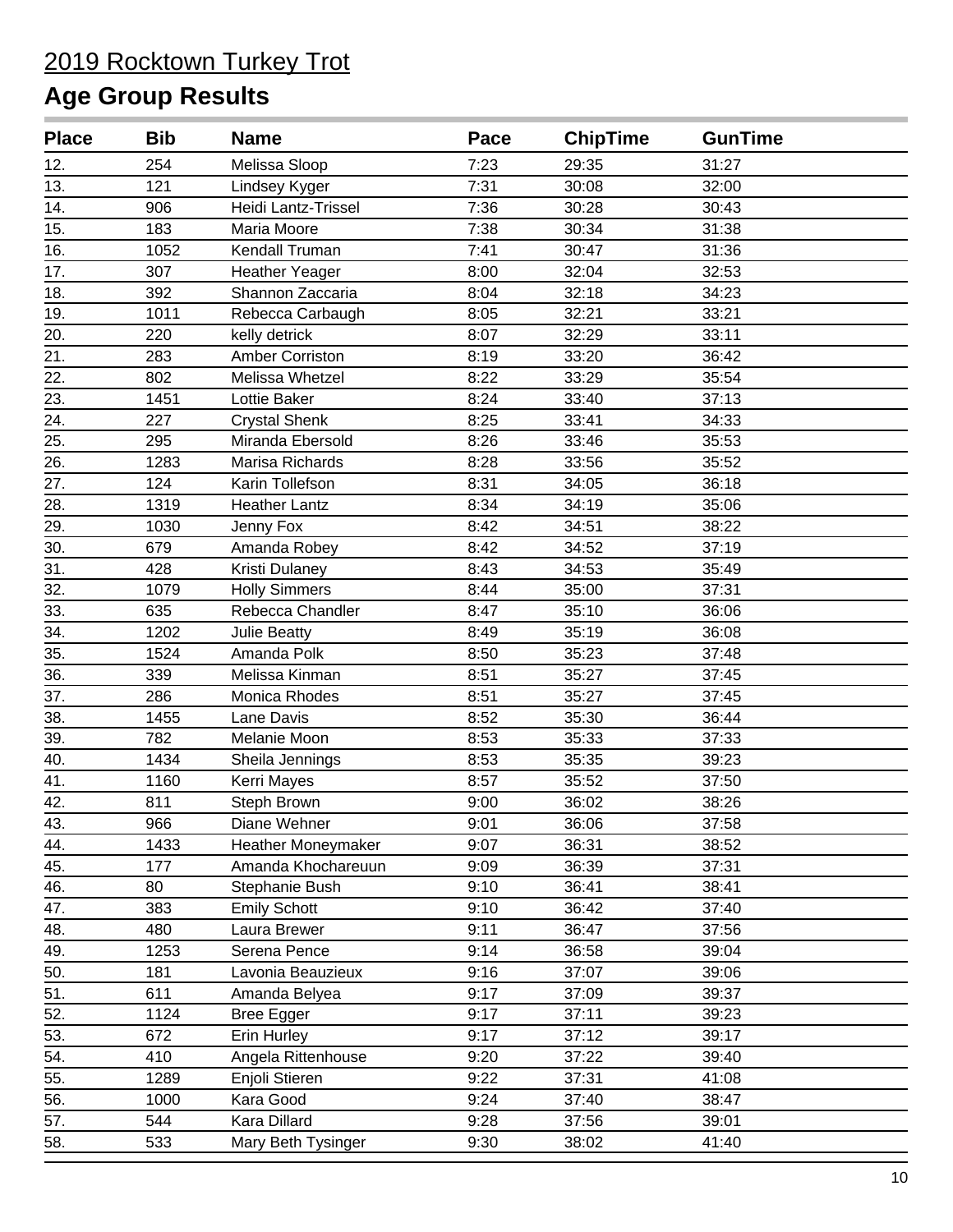| <b>Place</b> | <b>Bib</b> | <b>Name</b>             | Pace  | <b>ChipTime</b> | <b>GunTime</b> |  |
|--------------|------------|-------------------------|-------|-----------------|----------------|--|
| 59.          | 301        | <b>Theresa Smith</b>    | 9:30  | 38:02           | 40:36          |  |
| 60.          | 329        | Lindsay Monger          | 9:30  | 38:03           | 40:18          |  |
| 61.          | 495        | Rebecca Alexander       | 9:42  | 38:51           | 41:23          |  |
| 62.          | 1296       | Erin Burch              | 9:44  | 39:00           | 42:32          |  |
| 63.          | 1418       | <b>Brandy Somers</b>    | 9:45  | 39:01           | 41:31          |  |
| 64.          | 1338       | Amanda Forbes           | 9:45  | 39:04           | 41:27          |  |
| 65.          | 574        | <b>Crystal Lantz</b>    | 9:48  | 39:15           | 41:36          |  |
| 66.          | 867        | Sonia Shifflett         | 9:54  | 39:38           | 43:45          |  |
| 67.          | 1281       | Donica Hadley           | 9:54  | 39:40           | 41:40          |  |
| 68.          | 889        | Reatha Whitcomb         | 9:59  | 39:58           | 44:04          |  |
| 69.          | 699        | Michelle McCready       | 10:00 | 40:01           | 42:11          |  |
| 70.          | 397        | Amy Taylor              | 10:00 | 40:03           | 41:59          |  |
| 71.          | 335        | Jessica Lewellen        | 10:01 | 40:08           | 42:00          |  |
| 72.          | 1123       | Stephanie Farrell       | 10:14 | 40:59           | 44:49          |  |
| 73.          | 355        | Kristi Strang           | 10:14 | 41:00           | 44:50          |  |
| 74.          | 236        | Ellen Blosser           | 10:20 | 41:24           | 44:47          |  |
| 75.          | 1377       | Anaid Cordova           | 10:23 | 41:34           | 45:29          |  |
| 76.          | 1469       | Melanie Terrien         | 10:23 | 41:36           | 47:16          |  |
| 77.          | 1038       | Andrea Baker            | 10:24 | 41:37           | 45:21          |  |
| 78.          | 804        | Sarah Snider            | 10:27 | 41:49           | 41:49          |  |
| 79.          | 988        | Cyerra Britt            | 10:28 | 41:53           | 45:54          |  |
| 80.          | 1361       | Mary Kulp               | 10:30 | 42:04           | 42:59          |  |
| 81.          | 828        | <b>MELISSA WAMPLER</b>  | 10:31 | 42:08           | 45:35          |  |
| 82.          | 538        | Jessica Keown           | 10:31 | 42:08           | 46:19          |  |
| 83.          | 368        | Rachel Linden           | 10:32 | 42:12           | 45:49          |  |
| 84.          | 1294       | Jackie Funkhouser       | 10:34 | 42:19           | 45:59          |  |
| 85.          | 1081       | Jackie Gulino           | 10:34 | 42:19           | 45:59          |  |
| 86.          | 38         | <b>Lindsey Sodikoff</b> | 10:36 | 42:27           | 44:18          |  |
| 87.          | 1007       | Margaret Arbogast       | 10:42 | 42:52           | 45:11          |  |
| 88.          | 954        | <b>Tina Humphreys</b>   | 10:43 | 42:55           | 46:46          |  |
| 89.          | 1088       | Sara Crummett           | 10:58 | 43:55           | 47:55          |  |
| 90.          | 272        | Jessica Browne          | 10:59 | 43:57           | 46:35          |  |
| 91.          | 937        | Jessica Fletcher        | 11:03 | 44:13           | 49:22          |  |
| 92.          | 1516       | Jennifer Perry          | 11:06 | 44:28           | 51:00          |  |
| 93.          | 790        | Sharla Wenger           | 11:15 | 45:01           | 48:55          |  |
| 94.          | 1298       | Stephanie Bowman        | 11:16 | 45:05           | 48:47          |  |
| 95.          | 969        | Cari Covelli            | 11:17 | 45:10           | 47:50          |  |
| 96.          | 1320       | <b>Holly Harold</b>     | 11:18 | 45:14           | 47:06          |  |
| 97.          | 306        | <b>Tara Brinkley</b>    | 11:19 | 45:17           | 51:04          |  |
| 98.          | 280        | Dana Roderick           | 11:19 | 45:18           | 51:05          |  |
| 99.          | 911        | Sarah Soper             | 11:31 | 46:06           | 52:44          |  |
| 100.         | 423        | Lara Ressler Horst      | 11:32 | 46:09           | 48:44          |  |
| 101.         | 346        | Jamie Claytor           | 11:42 | 46:51           | 47:49          |  |
| 102.         | 502        | Amy Strunk              | 11:46 | 47:07           | 52:07          |  |
| 103.         | 1197       | Heidi Uribe             | 11:47 | 47:09           | 52:22          |  |
| 104.         | 1054       | Lana Daniels            | 11:52 | 47:32           | 52:51          |  |
| 105.         | 1272       | Jennifer Joyner         | 11:56 | 47:45           | 52:33          |  |
|              |            |                         |       |                 |                |  |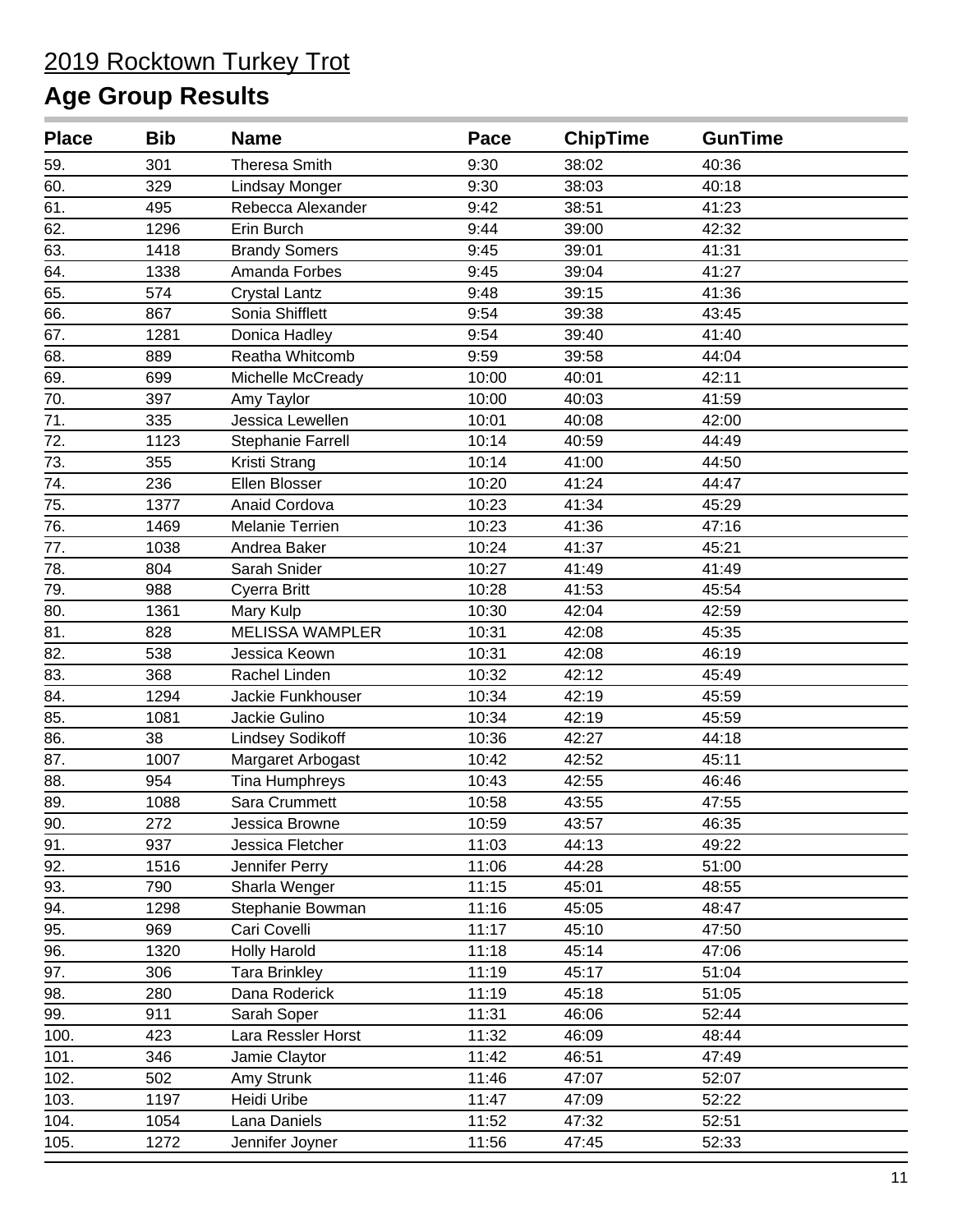| <b>Place</b> | <b>Bib</b> | <b>Name</b>                 | Pace  | <b>ChipTime</b> | <b>GunTime</b> |  |
|--------------|------------|-----------------------------|-------|-----------------|----------------|--|
| 106.         | 962        | Denise Ladner               | 12:01 | 48:08           | 52:08          |  |
| 107.         | 1257       | Melissa Leisen              | 12:02 | 48:11           | 53:08          |  |
| 108.         | 934        | Kimberly Robinson           | 12:03 | 48:13           | 53:47          |  |
| 109.         | 1519       | Allison Hanger              | 12:07 | 48:30           | 52:21          |  |
| 110.         | 1453       | Heidi Yoder                 | 12:11 | 48:47           | 54:31          |  |
| 111.         | 791        | Kristin Gibson              | 12:17 | 49:12           | 51:43          |  |
| 112.         | 130        | Luda Shulgan                | 12:27 | 49:52           | 52:24          |  |
| 113.         | 1300       | Robin Bandrowski            | 12:36 | 50:28           | 55:27          |  |
| 114.         | 453        | Pamela Lewis                | 12:37 | 50:29           | 55:43          |  |
| 115.         | 1530       | Katie Ameigh                | 12:37 | 50:30           | 54:40          |  |
| 116.         | 1067       | Sheri Loomis                | 12:39 | 50:37           | 55:29          |  |
| 117.         | 1387       | Rebecca Strimer             | 12:45 | 51:01           | 56:48          |  |
| 118.         | 316        | Angela Thompson             | 12:47 | 51:10           | 55:01          |  |
| 119.         | 160        | Anna Dintaman               | 12:56 | 51:46           | 57:50          |  |
| 120.         | 1090       | Luci Comer                  | 12:58 | 51:56           | 57:09          |  |
| 121.         | 255        | Abigail Sloan               | 13:01 | 52:05           | 57:08          |  |
| 122.         | 210        | Erin Fairchild              | 13:01 | 52:08           | 56:13          |  |
| 123.         | 1285       | <b>Whitney Brooks</b>       | 13:02 | 52:10           | 58:16          |  |
| 124.         | 47         | Kimberly Mahon              | 13:08 | 52:35           | 58:31          |  |
| 125.         | 1034       | Ashley Hormel               | 13:10 | 52:41           | 57:42          |  |
| 126.         | 143        | Sarah Domingus              | 13:15 | 53:03           | 56:26          |  |
| 127.         | 640        | <b>Becky Harris</b>         | 13:17 | 53:11           | 58:03          |  |
| 128.         | 578        | Carey Dean                  | 13:23 | 53:36           | 57:24          |  |
| 129.         | 591        | Lea Dean                    | 13:25 | 53:43           | 57:29          |  |
| 130.         | 447        | Nattida Young               | 13:31 | 54:05           | 56:14          |  |
| 131.         | 44         | Emily Whistleman            | 13:47 | 55:09           | 56:21          |  |
| 132.         | 539        | Kara Cook                   | 13:50 | 55:22           | 1:00:41        |  |
| 133.         | 999        | <b>Abby Striebig</b>        | 13:51 | 55:26           | 1:00:28        |  |
| 134.         | 1517       | Laura Cangiano              | 13:53 | 55:35           | 1:01:05        |  |
| 135.         | 540        | <b>Kelly Cook</b>           | 13:57 | 55:51           | 1:01:12        |  |
| 136.         | 819        | Susan Gouthro               | 14:02 | 56:10           | 59:49          |  |
| 137.         | 547        | <b>Mindy Schwartz</b>       | 14:05 | 56:24           | 59:04          |  |
| 138.         | 662        | Lauren Huber                | 14:05 | 56:24           | 59:04          |  |
| 139.         | 375        | Katie Frazier               | 14:13 | 56:55           | 1:01:44        |  |
| 140.         | 342        | Alyssa Bosley               | 14:13 | 56:55           | 1:02:13        |  |
| 141.         | 1222       | <b>Esther Butler-Miller</b> | 14:13 | 56:56           | 1:02:25        |  |
| 142.         | 1100       | Natasha Butler              | 14:13 | 56:56           | 1:02:23        |  |
| 143.         | 1242       | Rosalyn Ray                 | 14:16 | 57:08           | 1:02:27        |  |
| 144.         | 1369       | Veronica Schweitzer         | 14:17 | 57:10           | 1:02:17        |  |
| 145.         | 1116       | Meanda Petrie               | 14:30 | 58:03           | 1:03:08        |  |
| 146.         | 644        | Amie Loving-Harpine         | 14:35 | 58:23           | 1:03:27        |  |
| 147.         | 394        | R C Hammer                  | 14:35 | 58:24           | 1:04:29        |  |
| 148.         | 382        | Cara Shrum                  | 14:50 | 59:21           | 1:05:34        |  |
| 149.         | 469        | <b>Hilary Moore</b>         | 14:59 | 59:57           | 1:06:10        |  |
| 150.         | 606        | Calissa Getz                | 15:00 | 1:00:04         | 1:05:21        |  |
| 151.         | 642        | Michelle Kramer             | 15:21 | 1:01:27         | 1:06:53        |  |
| 152.         | 172        | Ana Arias                   | 15:43 | 1:02:55         | 1:05:27        |  |
|              |            |                             |       |                 |                |  |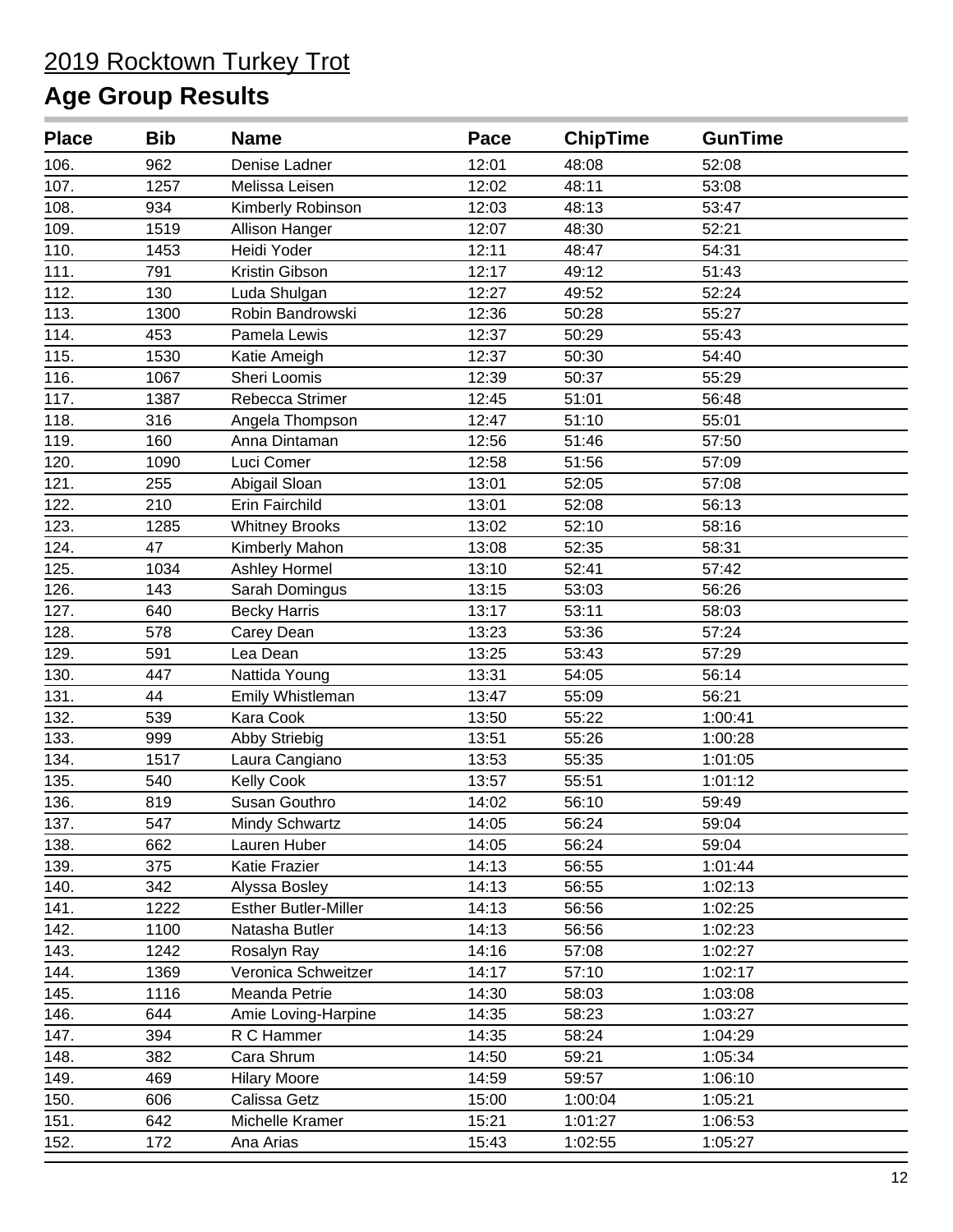| <b>Place</b>                   | <b>Bib</b> | <b>Name</b>             | Pace  | <b>ChipTime</b> | <b>GunTime</b> |  |
|--------------------------------|------------|-------------------------|-------|-----------------|----------------|--|
| 153.                           | 246        | Lindsey Dickson         | 15:56 | 1:03:46         | 1:09:10        |  |
| 154.                           | 1112       | Donielle Davies         | 15:58 | 1:03:55         | 1:05:51        |  |
| 155.                           | 1210       | Aarika Malca            | 16:32 | 1:06:12         | 1:11:42        |  |
| 156.                           | 821        | Sarah Weldon            | 16:33 | 1:06:13         | 1:11:43        |  |
| 157.                           | 898        | Joy George              | 16:41 | 1:06:45         | 1:12:52        |  |
| 158.                           | 716        | Sandra Krezelak         | 16:43 | 1:06:53         | 1:12:05        |  |
| 159.                           | 75         | Andrea Konstant         | 16:43 | 1:06:54         | 1:12:05        |  |
| 160.                           | 812        | melinda yoder           | 16:49 | 1:07:19         | 1:13:14        |  |
| 161.                           | 1360       | Meghan Schenker-Fulcher | 16:56 | 1:07:46         | 1:13:30        |  |
| 162.                           | 390        | Megan McMunn            | 17:05 | 1:08:23         | 1:12:04        |  |
| 163.                           | 684        | Sallie Campbell         | 17:07 | 1:08:32         | 1:13:38        |  |
| 164.                           | 331        | Kathryn Rathgeber       | 17:36 | 1:10:27         | 1:16:51        |  |
| 165.                           | 213        | <b>Madeline Ramos</b>   | 17:39 | 1:10:37         | 1:15:37        |  |
| 166.                           | 97         | <b>Holly Thorne</b>     | 17:53 | 1:11:35         | 1:17:09        |  |
| 167.                           | 1165       | Monica Stringham        | 18:13 | 1:12:56         | 1:19:06        |  |
| 168.                           | 896        | Monica Brill            | 18:31 | 1:14:07         | 1:19:34        |  |
| 169.                           | 895        | Jennifer Nourse         | 18:32 | 1:14:09         | 1:19:36        |  |
| 170.                           | 897        | Lindsey Long            | 18:32 | 1:14:10         | 1:19:35        |  |
| 171.                           | 477        | <b>Lindsey Cook</b>     | 19:42 | 1:18:51         | 1:25:24        |  |
| 172.                           | 359        | <b>Misty Newman</b>     | 20:16 | 1:21:05         | 1:27:21        |  |
| Female 45-54                   |            |                         |       |                 |                |  |
| 1.                             | 1499       | Mandy Reid              | 7:51  | 31:27           | 31:28          |  |
| 2.                             | 1263       | Tina Pangle             | 7:58  | 31:56           | 32:12          |  |
| $\frac{1}{3}$                  | 1316       | Gretchen Sallah         | 8:03  | 32:14           | 32:24          |  |
| $\frac{4}{5}$<br>$\frac{5}{6}$ | 401        | Leslie Dutt             | 8:11  | 32:45           | 33:47          |  |
|                                | 992        | Jenny Braun             | 8:11  | 32:48           | 34:53          |  |
|                                | 650        | Kim Galgano             | 8:14  | 32:57           | 33:41          |  |
| $\overline{7}$ .               | 1234       | Kellie Simmons          | 8:15  | 33:02           | 35:07          |  |
| 8.                             | 629        | <b>Heather Craddock</b> | 8:17  | 33:11           | 34:16          |  |
| 9.                             | 1051       | <b>Holly Labbe</b>      | 8:23  | 33:33           | 39:11          |  |
| 10.                            | 462        | Lori Smilowitz          | 8:23  | 33:35           | 34:45          |  |
| 11.                            | 818        | Kristi Maxwell          | 8:27  | 33:49           | 34:44          |  |
| 12.                            | 558        | Melissa Mayhew          | 8:28  | 33:54           | 35:55          |  |
| 13.                            | 741        | Karen Pruitt            | 8:30  | 34:02           | 36:05          |  |
| 14.                            | 353        | Cyndi Gusler            | 8:31  | 34:08           | 36:07          |  |
| 15.                            | 358        | Lynette Mast            | 8:33  | 34:14           | 36:19          |  |
| 16.                            | 465        | Rochelle Seifert        | 8:57  | 35:49           | 37:55          |  |
| 17.                            | 481        | Anita Early             | 8:57  | 35:49           | 39:17          |  |
| 18.                            | 509        | Jennifer Garrett        | 8:58  | 35:55           | 38:11          |  |
| 19.                            | 851        | Shelby Longenecker      | 9:06  | 36:26           | 37:27          |  |
| 20.                            | 933        | Lorie Lucas             | 9:12  | 36:52           | 39:27          |  |
| 21.                            | 613        | Reagan Eshleman         | 9:20  | 37:21           | 38:14          |  |
| 22.                            | 627        | Kerri Wilson            | 9:32  | 38:11           | 40:47          |  |
| 23.                            | 90         | <b>Teresa Shifflett</b> | 9:36  | 38:26           | 40:47          |  |
| 24.                            | 163        | Annie Shaffer           | 9:42  | 38:50           | 39:43          |  |
| 25.                            | 1065       | Melissa Lam             | 9:43  | 38:56           | 41:34          |  |
|                                |            |                         |       |                 |                |  |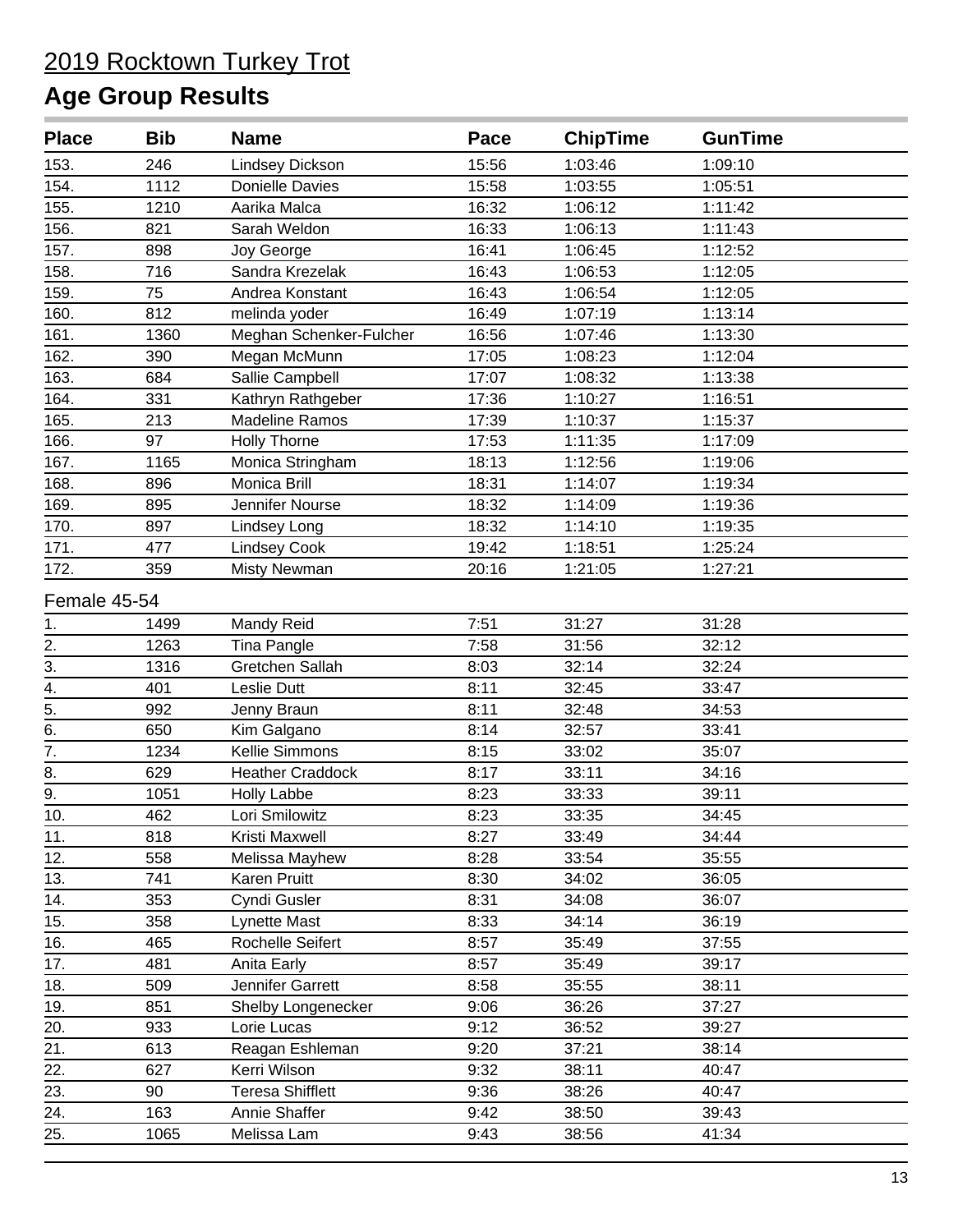| <b>Place</b>      | <b>Bib</b> | <b>Name</b>            | Pace  | <b>ChipTime</b> | <b>GunTime</b> |  |
|-------------------|------------|------------------------|-------|-----------------|----------------|--|
| 26.               | 983        | Jana Landes            | 9:48  | 39:15           | 44:30          |  |
| 27.               | 506        | Kathryn Morrow         | 9:56  | 39:46           | 43:44          |  |
| 28.               | 1245       | Tanya Thompson         | 10:08 | 40:36           | 43:14          |  |
| 29.               | 311        | <b>Judy Onestak</b>    | 10:10 | 40:44           | 44:20          |  |
| 30.               | 870        | Darla Turner           | 10:11 | 40:45           | 44:46          |  |
| 31.               | 1514       | Susanne Hiscock        | 10:15 | 41:02           | 44:41          |  |
| 32.               | 516        | Natalie Escobar        | 10:24 | 41:38           | 46:36          |  |
| 33.               | 749        | Angie Rhodes           | 10:33 | 42:14           | 44:49          |  |
| 34.               | 730        | Michelle Showalter     | 10:34 | 42:18           | 46:01          |  |
| 35.               | 1326       | Ann Schaeffer          | 10:35 | 42:24           | 46:18          |  |
| 36.               | 1351       | Jennifer Whetzel       | 10:42 | 42:49           | 46:47          |  |
| 37.               | 958        | Alisa Kimmel           | 10:43 | 42:56           | 46:46          |  |
| 38.               | 1140       | Dana Neff              | 10:53 | 43:33           | 47:32          |  |
| 39.               | 710        | Carolyn Poirot         | 11:06 | 44:27           | 49:24          |  |
| 40.               | 1431       | Laura Schick           | 11:12 | 44:50           | 49:52          |  |
| 41.               | 369        | <b>Becki Miller</b>    | 11:13 | 44:54           | 48:45          |  |
| 42.               | 1023       | Andrea Meredith        | 11:13 | 44:55           | 48:50          |  |
| 43.               | 198        | Kim Rutherford         | 11:14 | 44:57           | 48:50          |  |
| 44.               | 1098       | Dawn Lokey             | 11:19 | 45:18           | 47:40          |  |
| 45.               | 240        | Amanda Simmons         | 11:19 | 45:20           | 51:06          |  |
| 46.               | 83         | <b>Brooke Newman</b>   | 11:21 | 45:26           | 50:40          |  |
| 47.               | 1026       | Dorita Webster         | 11:25 | 45:44           | 50:49          |  |
| 48.               | 1107       | <b>Stacey Leitzel</b>  | 11:32 | 46:11           | 49:48          |  |
| 49.               | 416        | Angie Fox              | 11:36 | 46:25           | 50:07          |  |
| 50.               | 689        | Patrice Ludwig         | 11:41 | 46:48           | 50:24          |  |
| 51.               | 1044       | <b>CHRISTINE SUTER</b> | 11:45 | 47:04           | 51:58          |  |
| 52.               | 1416       | Julie Shatto           | 11:45 | 47:04           | 50:34          |  |
| 53.               | 1046       | <b>Cindy Parks</b>     | 11:47 | 47:11           | 51:22          |  |
| 54.               | 655        | Annie Leach            | 11:55 | 47:44           | 52:50          |  |
| $\overline{55}$ . | 1324       | Kristen Fulton-Wright  | 12:12 | 48:49           | 54:31          |  |
| 56.               | 1180       | Laura Huffman          | 12:17 | 49:10           | 54:31          |  |
| 57.               | 646        | <b>Audrey Myers</b>    | 12:25 | 49:43           | 55:13          |  |
| 58.               | 622        | <b>Betsy Davis</b>     | 12:26 | 49:47           | 55:48          |  |
| 59.               | 185        | <b>Ginger Myers</b>    | 12:35 | 50:23           | 55:53          |  |
| 60.               | 555        | Claudia Lineweaver     | 12:43 | 50:54           | 51:05          |  |
| 61.               | 5          | Valerie Blanton        | 12:48 | 51:14           | 53:51          |  |
| 62.               | 990        | Jennifer Mongold       | 12:58 | 51:53           | 55:53          |  |
| 63.               | 734        | Susan Delawder         | 13:07 | 52:29           | 56:29          |  |
| 64.               | 288        | Laura Logan            | 13:11 | 52:47           | 57:59          |  |
| 65.               | 918        | Sonya Baker            | 13:18 | 53:15           | 58:14          |  |
| 66.               | 764        | Kirsten Moore          | 13:20 | 53:22           | 58:13          |  |
| 67.               | 256        | Amy Werner             | 13:24 | 53:40           | 59:00          |  |
| 68.               | 65         | <b>Emily Lee</b>       | 13:26 | 53:46           | 59:46          |  |
| 69.               | 1490       | Sonya Shaver           | 13:44 | 54:59           | 1:00:29        |  |
| 70.               | 1485       | Sandra Quigg           | 13:51 | 55:25           | 1:00:28        |  |
| 71.               | 1368       | Kelli Zahn             | 13:52 | 55:31           | 1:00:53        |  |
| 72.               | 888        | Katherine Knicely      | 13:52 | 55:31           | 1:00:53        |  |
|                   |            |                        |       |                 |                |  |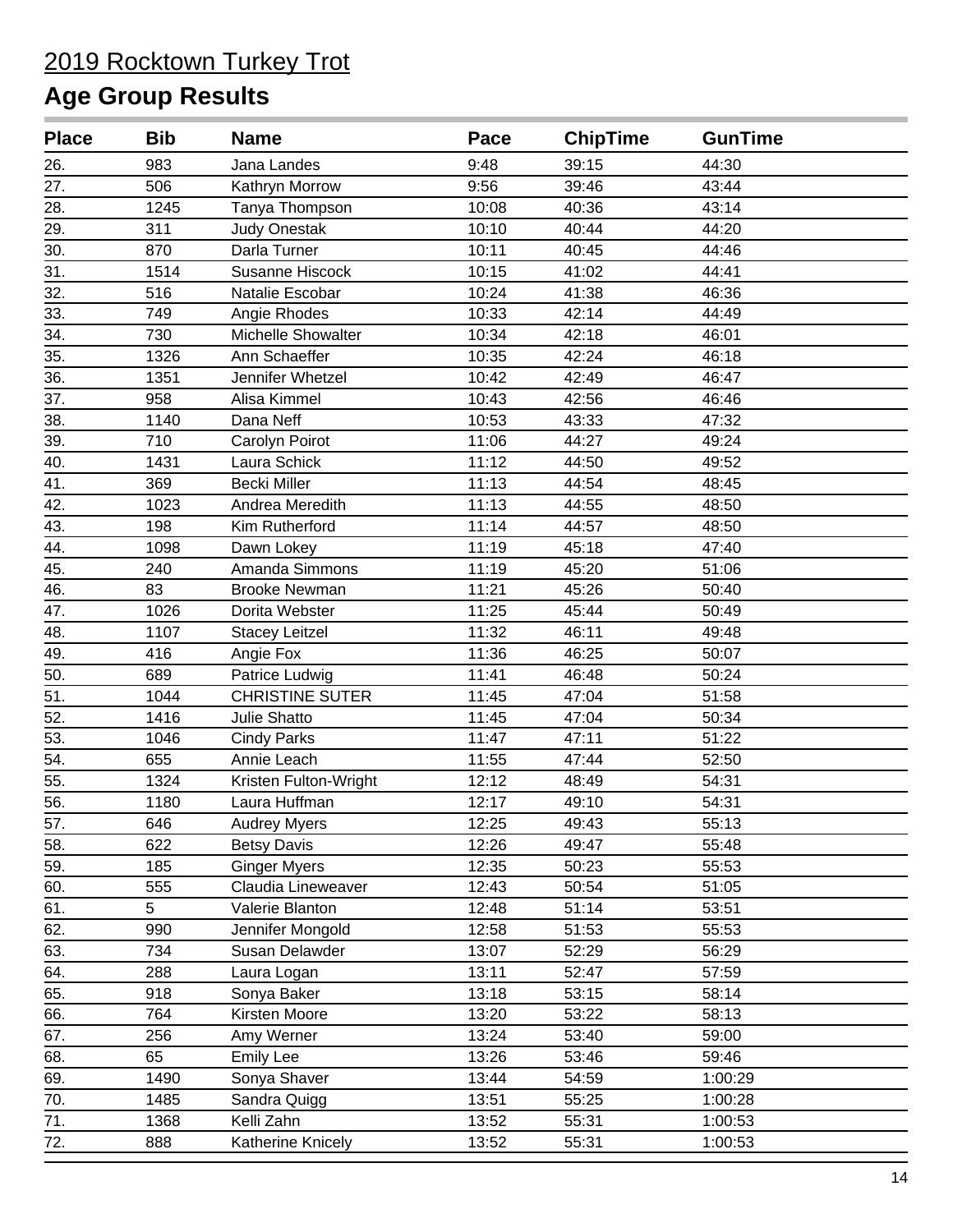| <b>Place</b>     | <b>Bib</b>     | <b>Name</b>            | Pace  | <b>ChipTime</b> | <b>GunTime</b> |  |
|------------------|----------------|------------------------|-------|-----------------|----------------|--|
| 73.              | 961            | Athena Cupp            | 14:04 | 56:20           | 1:02:38        |  |
| 74.              | 955            | <b>Bobbi Hottinger</b> | 14:04 | 56:20           | 1:02:38        |  |
| 75.              | 55             | Lori Butler            | 14:10 | 56:41           | 1:02:03        |  |
| 76.              | 28             | Jodi Rehkemper         | 14:10 | 56:41           | 1:02:04        |  |
| 77.              | 582            | Sue Barber             | 14:19 | 57:19           | 1:01:21        |  |
| 78.              | 1432           | <b>Tammy Cieri</b>     | 14:19 | 57:19           | 59:39          |  |
| 79.              | 1094           | <b>Tracey Layman</b>   | 14:19 | 57:20           | 59:39          |  |
| 80.              | 595            | Sara Zelenka           | 14:24 | 57:39           | 1:01:40        |  |
| $\overline{81}$  | 170            | Louise Corbo           | 14:31 | 58:06           | 1:03:54        |  |
| 82.              | 224            | Lisa Price             | 14:34 | 58:19           | 1:03:23        |  |
| 83.              | 1383           | JoDe Shirkey           | 14:35 | 58:21           | 1:03:25        |  |
| 84.              | 252            | Lori Skladanowski      | 14:44 | 58:59           | 1:00:52        |  |
| 85.              | 1122           | Angela Knupp           | 14:56 | 59:48           | 1:03:44        |  |
| 86.              | 1073           | Monica Reis-Bergan     | 14:57 | 59:49           | 1:03:46        |  |
| 87.              | 618            | Andi Arndt             | 15:00 | 1:00:03         | 1:04:07        |  |
| 88.              | 846            | Michele Arehart        | 15:07 | 1:00:30         | 1:06:06        |  |
| 89.              | 687            | Dana Banks             | 15:09 | 1:00:40         | 1:05:50        |  |
| 90.              | 977            | Dolly Lilly            | 15:23 | 1:01:34         | 1:05:05        |  |
| 91.              | $\overline{2}$ | Danielle Hurst         | 15:36 | 1:02:25         | 1:06:36        |  |
| 92.              | 1218           | Xaviera Chandler       | 15:52 | 1:03:29         | 1:09:08        |  |
| 93.              | 1              | <b>MARY Crosier</b>    | 15:57 | 1:03:49         | 1:08:01        |  |
| 94.              | 923            | Joele Clar             | 16:13 | 1:04:55         | 1:11:23        |  |
| 95.              | 466            | <b>Annette Conley</b>  | 16:27 | 1:05:49         | 1:11:34        |  |
| 96.              | 1239           | Patty Long             | 16:27 | 1:05:50         | 1:11:37        |  |
| 97.              | 1145           | Ly Kallaur             | 16:29 | 1:05:58         | 1:11:48        |  |
| 98.              | 484            | Kaystyle Madden        | 16:37 | 1:06:32         | 1:12:05        |  |
| 99.              | 514            | Kimberly Vaughan       | 16:43 | 1:06:53         | 1:12:13        |  |
| 100.             | 798            | Claire Lyons           | 16:47 | 1:07:10         | 1:11:13        |  |
| 101.             | 242            | Jerri Alexiou          | 16:50 | 1:07:23         | 1:13:29        |  |
| 102.             | 1397           | Ana Yoder              | 17:29 | 1:09:58         | 1:15:24        |  |
| 103.             | 475            | Penny Fong             | 17:49 | 1:11:17         | 1:16:28        |  |
| 104.             | 1016           | <b>MISTY MILLER</b>    | 18:28 | 1:13:56         | 1:19:13        |  |
| 105.             | 102            | Luann Yutzy            | 19:44 | 1:19:00         | 1:25:18        |  |
| Female 55-64     |                |                        |       |                 |                |  |
| 1.               | 13             | Susan Blaylock         | 8:07  | 32:32           | 33:22          |  |
| 2.               | 551            | Alison Rodriguez       | 8:12  | 32:52           | 34:47          |  |
| 3.               | 816            | Lauren Lynch           | 8:17  | 33:10           | 33:56          |  |
| 4.               | 1045           | Lois Gullman           | 8:29  | 33:58           | 36:09          |  |
| 5.               | 448            | Deb McCammon           | 8:30  | 34:02           | 34:58          |  |
| 6.               | 956            | Janna Blosser          | 8:49  | 35:20           | 36:33          |  |
| 7.               | 1101           | <b>Marcy Williams</b>  | 8:51  | 35:28           | 37:29          |  |
| 8.               | 773            | Pam Smith              | 9:02  | 36:11           | 39:44          |  |
| $\overline{9}$ . | 890            | Mary Jo Heckman        | 9:03  | 36:15           | 37:25          |  |
| 10.              | 510            | <b>Betsy Blose</b>     | 9:22  | 37:29           | 39:45          |  |
| 11.              | 25             | Mark Palmer            | 9:23  | 37:34           | 41:15          |  |
| 12.              | 215            | RaMona Stahl           | 9:27  | 37:49           | 38:58          |  |
|                  |                |                        |       |                 |                |  |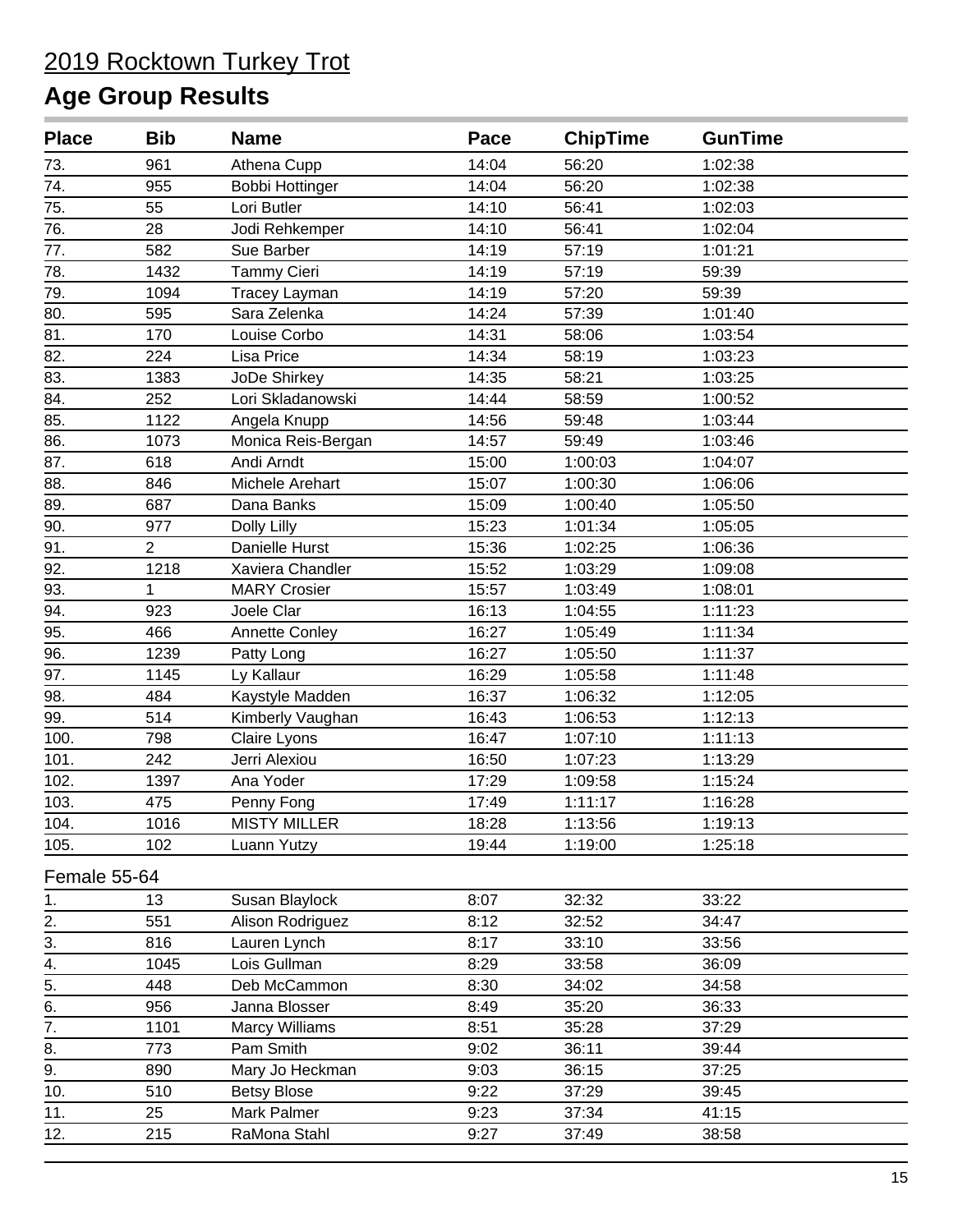| <b>Place</b> | <b>Bib</b> | <b>Name</b>                | Pace  | <b>ChipTime</b> | <b>GunTime</b> |  |
|--------------|------------|----------------------------|-------|-----------------|----------------|--|
| 13.          | 978        | Karen Clark                | 9:31  | 38:05           | 41:48          |  |
| 14.          | 24         | <b>Barbara Palmer</b>      | 9:46  | 39:06           | 41:14          |  |
| 15.          | 1372       | Jo Ansah                   | 9:50  | 39:22           | 41:47          |  |
| 16.          | 1248       | Teresa Klansek             | 10:01 | 40:07           | 42:08          |  |
| 17.          | 1384       | Barb Frye                  | 10:07 | 40:32           | 42:35          |  |
| 18.          | 1287       | <b>Bonnie Smith</b>        | 10:24 | 41:37           | 45:17          |  |
| 19.          | 1118       | Andrea Wenger              | 10:35 | 42:22           | 43:23          |  |
| 20.          | 154        | Angelina Bell              | 11:02 | 44:09           | 48:05          |  |
| 21.          | 1461       | <b>SHirley Shenk</b>       | 11:10 | 44:43           | 46:42          |  |
| 22.          | 685        | <b>Ruth Garber</b>         | 11:20 | 45:21           | 50:36          |  |
| 23.          | 396        | Susan S Hammer             | 11:49 | 47:20           | 53:29          |  |
| 24.          | 975        | <b>Ellen Dotas</b>         | 12:02 | 48:09           | 52:11          |  |
| 25.          | 274        | Jayne Miller               | 12:02 | 48:10           | 52:17          |  |
| 26.          | 1128       | Sue Barbet                 | 12:20 | 49:21           | 53:24          |  |
| 27.          | 122        | <b>Stephanie Southerly</b> | 13:11 | 52:46           | 57:59          |  |
| 28.          | 1508       | Roya Eldstien              | 13:19 | 53:19           | 59:05          |  |
| 29.          | 1175       | Helen Penrod               | 13:19 | 53:20           | 58:33          |  |
| 30.          | 1506       | Neko Rafat                 | 13:25 | 53:43           | 59:29          |  |
| 31.          | 1505       | Nikoo Bakhtiar             | 13:26 | 53:45           | 59:29          |  |
| 32.          | 576        | Julie Liskey               | 13:29 | 53:58           | 57:46          |  |
| 33.          | 1486       | Kathy Long                 | 13:42 | 54:50           | 57:01          |  |
| 34.          | 789        | <b>Gail McClintock</b>     | 13:52 | 55:31           | 1:00:53        |  |
| 35.          | 153        | Maggie Kyger               | 13:59 | 55:58           | 1:00:47        |  |
| 36.          | 253        | Lynne Defnall              | 14:04 | 56:18           | 58:58          |  |
| 37.          | 1408       | Theresa Eckstein           | 14:15 | 57:03           | 1:01:58        |  |
| 38.          | 320        | Sandy Warner               | 14:26 | 57:46           | 1:02:32        |  |
| 39.          | 180        | <b>Charity Derrow</b>      | 14:41 | 58:46           | 1:02:31        |  |
| 40.          | 76         | Helen Moore                | 15:01 | 1:00:08         | 1:05:01        |  |
| 41.          | 1310       | Cindy Little               | 15:02 | 1:00:12         | 1:06:10        |  |
| 42.          | 837        | Lorie Miller               | 15:04 | 1:00:20         | 1:06:06        |  |
| 43.          | 1344       | Izzy Jones                 | 15:05 | 1:00:23         | 1:05:30        |  |
| 44.          | 188        | Julia Wallace Carr         | 15:05 | 1:00:24         | 1:06:09        |  |
| 45.          | 1139       | Julie Strunk               | 16:00 | 1:04:04         | 1:09:05        |  |
| 46.          | 92         | Eve Stavros                | 16:42 | 1:06:50         | 1:12:02        |  |
| 47.          | 155        | <b>Molly Bell</b>          | 16:46 | 1:07:08         | 1:12:29        |  |
| 48.          | 872        | <b>TWILA YODER</b>         | 16:56 | 1:07:47         | 1:13:42        |  |
| 49.          | 269        | <b>Cheryl Shank</b>        | 17:05 | 1:08:23         | 1:13:16        |  |
| 50.          | 886        | Brenda Shank               | 17:06 | 1:08:25         | 1:13:16        |  |
| 51.          | 417        | S Graves                   | 17:07 | 1:08:32         | 1:13:23        |  |
| 52.          | 865        | Kristin Payne              | 17:34 | 1:10:20         | 1:15:08        |  |
| 53.          | 1126       | <b>Suzanne Strickler</b>   | 17:35 | 1:10:23         | 1:15:11        |  |
| 54.          | 333        | Nancy Rathgeber            | 17:36 | 1:10:28         | 1:16:52        |  |
| 55.          | 476        | <b>Crystal Horning</b>     | 17:49 | 1:11:19         | 1:16:28        |  |
| 56.          | 352        | Meribeth Kraybill          | 17:51 | 1:11:25         | 1:18:03        |  |
| 57.          | 795        | joy coakley                | 18:09 | 1:12:38         | 1:18:02        |  |
| 58.          | 479        | Linda Olbrys               | 19:43 | 1:18:55         | 1:25:28        |  |
| 59.          | 1400       | Kendra Shickel             | 20:35 | 1:22:22         | 1:28:41        |  |
|              |            |                            |       |                 |                |  |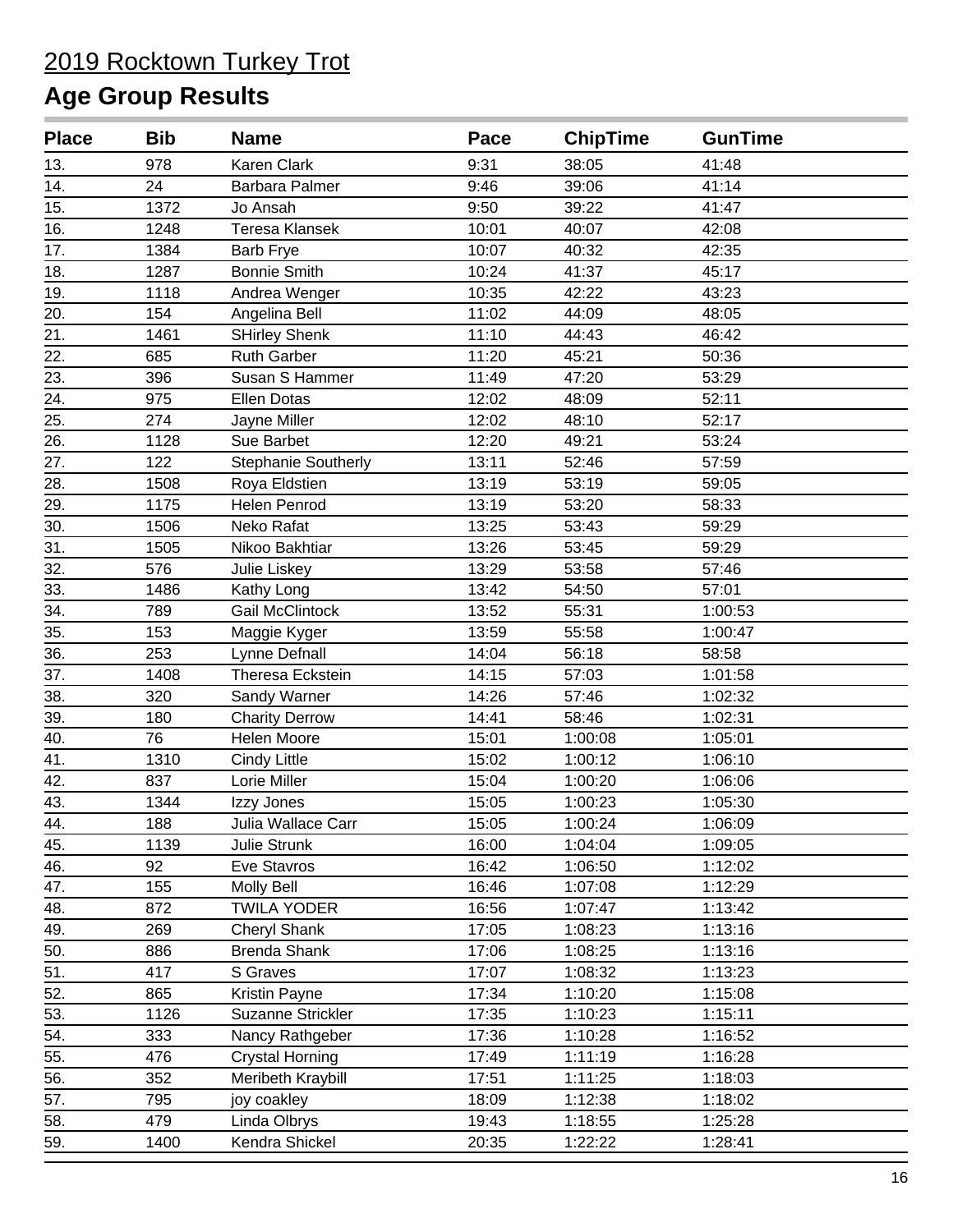| <b>Place</b>     | <b>Bib</b> | <b>Name</b>              | Pace  | <b>ChipTime</b> | <b>GunTime</b> |  |
|------------------|------------|--------------------------|-------|-----------------|----------------|--|
| 60.              | 78         | <b>Earl Moore</b>        | 20:47 | 1:23:12         | 1:28:09        |  |
| Female 65+       |            |                          |       |                 |                |  |
| 1.               | 429        | <b>Mattie Marie Mast</b> | 9:51  | 39:28           | 44:13          |  |
| 2.               | 876        | Elizabeth Pawlak         | 10:31 | 42:07           | 46:59          |  |
| 3.               | 528        | <b>Bonnie Ayers</b>      | 11:06 | 44:25           | 47:00          |  |
| 4.               | 780        | Leslie Johnston          | 11:59 | 48:00           | 51:26          |  |
| $\overline{5}$ . | 1086       | Tania Koonin             | 12:49 | 51:20           | 55:18          |  |
| 6.               | 589        | Ksenia Sasjaworsky       | 12:55 | 51:41           | 55:20          |  |
| $\overline{7}$ . | 1097       | <b>Esther Nizer</b>      | 13:08 | 52:35           | 58:03          |  |
| 8.               | 1305       | Roxana Atwood            | 13:28 | 53:54           | 58:51          |  |
| 9.               | 676        | Nancy McNabb             | 14:22 | 57:31           | 1:01:24        |  |
| 10.              | 257        | <b>DEBRA LEAP</b>        | 15:04 | 1:00:17         | 1:05:59        |  |
| 11.              | 769        | Helen Nafziger           | 15:39 | 1:02:40         | 1:07:30        |  |
| 12.              | 262        | <b>Betty Chappell</b>    | 15:56 | 1:03:45         | 1:09:12        |  |
| 13.              | 1237       | <b>Beverly McGowan</b>   | 17:19 | 1:09:19         | 1:15:08        |  |
| 14.              | 1395       | Ann Yoder                | 17:29 | 1:09:57         | 1:15:24        |  |
| 15.              | 900        | Carol Hensley            | 17:33 | 1:10:13         | 1:16:23        |  |
| 16.              | 360        | Ellen Newman             | 20:15 | 1:21:02         | 1:27:18        |  |
| Male 12 & Under  |            |                          |       |                 |                |  |
| 1.               | 1325       | Van Fulton-Wright        | 6:18  | 25:14           | 25:16          |  |
| 2.               | 751        | Davey Johnson            | 6:35  | 26:22           | 26:30          |  |
| $\overline{3}$ . | 1430       | Ethan Jenkins            | 6:35  | 26:24           | 26:29          |  |
| $\overline{4}$ . | 1158       | Noah Gray                | 6:36  | 26:28           | 26:38          |  |
| 5.               | 1199       | Joshua Uribe             | 7:35  | 30:21           | 31:25          |  |
| 6.               | 908        | Jesse Lantz-Trissel      | 7:36  | 30:27           | 30:43          |  |
| 7.               | 1069       | <b>Will Loomis</b>       | 7:45  | 31:01           | 31:15          |  |
| 8.               | 1068       | Kaden Loomis             | 7:56  | 31:47           | 31:58          |  |
| 9.               | 994        | Evan Braun               | 8:01  | 32:07           | 34:11          |  |
| 10.              | 519        | Cai Johnstone-Yellin     | 8:03  | 32:14           | 33:19          |  |
| 11.              | 1471       | Ivan Terrien             | 8:04  | 32:20           | 34:28          |  |
| 12.              | 144        | Asher Domingus           | 8:07  | 32:30           | 33:29          |  |
| 13.              | 387        | <b>Phoenix Detrick</b>   | 8:07  | 32:30           | 33:11          |  |
| 14.              | 654        | James Galgano            | 8:12  | 32:52           | 33:36          |  |
| 15.              | 556        | Price Lineweaver         | 8:19  | 33:20           | 33:31          |  |
| 16.              | 1502       | Elijah Cole              | 8:27  | 33:49           | 35:43          |  |
| 17.              | 674        | Peter Johnston           | 8:32  | 34:09           | 36:14          |  |
| 18.              | 1084       | <b>Todd Reamer</b>       | 8:37  | 34:32           | 36:58          |  |
| 19.              | 1363       | Greg Kulp                | 8:41  | 34:45           | 35:39          |  |
| 20.              | 1459       | Zachary Spiller          | 8:47  | 35:09           | 37:03          |  |
| 21.              | 612        | <b>Brian Belyea</b>      | 8:52  | 35:29           | 37:55          |  |
| 22.              | 1437       | Colton Jennings          | 8:52  | 35:32           | 39:23          |  |
| 23.              | 1436       | Garrett Jennings         | 9:09  | 36:38           | 40:30          |  |
| 24.              | 1166       | Vaughan Stringham        | 9:12  | 36:49           | 40:12          |  |
| 25.              | 1226       | Colby Morgan             | 9:14  | 36:57           | 37:38          |  |
| 26.              | 1125       | Branagan Egger           | 9:17  | 37:10           | 39:22          |  |
| 27.              | 1003       | Silas Good               | 9:24  | 37:38           | 38:45          |  |
|                  |            |                          |       |                 |                |  |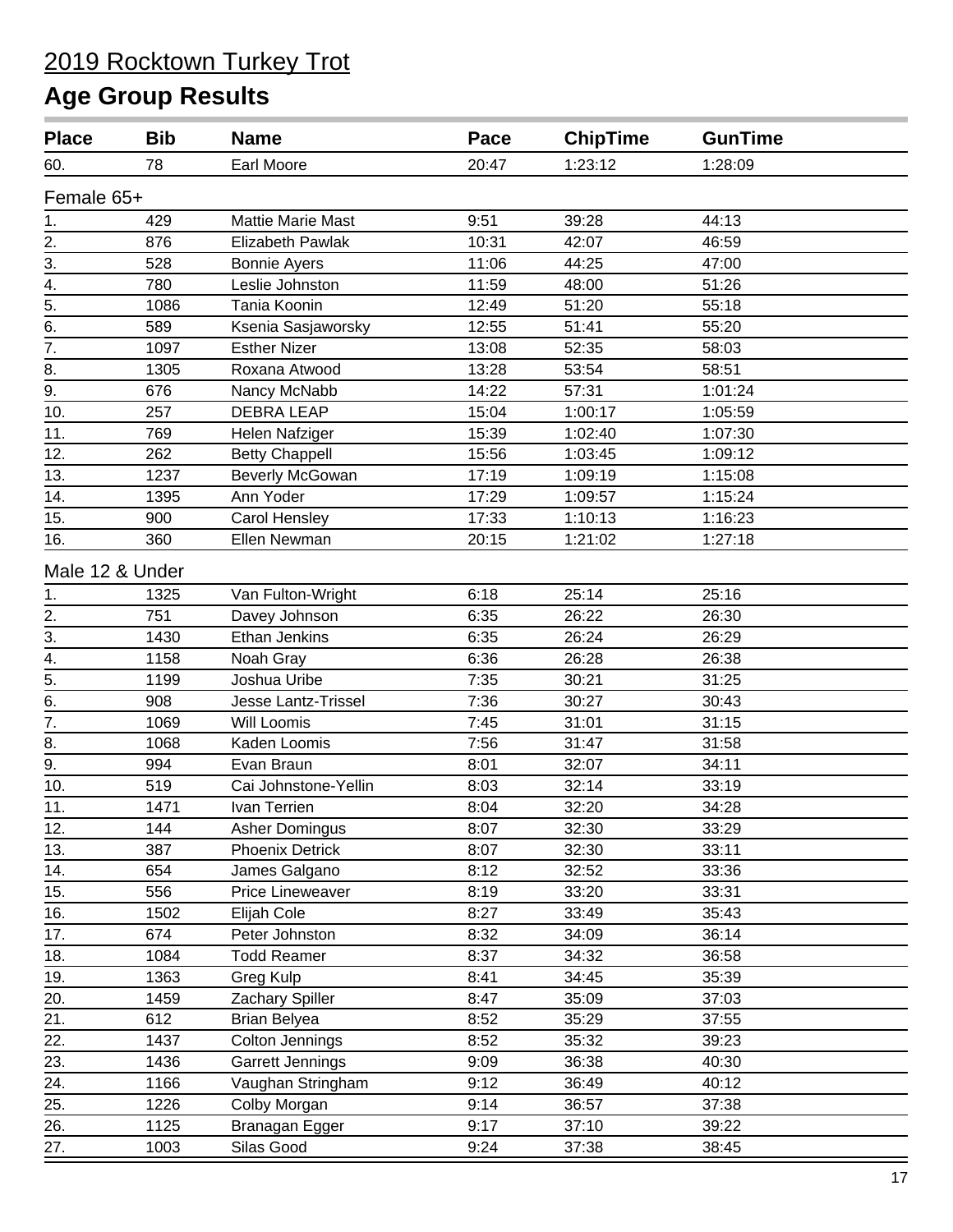#### **Age Group Results**

| <b>Place</b> | <b>Bib</b> | <b>Name</b>                 | Pace  | <b>ChipTime</b> | <b>GunTime</b> |  |
|--------------|------------|-----------------------------|-------|-----------------|----------------|--|
| 28.          | 208        | <b>Chase Willard</b>        | 9:24  | 37:40           | 40:24          |  |
| 29.          | 520        | Zevian Johnstone-Yellin     | 9:24  | 37:40           | 39:35          |  |
| 30.          | 963        | <b>Tristan Arenas</b>       | 9:37  | 38:29           | 42:29          |  |
| 31.          | 985        | Cooper Landes               | 9:41  | 38:48           | 44:04          |  |
| 32.          | 1035       | Adelein Hormel              | 9:44  | 39:00           | 40:57          |  |
| 33.          | 705        | <b>Matthew Mast</b>         | 9:48  | 39:14           | 41:08          |  |
| 34.          | 505        | Jackson Comfort             | 9:53  | 39:36           | 45:48          |  |
| 35.          | 1520       | <b>Tripp Hanger</b>         | 9:59  | 40:00           | 43:49          |  |
| 36.          | 940        | Ben Yoder                   | 10:10 | 40:43           | 44:54          |  |
| 37.          | 525        | <b>Griffin Walsh</b>        | 10:11 | 40:47           | 45:02          |  |
| 38.          | 174        | Samuel Castaneda            | 10:12 | 40:50           | 43:23          |  |
| 39.          | 173        | Daniel Castaneda            | 10:12 | 40:52           | 43:23          |  |
| 40.          | 366        | Callum Zook                 | 10:14 | 40:58           | 45:46          |  |
| 41.          | 1113       | <b>Dominic Davies</b>       | 10:14 | 41:00           | 42:02          |  |
| 42.          | 1515       | <b>William Hiscock</b>      | 10:15 | 41:03           | 44:42          |  |
| 43.          | 806        | Luke Snider                 | 10:25 | 41:44           | 41:44          |  |
| 44.          | 805        | Colin Snider                | 10:26 | 41:47           | 41:47          |  |
| 45.          | 1037       | Calvin Hormel               | 10:29 | 41:57           | 43:54          |  |
| 46.          | 1060       | <b>Tyler Miller</b>         | 10:38 | 42:35           | 42:37          |  |
| 47.          | 303        | <b>Brandon Smith</b>        | 10:52 | 43:29           | 46:02          |  |
| 48.          | 1047       | <b>Gian Riley Sirico</b>    | 11:01 | 44:08           | 48:20          |  |
| 49.          | 1356       | <b>Gavin Showalter</b>      | 11:40 | 46:43           | 50:53          |  |
| 50.          | 1106       | Ashby Woodard               | 11:44 | 46:58           | 52:39          |  |
| 51.          | 664        | Sam Huber                   | 12:04 | 48:18           | 48:27          |  |
| 52.          | 1154       | <b>Drew Wiley</b>           | 12:05 | 48:24           | 50:32          |  |
| 53.          | 557        | Jay Lineweaver              | 12:06 | 48:26           | 48:37          |  |
| 54.          | 1146       | Hunter Kallaur              | 12:16 | 49:07           | 53:15          |  |
| 55.          | 319        | <b>Grant Thompson</b>       | 12:37 | 50:30           | 54:19          |  |
| 56.          | 903        | Sebastian George            | 13:03 | 52:13           | 57:00          |  |
| 57.          | 48         | SeanThomas Mahon            | 13:08 | 52:34           | 58:31          |  |
| 58.          | 1036       | <b>Wiley Hormel</b>         | 13:08 | 52:34           | 57:35          |  |
| 59.          | 1396       | Jaiel Yoder                 | 13:34 | 54:17           | 59:45          |  |
| 60.          | 928        | <b>Ezzilin Murton Amato</b> | 14:14 | 56:57           | 1:00:20        |  |
| 61.          | 1243       | <b>Brady Ray</b>            | 14:16 | 57:07           | 1:02:27        |  |
| 62.          | 1244       | Sebastian Ray               | 14:16 | 57:08           | 1:02:27        |  |
| 63.          | 471        | Jason Moore                 | 14:55 | 59:41           | 1:05:56        |  |
| 64.          | 472        | Liam Moore                  | 14:55 | 59:44           | 1:05:56        |  |
| 65.          | 345        | <b>Cameron Shifflett</b>    | 15:32 | 1:02:12         | 1:06:20        |  |
| 66.          | 919        | Mason Korn                  | 15:33 | 1:02:16         | 1:06:23        |  |
| 67.          | 1115       | <b>Vincent Davies</b>       | 16:04 | 1:04:19         | 1:06:15        |  |
| 68.          | 902        | Xander George               | 16:41 | 1:06:47         | 1:12:55        |  |
| 69.          | 815        | <b>Emmet Yoder</b>          | 16:46 | 1:07:07         | 1:13:01        |  |
| 70.          | 1167       | <b>Wesley Stringham</b>     | 18:07 | 1:12:32         | 1:18:43        |  |
| 71.          | 1168       | Garret Stringham            | 18:13 | 1:12:55         | 1:19:05        |  |
| 72.          | 1017       | <b>DAVID MILLER</b>         | 18:28 | 1:13:56         | 1:19:14        |  |
|              |            |                             |       |                 |                |  |

Male 13-17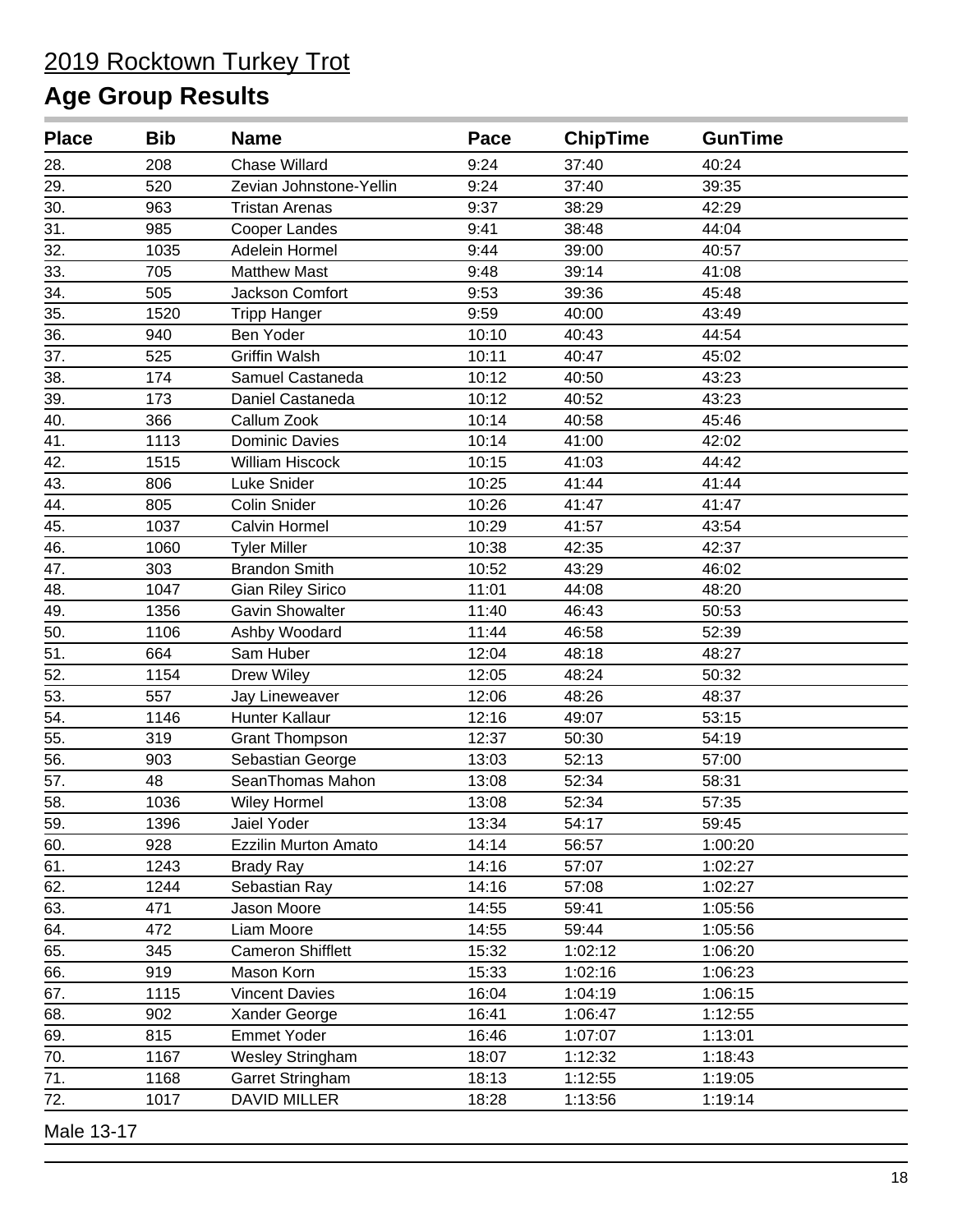| <b>Place</b>     | <b>Bib</b> | <b>Name</b>              | Pace  | <b>ChipTime</b> | <b>GunTime</b> |  |
|------------------|------------|--------------------------|-------|-----------------|----------------|--|
| 1.               | 1534       | David Beck               | 5:35  | 22:24           | 22:24          |  |
| 2.               | 1488       | Andrew Caruana           | 5:36  | 22:28           | 22:28          |  |
| 3.               | 1288       | Seamus McGrath           | 5:40  | 22:41           | 22:42          |  |
| 4.               | 69         | Ethan Duncan             | 5:50  | 23:24           | 23:24          |  |
| $\overline{5}$ . | 285        | <b>Toby Corriston</b>    | 6:29  | 25:57           | 26:00          |  |
| 6.               | 1225       | Aiden Morgan             | 6:30  | 26:02           | 26:10          |  |
| 7.               | 1491       | Audie Shaver             | 6:38  | 26:35           | 26:38          |  |
| 8.               | 1025       | Cade Meredith            | 6:46  | 27:05           | 27:09          |  |
| 9.               | 1378       | <b>Emiliano Muniz</b>    | 6:47  | 27:10           | 27:13          |  |
| 10.              | 942        | ChristopherJon Hulleman  | 6:47  | 27:11           | 27:13          |  |
| 11.              | 134        | Daniel Shulgan           | 6:48  | 27:16           | 27:31          |  |
| 12.              | 545        | <b>Christian Souders</b> | 6:49  | 27:19           | 27:36          |  |
| 13.              | 1141       | <b>Hector Neff</b>       | 6:51  | 27:26           | 27:34          |  |
| 14.              | 673        | Owen Johnston            | 7:03  | 28:15           | 30:20          |  |
| 15.              | 1268       | Stephen J Hull           | 7:07  | 28:30           | 30:32          |  |
| 16.              | 1439       | Parker Blosser           | 7:09  | 28:40           | 28:40          |  |
| 17.              | 922        | <b>Tyler Williamson</b>  | 7:16  | 29:05           | 29:48          |  |
| 18.              | 133        | Thomas Shulgan           | 7:19  | 29:19           | 29:33          |  |
| 19.              | 560        | Miles Mayhew             | 7:20  | 29:23           | 30:09          |  |
| 20.              | 631        | Thomas Galagano          | 7:20  | 29:24           | 30:10          |  |
| 21.              | 308        | Jacob Lockard            | 7:30  | 30:04           | 31:01          |  |
| 22.              | 788        | <b>Christian Meixner</b> | 7:35  | 30:22           | 31:35          |  |
| 23.              | 1223       | <b>Xavier Butler</b>     | 7:35  | 30:23           | 31:10          |  |
| 24.              | 1215       | Sanzhar Abdimazhitov     | 7:37  | 30:29           | 35:16          |  |
| 25.              | 1328       | Matt Schaeffer           | 7:37  | 30:32           | 31:21          |  |
| 26.              | 704        | Carlos Salto             | 7:45  | 31:03           | 32:59          |  |
| 27.              | 474        | Ricardo Castaneda        | 7:46  | 31:08           | 31:54          |  |
| 28.              | 883        | Samuel Stephan           | 7:48  | 31:14           | 31:17          |  |
| 29.              | 503        | Louis Gibson             | 7:53  | 31:33           | 31:36          |  |
| 30.              | 1349       | Silas King               | 8:03  | 32:16           | 33:28          |  |
| 31.              | 126        | Palmer Hall              | 8:23  | 33:34           | 34:23          |  |
| 32.              | 1262       | Levi Zook                | 8:23  | 33:36           | 34:24          |  |
| 33.              | 302        | Marshall Smith           | 8:24  | 33:37           | 36:06          |  |
| 34.              | 182        | Jaimere Beauzieux        | 8:33  | 34:14           | 34:17          |  |
| 35.              | 1032       | Caleb Fox                | 8:36  | 34:28           | 34:38          |  |
| 36.              | 1366       | Anthony Segreti          | 8:44  | 34:57           | 34:58          |  |
| 37.              | 1454       | lan Yoder                | 8:47  | 35:10           | 35:53          |  |
| 38.              | 703        | Micah Mast               | 8:49  | 35:19           | 37:14          |  |
| 39.              | 348        | <b>Riley Claytor</b>     | 9:02  | 36:09           | 37:07          |  |
| 40.              | 948        | <b>Andrew Williams</b>   | 9:02  | 36:11           | 36:18          |  |
| 41.              | 1332       | Graham Jesteadt          | 9:09  | 36:37           | 39:00          |  |
| 42.              | 402        | Jared Dutt               | 9:26  | 37:47           | 38:51          |  |
| 43.              | 1364       | Evan Kulp                | 9:26  | 37:48           | 38:44          |  |
| 44.              | 658        | Josiah Leach             | 9:40  | 38:44           | 43:49          |  |
| 45.              | 1476       | Jackson Hicks            | 9:42  | 38:51           | 43:52          |  |
| 46.              | 518        | Rowan Kennedy            | 10:02 | 40:11           | 45:09          |  |
| 47.              | 657        | Declan Leach             | 10:03 | 40:16           | 43:47          |  |
|                  |            |                          |       |                 |                |  |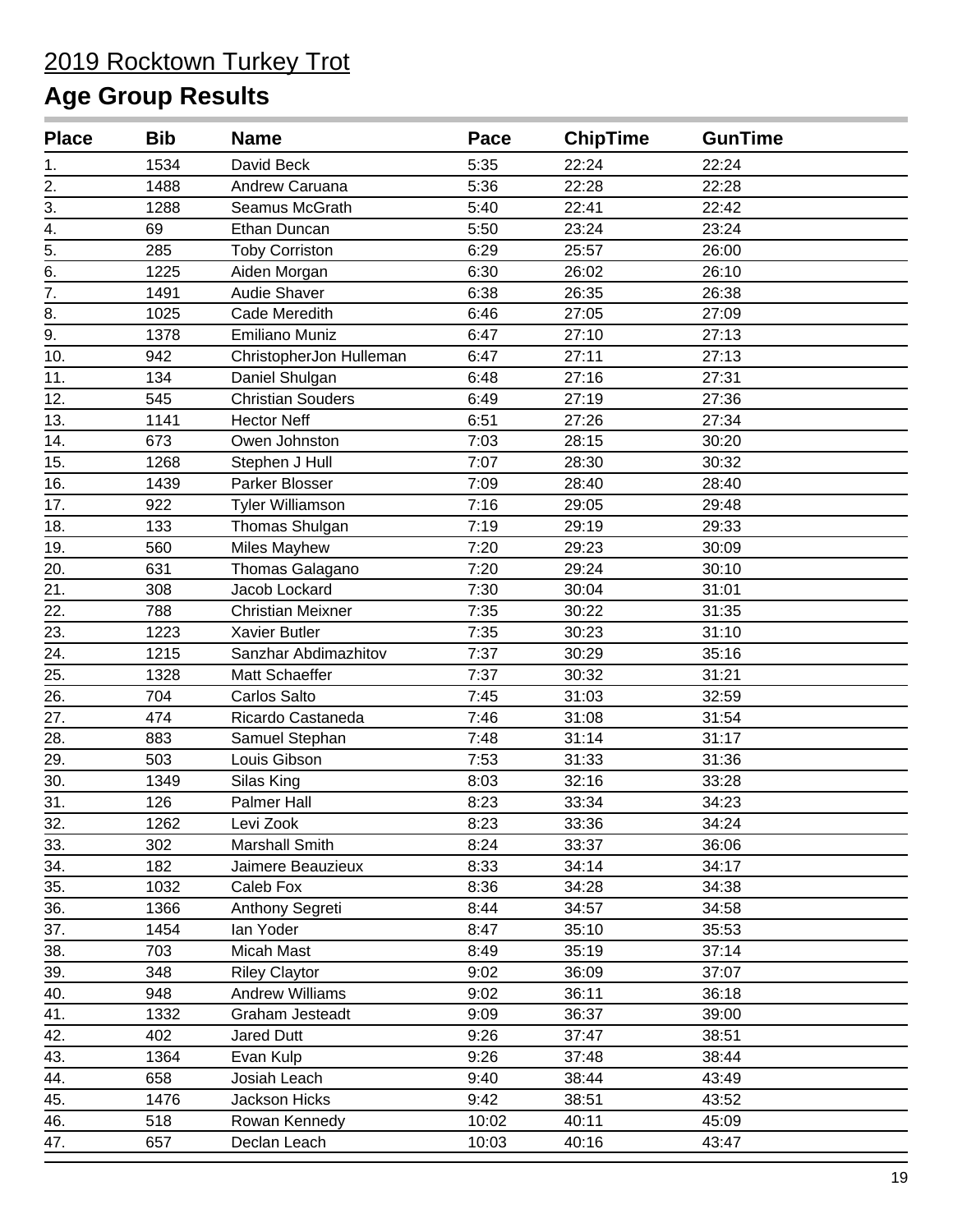| <b>Place</b>          | <b>Bib</b> | <b>Name</b>              | Pace  | <b>ChipTime</b> | <b>GunTime</b> |  |
|-----------------------|------------|--------------------------|-------|-----------------|----------------|--|
| 48.                   | 1504       | Lewis Slater             | 10:21 | 41:26           | 45:23          |  |
| 49.                   | 1277       | Ryan Quimby              | 10:37 | 42:30           | 45:00          |  |
| 50.                   | 1503       | <b>Wyatt Cole</b>        | 10:44 | 43:00           | 44:54          |  |
| 51.                   | 1341       | <b>Taylor Morgan</b>     | 10:59 | 43:58           | 47:56          |  |
| 52.                   | 986        | <b>Tyson Landes</b>      | 11:49 | 47:19           | 52:36          |  |
| 53.                   | 1220       | Dillon Ochoa             | 11:58 | 47:53           | 53:33          |  |
| 54.                   | 317        | <b>Brady Thompson</b>    | 12:37 | 50:30           | 54:20          |  |
| 55.                   | 318        | Logan Steele             | 13:17 | 53:12           | 57:00          |  |
| 56.                   | 768        | Jack Moore               | 13:28 | 53:53           | 57:37          |  |
| 57.                   | 1303       | James Madden             | 16:34 | 1:06:17         | 1:11:52        |  |
| Male 18-24            |            |                          |       |                 |                |  |
| 1.                    | 492        | Benjamin Harlow          | 5:19  | 21:20           | 21:20          |  |
|                       | 490        | <b>Ben Smoker</b>        | 5:20  | 21:24           | 21:24          |  |
|                       | 724        | Jacob Blagg              | 5:38  | 22:33           | 22:34          |  |
| $\frac{2}{3}$ .<br>4. | 853        | Collin Longenecker       | 5:38  | 22:34           | 22:40          |  |
| $\overline{5}$ .      | 1466       | <b>Derrick Chirinos</b>  | 5:40  | 22:41           | 22:43          |  |
| $\overline{6}$ .      | 1493       | Mitchell Ott             | 5:54  | 23:39           | 23:46          |  |
| $\overline{7}$ .      | 1465       | Diego Avila              | 5:58  | 23:55           | 23:56          |  |
| 8.                    | 212        | Jonathan Layman          | 6:11  | 24:48           | 24:51          |  |
| 9.                    | 852        | Taylor Longenecker       | 6:31  | 26:06           | 26:13          |  |
| 10.                   | 441        | <b>Bryan Miklos</b>      | 6:31  | 26:08           | 26:15          |  |
| 11.                   | 637        | Anderson Gordon          | 6:41  | 26:46           | 26:53          |  |
| 12.                   | 422        | Michael Eckstein         | 6:51  | 27:26           | 27:33          |  |
| 13.                   | 1452       | <b>Matthew Nichols</b>   | 6:51  | 27:28           | 28:12          |  |
| 14.                   | 201        | <b>JOE BROOKS</b>        | 6:57  | 27:51           | 28:46          |  |
| 15.                   | 592        | Mackeni Shaffner         | 7:11  | 28:46           | 29:31          |  |
| 16.                   | 433        | Randy Brownell           | 7:18  | 29:14           | 29:30          |  |
| 17.                   | 610        | Ben Slobodin             | 7:49  | 31:17           | 31:32          |  |
| 18.                   | 449        | Nathan Lozar             | 7:52  | 31:30           | 32:30          |  |
| 19.                   | 491        | Luke Gibson              | 7:53  | 31:33           | 31:36          |  |
| 20.                   | 1120       | Eli Wenger               | 7:54  | 31:37           | 32:36          |  |
| 21.                   | 624        | <b>Easton Davis</b>      | 8:05  | 32:21           | 33:35          |  |
| 22.                   | 871        | Jesse Layne              | 8:06  | 32:28           | 34:44          |  |
| 23.                   | 669        | <b>JAMES KASCH</b>       | 8:10  | 32:41           | 32:50          |  |
| 24.                   | 1373       | Cedric Ansah             | 8:12  | 32:49           | 33:53          |  |
| 25.                   | 1058       | Ryan Nixon               | 8:16  | 33:05           | 33:48          |  |
| 26.                   | 1382       | Will Lenhary             | 8:23  | 33:35           | 35:28          |  |
| 27.                   | 298        | <b>Matthew Shifflett</b> | 8:25  | 33:43           | 37:30          |  |
| 28.                   | 1327       | Sam Ashenfelter          | 8:28  | 33:54           | 34:43          |  |
| 29.                   | 632        | Chad Vrolijk             | 8:29  | 33:58           | 34:42          |  |
| 30.                   | 499        | Mark Bondaruk            | 9:00  | 36:02           | 37:59          |  |
| 31.                   | 497        | John Unger               | 9:05  | 36:21           | 38:18          |  |
| 32.                   | 1497       | <b>Quintas Mills</b>     | 9:07  | 36:32           | 38:53          |  |
| 33.                   | 1405       | <b>Austin Nistico</b>    | 9:13  | 36:56           | 37:39          |  |
| 34.                   | 593        | <b>Grant Lowery</b>      | 9:14  | 36:57           | 38:12          |  |
| 35.                   | 1104       | Cole Lokey               | 9:17  | 37:12           | 39:33          |  |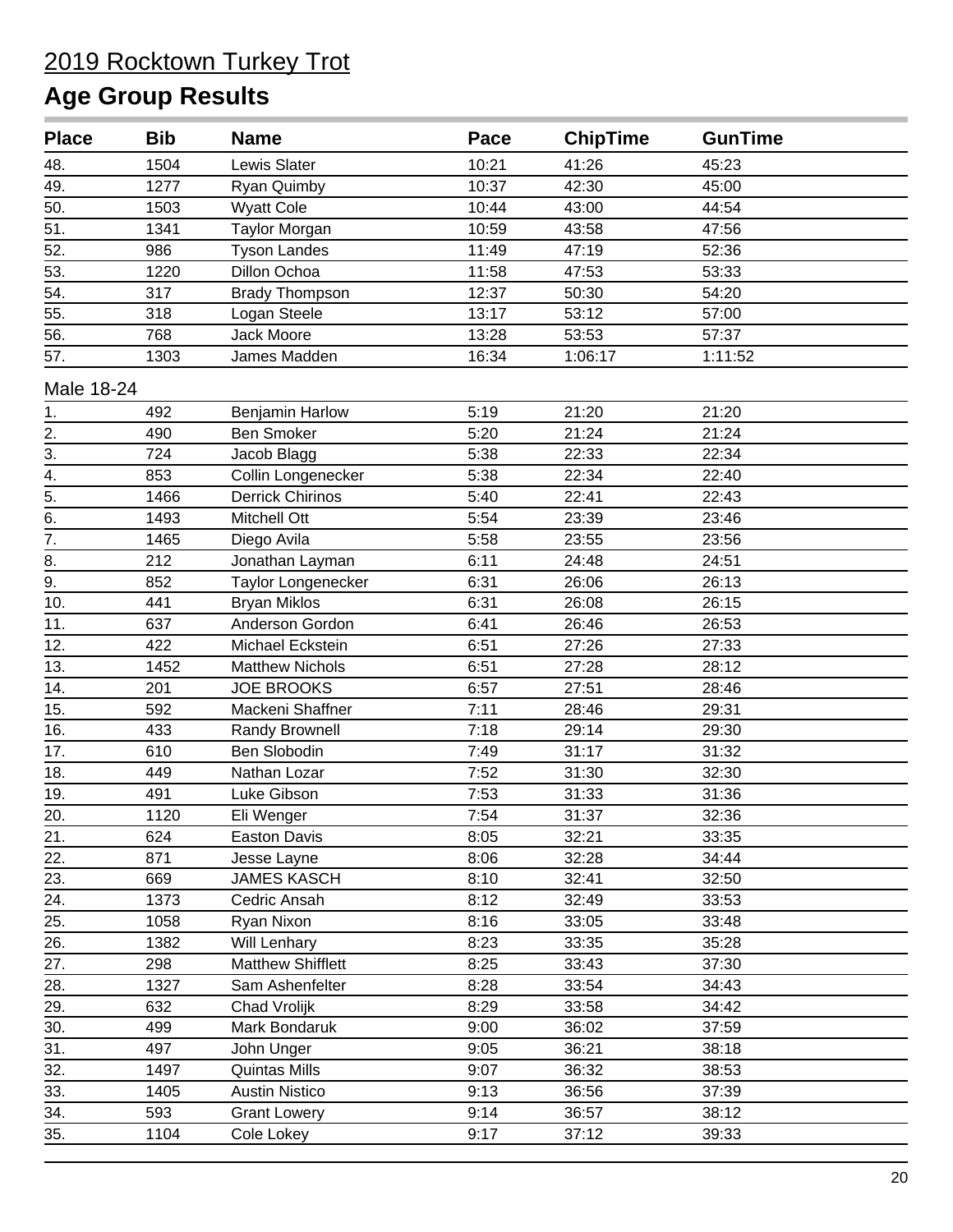| <b>Place</b>      | <b>Bib</b> | <b>Name</b>              | Pace  | <b>ChipTime</b> | <b>GunTime</b> |  |
|-------------------|------------|--------------------------|-------|-----------------|----------------|--|
| 36.               | 31         | Nicholas Rehkemper       | 9:18  | 37:16           | 39:35          |  |
| 37.               | 322        | Jonathan Warner          | 9:24  | 37:38           | 38:31          |  |
| 38.               | 1022       | Austin Wampole           | 9:30  | 38:04           | 38:49          |  |
| 39.               | 1522       | <b>Niles Moffat</b>      | 9:32  | 38:09           | 40:16          |  |
| 40.               | 1374       | Andrew Ansah             | 9:36  | 38:27           | 42:09          |  |
| 41.               | 1005       | Ross French              | 9:37  | 38:29           | 40:53          |  |
| 42.               | 721        | Andre Burkholder         | 9:45  | 39:02           | 42:49          |  |
| 43.               | 219        | Nathan Lee               | 9:47  | 39:10           | 42:46          |  |
| 44.               | 599        | Leon Kieltra             | 9:54  | 39:39           | 41:59          |  |
| 45.               | 772        | <b>Trevor Breeden</b>    | 10:02 | 40:11           | 42:11          |  |
| 46.               | 218        | Nicolas Lee              | 10:04 | 40:20           | 43:57          |  |
| 47.               | 1136       | Harrison Cople           | 10:11 | 40:48           | 43:06          |  |
| 48.               | 231        | Daniel Rohrer            | 10:20 | 41:21           | 44:50          |  |
| 49.               | 89         | Logan Phelps             | 10:36 | 42:28           | 46:09          |  |
| 50.               | 767        | Simon Parmer             | 11:08 | 44:36           | 48:22          |  |
| 51.               | 766        | Max Parmer               | 11:09 | 44:37           | 48:22          |  |
| $\overline{52}$ . | 668        | Justin Uglow             | 11:16 | 45:08           | 49:04          |  |
| 53.               | 1155       | <b>Grant Wiley</b>       | 12:05 | 48:24           | 50:32          |  |
| 54.               | 1156       | Noah Wiley               | 12:05 | 48:24           | 50:32          |  |
| 55.               | 737        | <b>Jared Morris</b>      | 12:11 | 48:46           | 52:49          |  |
| 56.               | 56         | Kyle Stephenson          | 12:14 | 49:00           | 54:21          |  |
| 57.               | 850        | Jackson Bocock           | 12:23 | 49:35           | 56:17          |  |
| 58.               | 526        | Paul Kim                 | 13:25 | 53:43           | 59:45          |  |
| 59.               | 66         | William Gu               | 13:25 | 53:43           | 59:45          |  |
| 60.               | 1075       | <b>Bryce Tarmin</b>      | 14:12 | 56:52           | 1:02:26        |  |
| 61.               | 987        | Michael Landes           | 14:51 | 59:27           | 1:04:45        |  |
| 62.               | 281        | <b>Carter McNeely</b>    | 14:54 | 59:39           | 1:05:30        |  |
| 63.               | 569        | Zack Blanton             | 15:21 | 1:01:26         | 1:04:53        |  |
| 64.               | 1219       | Dustyn Ochoa             | 15:51 | 1:03:28         | 1:09:09        |  |
| 65.               | 99         | Sebastian Thorne         | 17:53 | 1:11:33         | 1:17:07        |  |
| 66.               | 760        | <b>Charles Halterman</b> | 17:54 | 1:11:39         | 1:17:13        |  |
| 67.               | 1403       | <b>Grant Ketron</b>      | 20:33 | 1:22:16         | 1:28:37        |  |
| Male 25-34        |            |                          |       |                 |                |  |
| 1.                | 455        | Andy Goodstein           | 5:06  | 20:27           | 20:27          |  |
| 2.                | 648        | Aaron Myers              | 5:31  | 22:06           | 22:08          |  |
| 3.                | 407        | Jacob Tonda              | 5:47  | 23:11           | 23:18          |  |
| 4.                | 1367       | <b>Robert Heitz</b>      | 5:50  | 23:21           | 23:23          |  |
| $\overline{5}$ .  | 494        | John Semisa              | 5:51  | 23:27           | 23:35          |  |
| 6.                | 892        | Nevin Heckman            | 5:57  | 23:51           | 23:53          |  |
| $\overline{7}$ .  | 776        | <b>Tyler Denlinger</b>   | 5:57  | 23:52           | 23:53          |  |
| $\overline{8}$ .  | 953        | thaddeus Little          | 6:01  | 24:06           | 24:13          |  |
| 9.                | 1004       | Jonathan Cubbage         | 6:02  | 24:09           | 24:13          |  |
| 10.               | 647        | Jacob Myers              | 6:02  | 24:11           | 24:13          |  |
| 11.               | 1323       | Eric Moon                | 6:02  | 24:12           | 24:15          |  |
| 12.               | 698        | David Vincie             | 6:11  | 24:47           | 24:48          |  |
| 13.               | 1446       | <b>Dylan Morris</b>      | 6:30  | 26:01           | 26:43          |  |
|                   |            |                          |       |                 |                |  |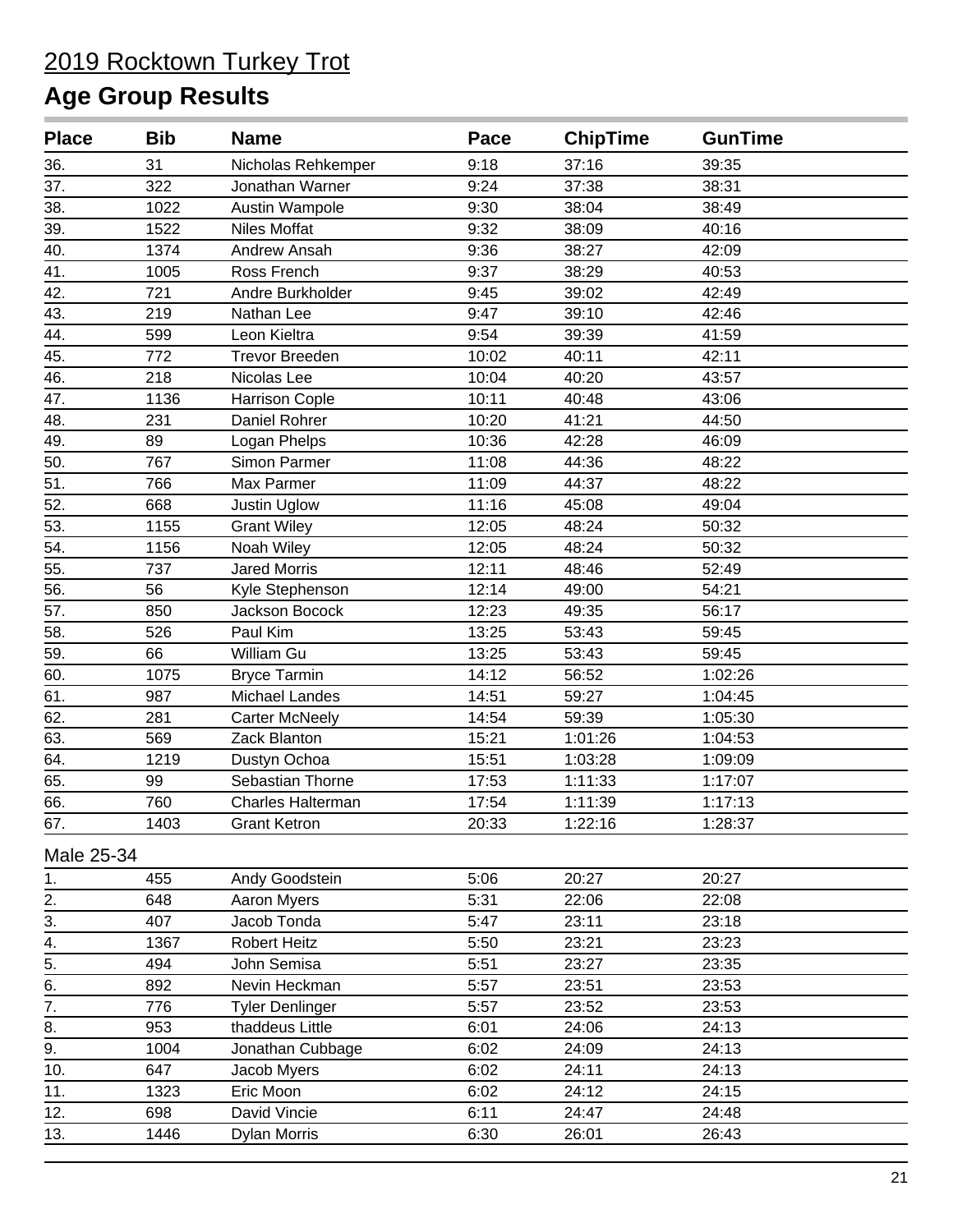| <b>Place</b> | <b>Bib</b> | <b>Name</b>                | Pace | <b>ChipTime</b> | <b>GunTime</b> |  |
|--------------|------------|----------------------------|------|-----------------|----------------|--|
| 14.          | 931        | <b>Christopher Ehrhart</b> | 6:44 | 26:59           | 27:12          |  |
| 15.          | 391        | <b>Timothy Smelser</b>     | 6:45 | 27:01           | 27:08          |  |
| 16.          | 1407       | Ben Robohn                 | 6:47 | 27:10           | 28:05          |  |
| 17.          | 614        | Nicolas Boshart            | 6:54 | 27:38           | 28:30          |  |
| 18.          | 1093       | Luke Smith                 | 6:56 | 27:48           | 28:31          |  |
| 19.          | 400        | Seth Rose                  | 7:01 | 28:08           | 28:57          |  |
| 20.          | 357        | <b>Dustin Dedrick</b>      | 7:06 | 28:27           | 28:32          |  |
| 21.          | 296        | Andrew Lyford              | 7:09 | 28:40           | 29:34          |  |
| 22.          | 488        | Phil Schulte               | 7:15 | 29:02           | 29:47          |  |
| 23.          | 379        | Joey Metzler               | 7:16 | 29:06           | 30:06          |  |
| 24.          | 1318       | <b>Trey Smith</b>          | 7:17 | 29:11           | 31:06          |  |
| 25.          | 425        | Ricky Capuano              | 7:18 | 29:16           | 29:19          |  |
| 26.          | 1312       | Paul Bosserman             | 7:25 | 29:42           | 29:56          |  |
| 27.          | 460        | Colton Koontz              | 7:27 | 29:51           | 29:51          |  |
| 28.          | 101        | <b>Mattias Clymer</b>      | 7:30 | 30:01           | 30:10          |  |
| 29.          | 1027       | Tanner Johnson             | 7:41 | 30:48           | 31:58          |  |
| 30.          | 1482       | <b>Drew Clements</b>       | 7:41 | 30:48           | 31:46          |  |
| 31.          | 726        | <b>Brent Schroeder</b>     | 7:42 | 30:51           | 31:40          |  |
| 32.          | 965        | <b>Trevor Baker</b>        | 7:43 | 30:54           | 31:42          |  |
| 33.          | 216        | Zach Motyka                | 7:45 | 31:02           | 33:23          |  |
| 34.          | 1280       | John Segreti               | 7:45 | 31:04           | 31:05          |  |
| 35.          | 1444       | Benjamin St. Ours          | 7:46 | 31:06           | 31:52          |  |
| 36.          | 1440       | Dylan St. Ours             | 7:46 | 31:07           | 31:52          |  |
| 37.          | 249        | <b>Brent Campbell</b>      | 7:46 | 31:07           | 32:01          |  |
| 38.          | 244        | Andrew Keller              | 7:48 | 31:13           | 31:55          |  |
| 39.          | 1479       | Sean Britt                 | 7:49 | 31:19           | 31:33          |  |
| 40.          | 156        | <b>Christopher Hall</b>    | 7:50 | 31:21           | 37:30          |  |
| 41.          | 420        | Jason Shifflett            | 7:54 | 31:38           | 33:52          |  |
| 42.          | 1162       | Nick Young                 | 7:55 | 31:42           | 33:38          |  |
| 43.          | 27         | Matthew Martorana          | 7:56 | 31:45           | 32:36          |  |
| 44.          | 406        | Tim Hemingway              | 7:57 | 31:51           | 32:32          |  |
| 45.          | 1357       | William Imeson             | 7:58 | 31:55           | 34:11          |  |
| 46.          | 166        | Colby Horne                | 7:58 | 31:56           | 34:15          |  |
| 47.          | 573        | Dylan Goodman              | 7:59 | 32:00           | 33:06          |  |
| 48.          | 866        | Saam Bakhtiar              | 8:00 | 32:04           | 32:56          |  |
| 49.          | 232        | <b>Isaac Rohrer</b>        | 8:01 | 32:06           | 32:59          |  |
| 50.          | 748        | <b>Garrett Morris</b>      | 8:04 | 32:18           | 34:20          |  |
| 51.          | 827        | Nathan Saxman              | 8:09 | 32:38           | 33:29          |  |
| 52.          | 16         | Eric Ewing                 | 8:12 | 32:52           | 35:05          |  |
| 53.          | 305        | Samuel DuVal               | 8:19 | 33:20           | 34:02          |  |
| 54.          | 1049       | Cameron Straughn           | 8:22 | 33:29           | 34:42          |  |
| 55.          | 529        | <b>STEVEN AYERS</b>        | 8:22 | 33:29           | 36:03          |  |
| 56.          | 500        | Daniel Henry               | 8:29 | 33:59           | 35:04          |  |
| 57.          | 192        | Marc Lonett                | 8:29 | 34:00           | 35:51          |  |
| 58.          | 436        | Wyatt Fagan                | 8:32 | 34:09           | 38:01          |  |
| 59.          | 129        | Andy Guimond               | 8:32 | 34:11           | 35:29          |  |
| 60.          | 442        | Kellen Landis              | 8:35 | 34:21           | 38:28          |  |
|              |            |                            |      |                 |                |  |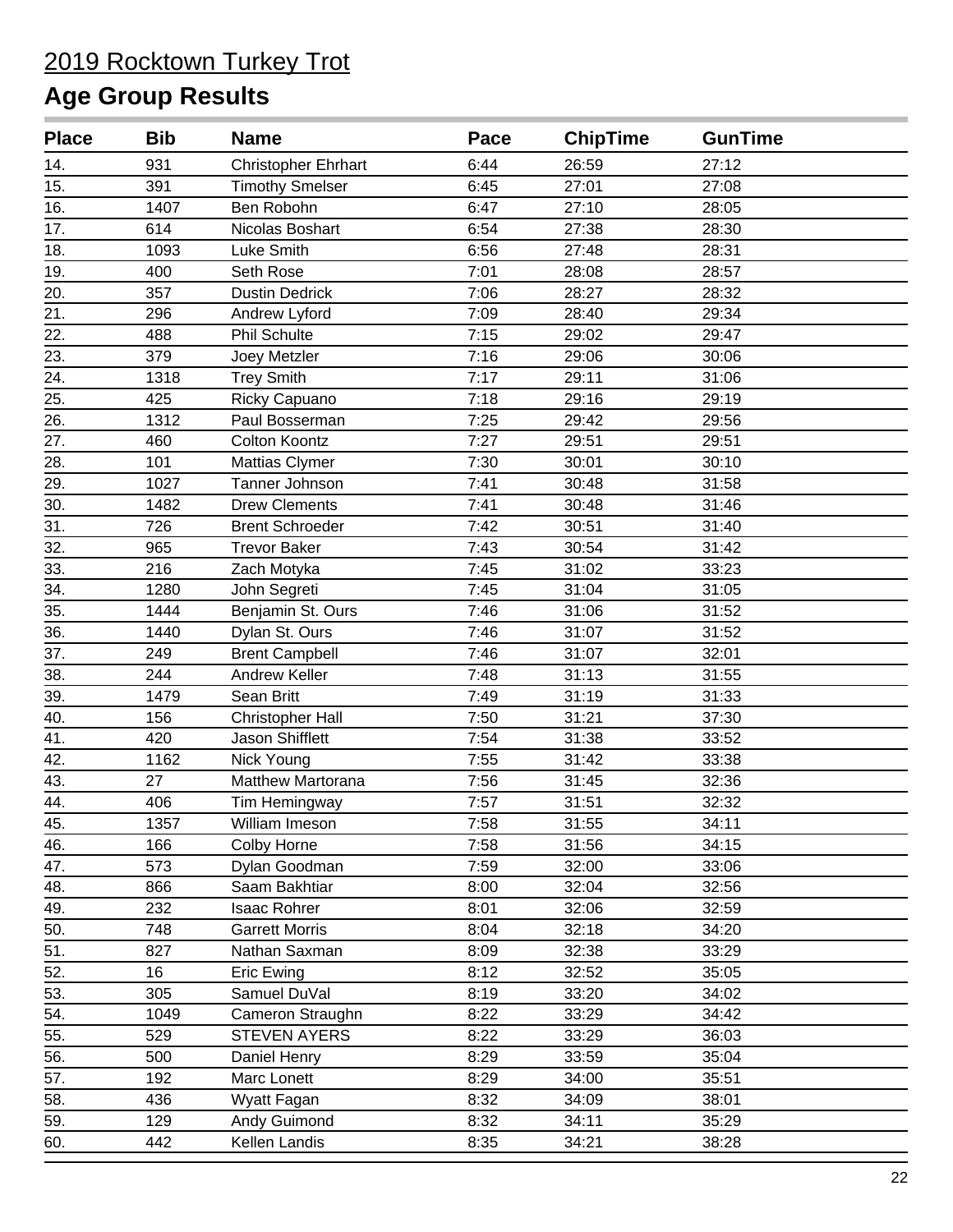| <b>Place</b> | <b>Bib</b> | <b>Name</b>             | Pace  | <b>ChipTime</b> | <b>GunTime</b> |  |
|--------------|------------|-------------------------|-------|-----------------|----------------|--|
| 61.          | 337        | Justin Stoneburner      | 8:35  | 34:23           | 35:32          |  |
| 62.          | 523        | RJ Lucas                | 8:38  | 34:33           | 36:59          |  |
| 63.          | 312        | Mustafa Abid            | 8:38  | 34:33           | 36:32          |  |
| 64.          | 1188       | Sam Swartzendruber      | 8:41  | 34:45           | 38:56          |  |
| 65.          | 1379       | Jordan Shetler          | 8:49  | 35:20           | 37:27          |  |
| 66.          | 1419       | <b>Ryan Pruett</b>      | 8:50  | 35:21           | 37:24          |  |
| 67.          | 973        | <b>Hunter Carter</b>    | 8:50  | 35:22           | 37:25          |  |
| 68.          | 414        | <b>Chad Haimowitz</b>   | 8:50  | 35:24           | 39:06          |  |
| 69.          | 261        | Christopher Lyford      | 8:55  | 35:43           | 36:38          |  |
| 70.          | 861        | Jacob Russell           | 8:56  | 35:48           | 37:47          |  |
| 71.          | 1238       | Charles Bowman          | 8:57  | 35:49           | 36:37          |  |
| 72.          | 63         | <b>Brian Gu</b>         | 9:01  | 36:07           | 40:04          |  |
| 73.          | 327        | <b>Andrew Neff</b>      | 9:01  | 36:08           | 40:05          |  |
| 74.          | 553        | <b>Cameron Spiece</b>   | 9:02  | 36:12           | 41:44          |  |
| 75.          | 601        | <b>Nathan Peters</b>    | 9:02  | 36:12           | 39:39          |  |
| 76.          | 775        | <b>Andrew Daniels</b>   | 9:03  | 36:16           | 39:50          |  |
| 77.          | 1152       | <b>Ernad Halilovic</b>  | 9:07  | 36:29           | 39:04          |  |
| 78.          | 1151       | Scott Carey             | 9:07  | 36:30           | 39:04          |  |
| 79.          | 1247       | <b>Charles Getz</b>     | 9:07  | 36:32           | 40:18          |  |
| 80.          | 979        | Andy Umbel              | 9:09  | 36:38           | 38:50          |  |
| 81.          | 427        | Michael Oquendo         | 9:13  | 36:55           | 39:03          |  |
| 82.          | 3          | Ben Colligan            | 9:19  | 37:18           | 42:10          |  |
| 83.          | 857        | Benjamin Rexrode        | 9:19  | 37:19           | 40:51          |  |
| 84.          | 1306       | Marcus Figgatt          | 9:20  | 37:22           | 39:46          |  |
| 85.          | 276        | Duggan Cannon           | 9:24  | 37:37           | 41:41          |  |
| 86.          | 485        | Ben Blaylock            | 9:25  | 37:41           | 38:32          |  |
| 87.          | 997        | <b>Samuel Stoner</b>    | 9:30  | 38:01           | 40:16          |  |
| 88.          | 745        | Adam Miller             | 9:32  | 38:11           | 40:52          |  |
| 89.          | 833        | <b>Tim Mindling</b>     | 9:32  | 38:11           | 40:15          |  |
| 90.          | 1204       | <b>Phillip Read</b>     | 9:32  | 38:12           | 40:28          |  |
| 91.          | 825        | <b>Heath Knott</b>      | 9:34  | 38:18           | 42:05          |  |
| 92.          | 743        | <b>Steven Smith</b>     | 9:37  | 38:32           | 42:07          |  |
| 93.          | 863        | Zach Gesford            | 9:39  | 38:39           | 40:33          |  |
| 94.          | 951        | <b>Brian Landes</b>     | 9:42  | 38:50           | 41:03          |  |
| 95.          | 1450       | lan Napier              | 9:42  | 38:50           | 41:19          |  |
| 96.          | 590        | <b>Joel Francis</b>     | 9:43  | 38:55           | 42:33          |  |
| 97.          | 864        | Sam Ellingson           | 9:47  | 39:11           | 41:04          |  |
| 98.          | 1173       | Kory Hensley            | 9:54  | 39:39           | 42:03          |  |
| 99.          | 597        | Adam Imeson             | 9:54  | 39:40           | 41:58          |  |
| 100.         | 138        | Jared Jerlinski         | 9:58  | 39:55           | 43:30          |  |
| 101.         | 426        | <b>Tyler Shifflett</b>  | 10:00 | 40:02           | 42:13          |  |
| 102.         | 268        | <b>Cameron Williams</b> | 10:08 | 40:33           | 46:31          |  |
| 103.         | 136        | <b>Greg Blosser</b>     | 10:20 | 41:21           | 44:47          |  |
| 104.         | 229        | Eric DuVon              | 10:20 | 41:21           | 44:50          |  |
| 105.         | 564        | Meade Nelsen            | 10:30 | 42:02           | 45:42          |  |
| 106.         | 1398       | Chiedo John             | 10:34 | 42:20           | 48:24          |  |
| 107.         | 46         | Josh Defnall            | 10:45 | 43:01           | 45:40          |  |
|              |            |                         |       |                 |                |  |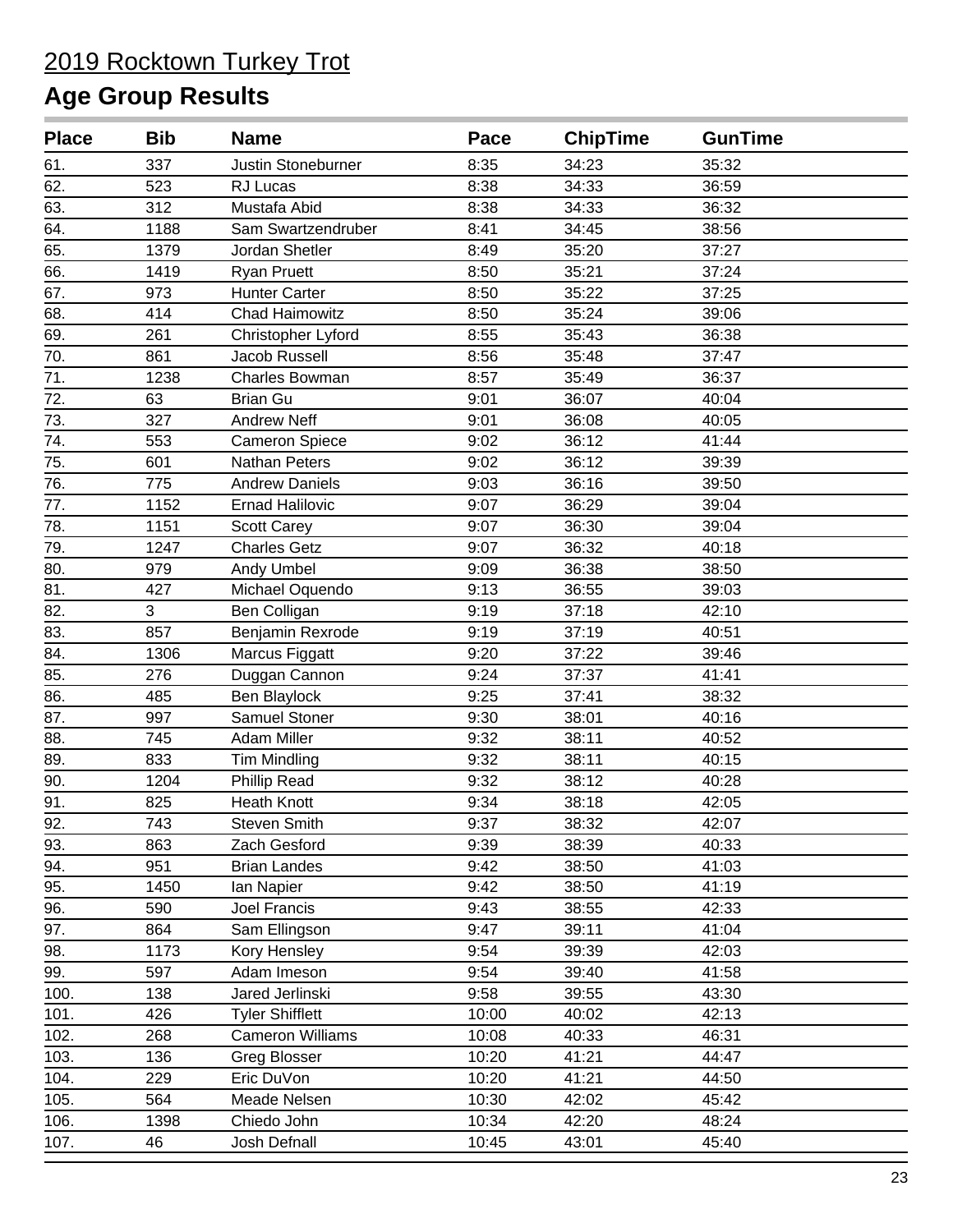| <b>Place</b>     | <b>Bib</b> | <b>Name</b>              | Pace  | <b>ChipTime</b> | <b>GunTime</b> |  |
|------------------|------------|--------------------------|-------|-----------------|----------------|--|
| 108.             | 661        | Corban Leach             | 10:46 | 43:06           | 46:37          |  |
| 109.             | 41         | <b>Tyler Bailey</b>      | 10:48 | 43:14           | 43:14          |  |
| 110.             | 258        | <b>Bryce Whetzel</b>     | 11:01 | 44:06           | 49:03          |  |
| 111.             | 1513       | Nick Brown               | 11:06 | 44:25           | 48:32          |  |
| 112.             | 52         | <b>Austin Shifflett</b>  | 11:11 | 44:45           | 48:08          |  |
| 113.             | 1251       | Jeremy Donaldson         | 11:11 | 44:48           | 46:40          |  |
| 114.             | 279        | Evan Campbell            | 11:28 | 45:54           | 50:00          |  |
| 115.             | 277        | Ryan Campbell            | 11:28 | 45:55           | 50:00          |  |
| 116.             | 682        | <b>Brian Parrish</b>     | 11:30 | 46:03           | 48:17          |  |
| 117.             | 93         | Paul Kudlyuk             | 11:31 | 46:06           | 49:51          |  |
| 118.             | 1109       | <b>Colton Leitzel</b>    | 11:32 | 46:10           | 49:48          |  |
| 119.             | 445        | <b>Taylor Blakely</b>    | 11:35 | 46:24           | 50:10          |  |
| 120.             | 77         | Kristian Moore           | 11:46 | 47:08           | 50:32          |  |
| 121.             | 1216       | Cody Ochoa               | 11:58 | 47:56           | 53:37          |  |
| 122.             | 758        | Arlo Baker               | 12:04 | 48:18           | 51:53          |  |
| 123.             | 37         | Jonathan McClinton       | 12:13 | 48:56           | 52:33          |  |
| 124.             | 354        | Chris Ward               | 12:20 | 49:21           | 54:20          |  |
| 125.             | 1385       | Michael Carter           | 12:31 | 50:08           | 54:57          |  |
| 126.             | 54         | Logan Stoltzfus          | 12:47 | 51:12           | 56:08          |  |
| 127.             | 211        | <b>Charlie Fairchild</b> | 13:01 | 52:08           | 56:14          |  |
| 128.             | 638        | George Kim               | 13:25 | 53:43           | 59:44          |  |
| 129.             | 446        | Jason Young              | 13:30 | 54:04           | 56:16          |  |
| 130.             | 1233       | Jay Pennington           | 13:41 | 54:48           | 54:48          |  |
| 131.             | 1189       | Jonathan Arteaga         | 14:10 | 56:41           | 1:01:26        |  |
| 132.             | 1208       | <b>Tim Schmell</b>       | 14:19 | 57:17           | 1:03:51        |  |
| 133.             | 238        | Mitchell Skladanowski    | 14:46 | 59:05           | 1:00:58        |  |
| 134.             | 1447       | Samuel Glover            | 14:54 | 59:40           | 1:05:31        |  |
| 135.             | 190        | Dustin Taylor            | 15:00 | 1:00:01         | 1:06:18        |  |
| 136.             | 1057       | Samuel Berndt            | 15:33 | 1:02:15         | 1:07:09        |  |
| 137.             | 1056       | Daniel Eckstein          | 15:33 | 1:02:16         | 1:07:11        |  |
| 138.             | 248        | Simon Jilg               | 17:51 | 1:11:27         | 1:18:08        |  |
| Male 35-44       |            |                          |       |                 |                |  |
| 1.               | 1246       | Sean McGowan             | 5:38  | 22:36           | 22:36          |  |
| 2.               | 340        | Bryan Eckstein           | 5:53  | 23:33           | 23:35          |  |
| 3.               | 1528       | Aaron Kauffman           | 6:04  | 24:18           | 24:18          |  |
| 4.               | 1059       | <b>Eric Miller</b>       | 6:04  | 24:19           | 24:21          |  |
| $\frac{5}{6}$    | 108        | Ryan Chico               | 6:32  | 26:12           | 26:23          |  |
|                  | 184        | <b>Anthony Myers</b>     | 6:34  | 26:17           | 26:20          |  |
| $\overline{7}$ . | 1224       | Nick Morgan              | 6:37  | 26:31           | 26:39          |  |
| 8.               | 1533       | Michael Scholfield       | 6:43  | 26:56           | 27:09          |  |
| 9.               | 887        | <b>Scott Rogers</b>      | 6:51  | 27:27           | 27:32          |  |
| 10.              | 792        | Marcus Skaflen           | 7:02  | 28:09           | 28:09          |  |
| 11.              | 905        | Jonathan Lantz-Trissel   | 7:05  | 28:23           | 28:29          |  |
| 12.              | 1337       | Lee Forbes               | 7:06  | 28:27           | 28:41          |  |
| 13.              | 1406       | <b>Timothy Shenk</b>     | 7:06  | 28:28           | 28:36          |  |
| 14.              | 835        | Logan Korn               | 7:08  | 28:35           | 28:36          |  |
|                  |            |                          |       |                 |                |  |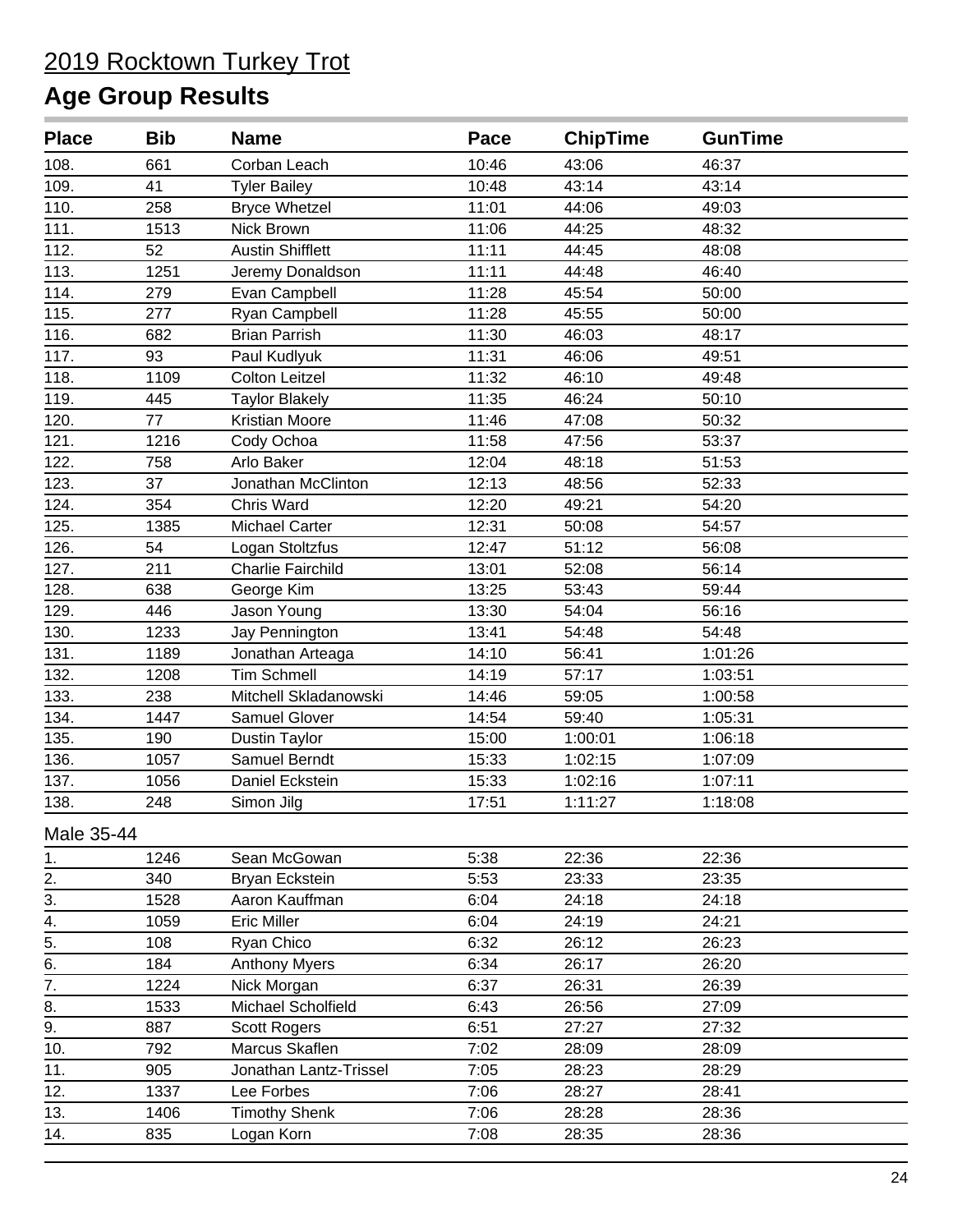| <b>Place</b> | <b>Bib</b> | <b>Name</b>            | Pace | <b>ChipTime</b> | <b>GunTime</b> |  |
|--------------|------------|------------------------|------|-----------------|----------------|--|
| 15.          | 1474       | <b>Timothy Copple</b>  | 7:12 | 28:49           | 29:47          |  |
| 16.          | 159        | David Landis           | 7:18 | 29:16           | 29:24          |  |
| 17.          | 507        | Justin Johnson         | 7:20 | 29:23           | 29:27          |  |
| 18.          | 959        | Mike Dickerson         | 7:27 | 29:52           | 29:54          |  |
| 19.          | 313        | David Olah             | 7:30 | 30:03           | 30:14          |  |
| 20.          | 817        | <b>Edward Savoy</b>    | 7:34 | 30:20           | 31:31          |  |
| 21.          | 1463       | Joshua Streeter        | 7:36 | 30:28           | 31:22          |  |
| 22.          | 1427       | Gregory Koop           | 7:40 | 30:42           | 31:44          |  |
| 23.          | 1053       | Jason Truman           | 7:40 | 30:43           | 31:32          |  |
| 24.          | 271        | Holmes Browne          | 7:44 | 30:59           | 33:36          |  |
| 25.          | 1498       | Patrick Shaw           | 7:51 | 31:27           | 31:28          |  |
| 26.          | 438        | Anthony Alfini         | 7:56 | 31:46           | 32:54          |  |
| 27.          | 552        | Patrick Comia          | 8:02 | 32:12           | 33:00          |  |
| 28.          | 537        | Michael Keown          | 8:04 | 32:18           | 34:14          |  |
| 29.          | 294        | <b>Chance Ebersold</b> | 8:05 | 32:22           | 34:29          |  |
| 30.          | 1176       | Mark Moseley           | 8:05 | 32:24           | 33:20          |  |
| 31.          | 700        | Aaron McCready         | 8:07 | 32:30           | 34:39          |  |
| 32.          | 145        | <b>Jeff Domingus</b>   | 8:07 | 32:31           | 33:30          |  |
| 33.          | 670        | Ed Kasch               | 8:09 | 32:37           | 32:50          |  |
| 34.          | 1330       | Mike Gochenour         | 8:12 | 32:49           | 35:19          |  |
| 35.          | 1261       | Mike Zook              | 8:23 | 33:33           | 34:21          |  |
| 36.          | 671        | Paul Johnston          | 8:31 | 34:08           | 36:14          |  |
| 37.          | 203        | Seth Berkey            | 8:32 | 34:10           | 36:06          |  |
| 38.          | 586        | Michael Borowy         | 8:33 | 34:13           | 35:29          |  |
| 39.          | 1083       | <b>Tim Reamer</b>      | 8:38 | 34:35           | 37:01          |  |
| 40.          | 729        | John Norment           | 8:39 | 34:40           | 36:56          |  |
| 41.          | 711        | RAPHAEL STEINBACH      | 8:41 | 34:47           | 37:14          |  |
| 42.          | 1031       | Mark Fox               | 8:42 | 34:51           | 38:22          |  |
| 43.          | 680        | Jason Robey            | 8:42 | 34:51           | 37:19          |  |
| 44.          | 1302       | Mark Meyerdirk         | 8:46 | 35:08           | 35:57          |  |
| 45.          | 636        | Benjamin Chandler      | 8:47 | 35:11           | 36:08          |  |
| 46.          | 404        | <b>Anthony Bess</b>    | 8:50 | 35:22           | 37:37          |  |
| 47.          | 377        | <b>Eric Frazier</b>    | 8:50 | 35:22           | 36:32          |  |
| 48.          | 1489       | Jerrel Miller          | 8:56 | 35:47           | 36:47          |  |
| 49.          | 1284       | Locksley Richards      | 9:00 | 36:02           | 38:03          |  |
| 50.          | 794        | Matt Shaver            | 9:01 | 36:06           | 37:19          |  |
| 51.          | 824        | Michael Weldon         | 9:01 | 36:06           | 37:19          |  |
| 52.          | 68         | <b>Elliot Staley</b>   | 9:09 | 36:39           | 37:37          |  |
| 53.          | 783        | Michael Johnson        | 9:17 | 37:12           | 39:13          |  |
| 54.          | 1290       | <b>Carl Stieren</b>    | 9:22 | 37:31           | 41:08          |  |
| 55.          | 1001       | <b>Rick Good</b>       | 9:24 | 37:37           | 38:45          |  |
| 56.          | 1362       | Mike Kulp              | 9:25 | 37:42           | 38:38          |  |
| 57.          | 531        | <b>Adam Fellers</b>    | 9:29 | 37:58           | 41:44          |  |
| 58.          | 1421       | Joel Yoder             | 9:31 | 38:07           | 39:13          |  |
| 59.          | 1510       | Michael Kane           | 9:33 | 38:13           | 40:31          |  |
| 60.          | 701        | David Metzler          | 9:34 | 38:20           | 40:18          |  |
| 61.          | 1464       | Aaron Hade             | 9:42 | 38:52           | 42:51          |  |
|              |            |                        |      |                 |                |  |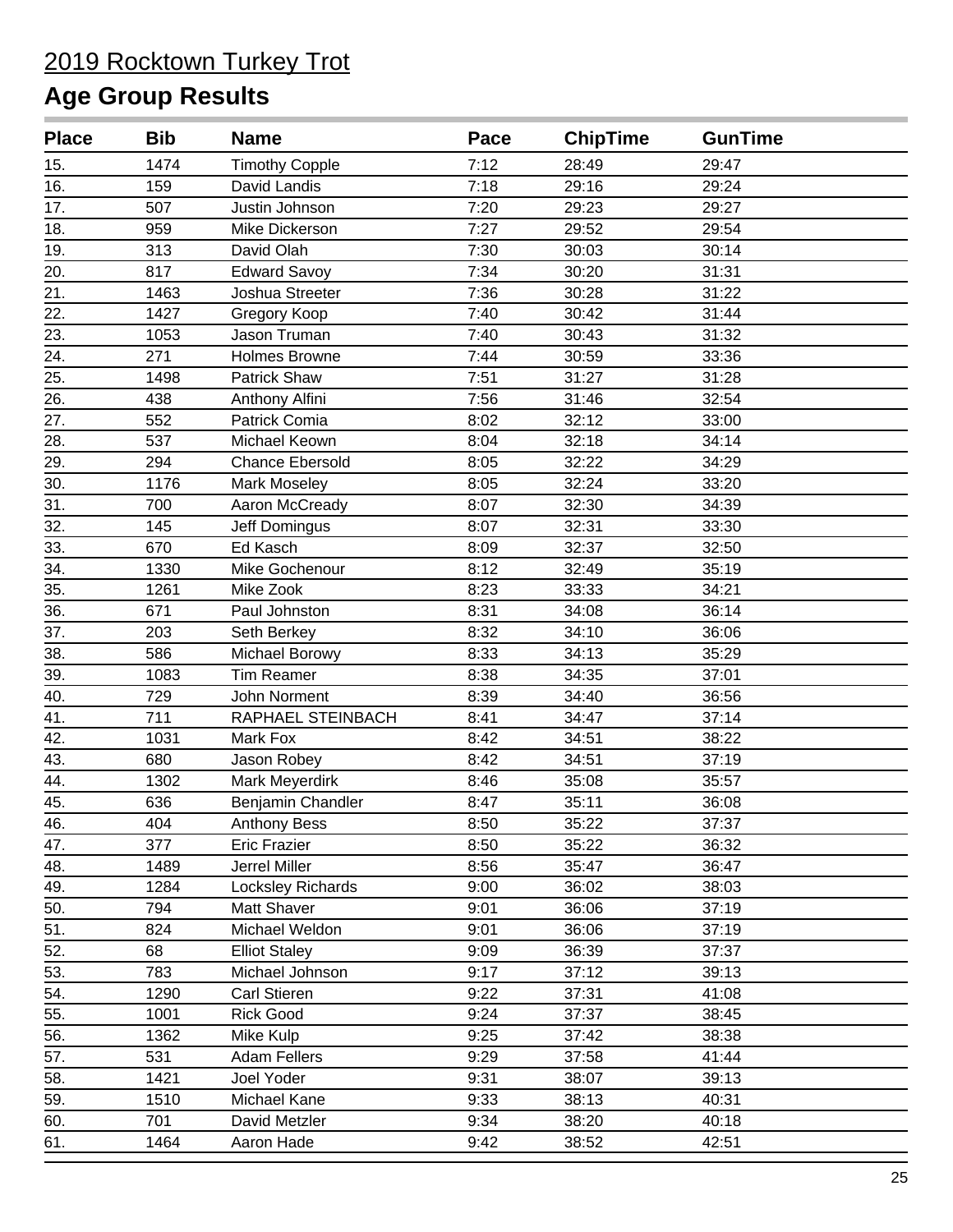| <b>Place</b> | <b>Bib</b> | <b>Name</b>                | Pace  | <b>ChipTime</b> | <b>GunTime</b> |  |
|--------------|------------|----------------------------|-------|-----------------|----------------|--|
| 62.          | 1297       | Jason Burch                | 9:44  | 39:00           | 42:32          |  |
| 63.          | 575        | <b>Brandon May</b>         | 9:48  | 39:14           | 41:36          |  |
| 64.          | 641        | <b>Scott Harris</b>        | 9:48  | 39:15           | 40:16          |  |
| 65.          | 1339       | <b>Harvie Andrews</b>      | 9:50  | 39:24           | 40:07          |  |
| 66.          | 604        | William Hill               | 9:58  | 39:55           | 43:43          |  |
| 67.          | 939        | Alex Yoder                 | 10:11 | 40:46           | 44:56          |  |
| 68.          | 1376       | <b>Brad Walsh</b>          | 10:12 | 40:50           | 45:04          |  |
| 69.          | 171        | <b>Phillip Nisly</b>       | 10:12 | 40:51           | 43:23          |  |
| 70.          | 363        | lan Zook                   | 10:14 | 40:57           | 45:45          |  |
| 71.          | 1013       | Christopher Burri          | 10:16 | 41:07           | 47:29          |  |
| 72.          | 1518       | John Hanger                | 10:17 | 41:12           | 45:05          |  |
| 73.          | 1435       | Jeff Jennings              | 10:20 | 41:21           | 45:07          |  |
| 74.          | 237        | Jesse Blosser              | 10:20 | 41:24           | 44:47          |  |
| 75.          | 913        | Alfonso Alfini             | 10:25 | 41:44           | 42:53          |  |
| 76.          | 803        | Shawn Snider               | 10:26 | 41:47           | 41:47          |  |
| 77.          | 1033       | <b>Justin Hormel</b>       | 10:29 | 41:57           | 43:54          |  |
| 78.          | 1458       | <b>Christopher Spiller</b> | 10:33 | 42:16           | 46:06          |  |
| 79.          | 496        | Justin Alexander           | 10:37 | 42:32           | 45:01          |  |
| 80.          | 968        | Ahmad Salman               | 10:40 | 42:41           | 46:05          |  |
| 81.          | 300        | <b>Christopher Smith</b>   | 10:51 | 43:27           | 46:00          |  |
| 82.          | 1134       | Jan Krumsiek               | 11:06 | 44:25           | 48:32          |  |
| 83.          | 717        | <b>BRENT MILLER</b>        | 11:24 | 45:39           | 49:49          |  |
| 84.          | 914        | <b>Toby Soper</b>          | 11:31 | 46:07           | 52:43          |  |
| 85.          | 1359       | Keston Fulcher             | 11:32 | 46:11           | 51:56          |  |
| 86.          | 1355       | Daren Showalter            | 11:40 | 46:44           | 50:54          |  |
| 87.          | 347        | Matt Whisman               | 11:42 | 46:50           | 47:50          |  |
| 88.          | 1105       | Hunter Woodard             | 11:44 | 46:59           | 52:39          |  |
| 89.          | 1417       | <b>Brant Suter</b>         | 11:45 | 47:04           | 51:58          |  |
| 90.          | 779        | Mike Hurley                | 11:55 | 47:43           | 51:10          |  |
| 91.          | 935        | Daniel Robinson            | 12:02 | 48:12           | 53:47          |  |
| 92.          | 315        | Josh Harold                | 12:11 | 48:45           | 53:46          |  |
| 93.          | 1117       | <b>Hunter Petrie</b>       | 12:30 | 50:04           | 52:31          |  |
| 94.          | 1301       | Stefen Bandrowski          | 12:36 | 50:27           | 55:28          |  |
| 95.          | 686        | Justin Banks               | 12:37 | 50:30           | 55:41          |  |
| 96.          | 1066       | <b>Curt Loomis</b>         | 12:39 | 50:38           | 55:30          |  |
| 97.          | 1388       | Kyle Voorhes               | 12:43 | 50:56           | 56:43          |  |
| 98.          | 1386       | <b>Robert Strimer</b>      | 12:45 | 51:01           | 56:48          |  |
| 99.          | 1467       | Joseph Brown               | 12:45 | 51:02           | 55:06          |  |
| 100.         | 105        | cory sodikoff              | 12:56 | 51:48           | 56:44          |  |
| 101.         | 372        | <b>Chris Demaree</b>       | 13:17 | 53:12           | 55:52          |  |
| 102.         | 486        | John Gu                    | 13:23 | 53:33           | 59:45          |  |
| 103.         | 639        | Robert Gu                  | 13:24 | 53:40           | 59:46          |  |
| 104.         | 927        | Galen Murton               | 14:13 | 56:56           | 1:00:21        |  |
| 105.         | 548        | <b>Matthew Schwartz</b>    | 14:34 | 58:19           | 1:03:17        |  |
| 106.         | 381        | Phil Quagliariello         | 14:50 | 59:21           | 1:05:36        |  |
| 107.         | 470        | Jason Moore                | 14:59 | 59:58           | 1:06:12        |  |
| 108.         | 1111       | <b>Cory Davies</b>         | 16:18 | 1:05:13         | 1:06:16        |  |
|              |            |                            |       |                 |                |  |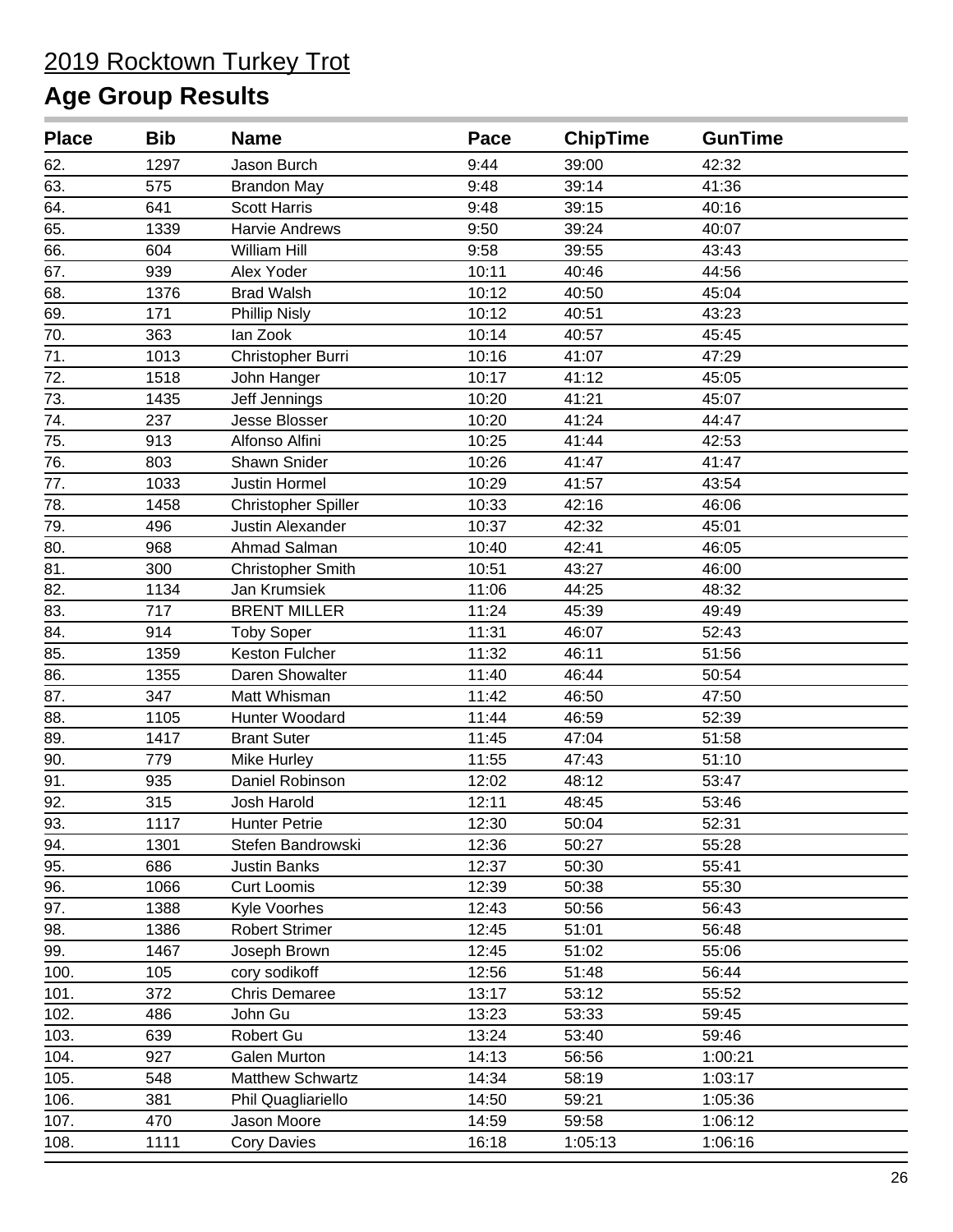| <b>Place</b>     | <b>Bib</b> | <b>Name</b>             | Pace  | <b>ChipTime</b> | <b>GunTime</b> |  |
|------------------|------------|-------------------------|-------|-----------------|----------------|--|
| 109.             | 1071       | <b>Derek Showalter</b>  | 16:22 | 1:05:31         | 1:11:20        |  |
| 110.             | 899        | <b>Stuart George</b>    | 16:41 | 1:06:48         | 1:12:55        |  |
| 111.             | 813        | Aaron Yoder             | 16:50 | 1:07:21         | 1:13:14        |  |
| 112.             | 688        | <b>Halston Banks</b>    | 17:05 | 1:08:23         | 1:13:38        |  |
| 113.             | 1164       | David Stringham         | 18:13 | 1:12:55         | 1:19:04        |  |
| Male 45-54       |            |                         |       |                 |                |  |
| 1.               | 1462       | Jim Wilson              | 5:43  | 22:55           | 22:56          |  |
| 2.               | 458        | Mikihiro Sato           | 5:50  | 23:22           | 23:22          |  |
| 3.               | 109        | Joseph Rudmin           | 6:21  | 25:26           | 25:28          |  |
| 4.               | 683        | David Huber             | 6:21  | 25:27           | 25:34          |  |
| $\overline{5}$ . | 1291       | Paul Deeble             | 6:37  | 26:30           | 26:34          |  |
| $\overline{6}$ . | 580        | Kevin Bennett           | 6:52  | 27:32           | 28:36          |  |
| $\overline{7}$ . | 675        | Mark Feldpausch         | 7:05  | 28:21           | 29:28          |  |
| 8.               | 1024       | Benjamin Meredith       | 7:08  | 28:34           | 28:38          |  |
| 9.               | 378        | Tony Lapp               | 7:10  | 28:44           | 28:52          |  |
| 10.              | 723        | Adam Blagg              | 7:19  | 29:19           | 29:27          |  |
| 11.              | 1042       | Jason Box               | 7:49  | 31:17           | 32:22          |  |
| 12.              | 162        | <b>Greg Shaffer</b>     | 7:49  | 31:18           | 32:11          |  |
| 13.              | 1494       | <b>Bryan Ott</b>        | 7:56  | 31:45           | 32:49          |  |
| 14.              | 1350       | Jarod Ryan King         | 8:03  | 32:16           | 33:28          |  |
| 15.              | 921        | Dusty Williamson        | 8:04  | 32:17           | 33:00          |  |
| 16.              | 651        | Robert Galgano          | 8:13  | 32:55           | 33:37          |  |
| 17.              | 1039       | <b>Bourney Baker</b>    | 8:16  | 33:05           | 35:29          |  |
| 18.              | 245        | John Coakley            | 8:17  | 33:09           | 34:00          |  |
| 19.              | 91         | <b>Jeff Shifflett</b>   | 8:24  | 33:37           | 35:58          |  |
| 20.              | 1131       | Chuck Bitsko            | 8:24  | 33:39           | 35:42          |  |
| 21.              | 1501       | <b>Scott Cole</b>       | 8:26  | 33:48           | 35:43          |  |
| 22.              | 1470       | Jeb Terrien             | 8:35  | 34:21           | 36:29          |  |
| 23.              | 941        | <b>Bill Rhodes</b>      | 8:35  | 34:21           | 36:11          |  |
| 24.              | 1043       | <b>TROY SUTER</b>       | 8:47  | 35:11           | 37:28          |  |
| 25.              | 750        | Paul Johnson            | 8:49  | 35:18           | 35:32          |  |
| 26.              | 786        | Dan Spitzner            | 8:49  | 35:20           | 36:35          |  |
| 27.              | 1258       | Peter Leisen            | 8:56  | 35:45           | 36:48          |  |
| 28.              | 1147       | Dan Kallaur             | 9:03  | 36:16           | 42:06          |  |
| 29.              | 894        | Kevin Longenecker       | 9:06  | 36:26           | 37:27          |  |
| 30.              | 1282       | Mark Hadley             | 9:09  | 36:37           | 38:36          |  |
| 31.              | 34         | Lee McNeely             | 9:21  | 37:28           | 38:38          |  |
| 32.              | 207        | Kent Willard            | 9:23  | 37:36           | 40:20          |  |
| 33.              | 206        | <b>Brad Willard</b>     | 9:27  | 37:52           | 41:17          |  |
| 34.              | 131        | Ben Shulgan             | 9:31  | 38:07           | 40:41          |  |
| 35.              | 521        | Jason Johnstone-Yellin  | 9:38  | 38:36           | 40:32          |  |
| 36.              | 702        | Marcelo Mast            | 9:48  | 39:14           | 41:08          |  |
| 37.              | 241        | Michael Alexiou         | 9:52  | 39:29           | 40:37          |  |
| 38.              | 1099       | Shannon Lokey           | 9:54  | 39:40           | 42:03          |  |
| 39.              | 559        | <b>Frederick Mayhew</b> | 10:02 | 40:09           | 42:10          |  |
| 40.              | 1331       | Greg Jesteadt           | 10:10 | 40:43           | 43:07          |  |
|                  |            |                         |       |                 |                |  |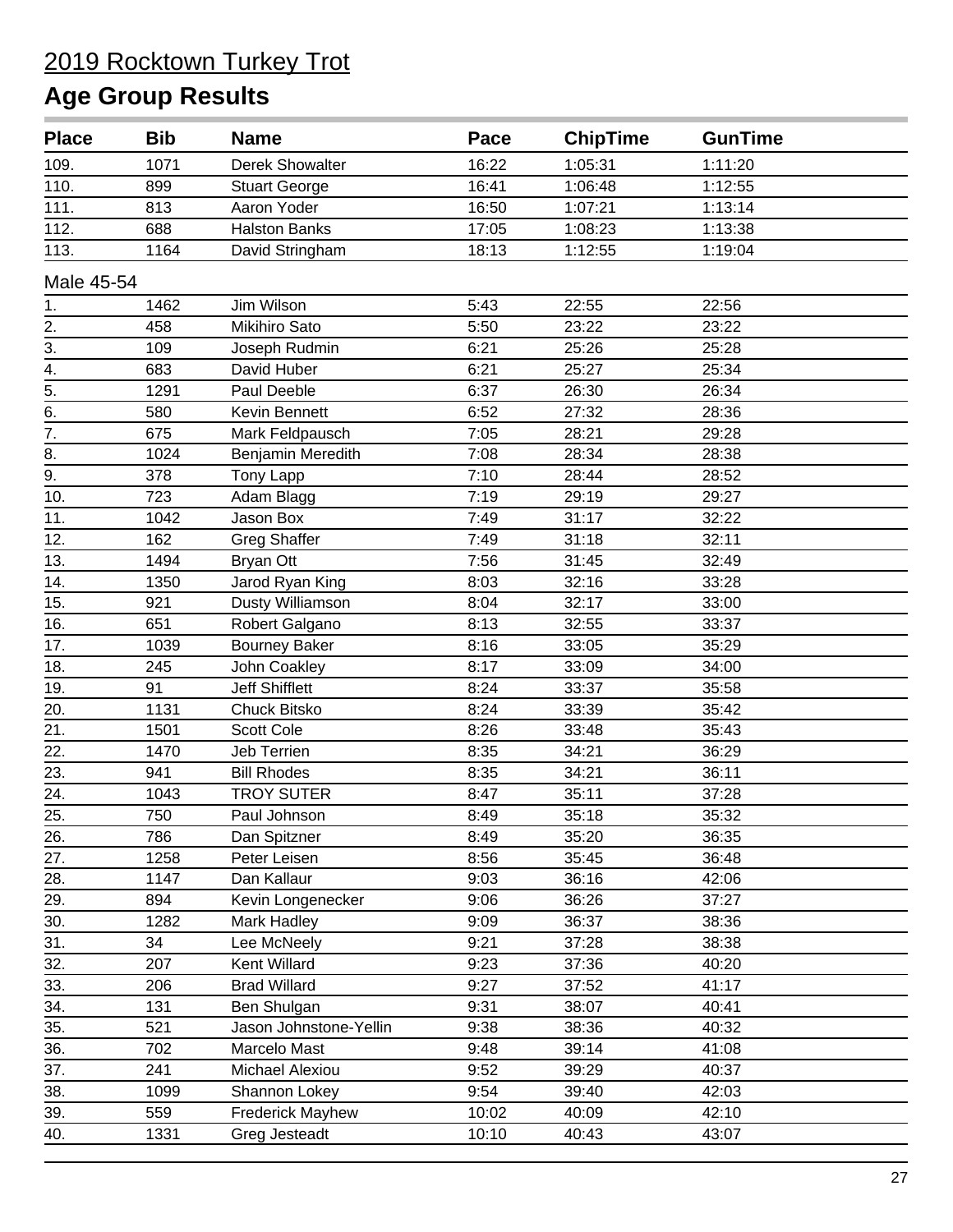| <b>Place</b>     | <b>Bib</b> | <b>Name</b>             | Pace  | <b>ChipTime</b> | <b>GunTime</b> |  |
|------------------|------------|-------------------------|-------|-----------------|----------------|--|
| 41.              | 1264       | <b>Stacy Pangle</b>     | 10:29 | 42:00           | 45:41          |  |
| 42.              | 820        | Reggie Blackmon         | 10:31 | 42:05           | 45:45          |  |
| 43.              | 1371       | Scott Robohn            | 10:34 | 42:20           | 48:24          |  |
| 44.              | 1276       | Alan Quimby             | 10:38 | 42:34           | 45:03          |  |
| 45.              | 374        | <b>Steve McClay</b>     | 10:38 | 42:35           | 45:14          |  |
| 46.              | 86         | <b>Brian Phelps</b>     | 10:45 | 43:03           | 46:45          |  |
| 47.              | 845        | <b>Greg Arehart</b>     | 10:51 | 43:26           | 46:07          |  |
| 48.              | 125        | <b>Quillon Hall</b>     | 10:53 | 43:36           | 45:50          |  |
| 49.              | 989        | <b>Eric Britt</b>       | 11:40 | 46:42           | 50:43          |  |
| 50.              | 691        | Aaron Ludwig            | 11:41 | 46:47           | 50:24          |  |
| 51.              | 1163       | Kevin Farren            | 11:46 | 47:07           | 49:44          |  |
| 52.              | 645        | <b>Jeff Myers</b>       | 11:49 | 47:19           | 49:20          |  |
| 53.              | 623        | Danny Davis             | 12:26 | 49:47           | 55:49          |  |
| 54.              | 221        | doug detrick            | 12:32 | 50:09           | 55:00          |  |
| 55.              | 535        | Kevin Tysinger          | 12:57 | 51:52           | 55:30          |  |
| 56.              | 765        | <b>Chris Moore</b>      | 13:20 | 53:24           | 58:13          |  |
| 57.              | 873        | Michael Ruckman         | 13:21 | 53:28           | 57:04          |  |
| 58.              | 64         | Jack Gu                 | 13:26 | 53:46           | 59:46          |  |
| 59.              | 1217       | Ramon Ochoa             | 15:52 | 1:03:31         | 1:09:10        |  |
| 60.              | 1181       | Gary Huffman            | 16:44 | 1:06:57         | 1:12:11        |  |
| 61.              | 98         | David Thorne            | 19:22 | 1:17:29         | 1:17:29        |  |
| 62.              | 708        | Peter Poirot            | 20:47 | 1:23:12         | 1:28:09        |  |
| Male 55-64       |            |                         |       |                 |                |  |
| 1.               | 1295       | <b>Stanley Hatch</b>    | 6:19  | 25:17           | 25:23          |  |
| $\overline{2}$ . | 1480       | Lester Zook             | 6:48  | 27:16           | 27:17          |  |
| $\overline{3}$ . | 200        | <b>JW BROOKS</b>        | 7:14  | 28:59           | 29:55          |  |
| 4.               | 536        | <b>Bernie Blazewicz</b> | 7:21  | 29:27           | 29:43          |  |
| $\overline{5}$ . | 1509       | Craig Westwood          | 7:38  | 30:35           | 31:33          |  |
| $\overline{6}$ . | 882        | Niklaus Stephan         | 7:46  | 31:06           | 31:47          |  |
| $\overline{7}$ . | 459        | Michael Koontz          | 7:46  | 31:06           | 32:21          |  |
| 8.               | 1085       | Eugene Koonin           | 8:08  | 32:33           | 32:49          |  |
| 9.               | 1102       | <b>Brad Williams</b>    | 8:16  | 33:07           | 34:12          |  |
| 10.              | 1265       | Tim DiNapoli            | 8:23  | 33:35           | 37:02          |  |
| 11.              | 952        | Rod Little              | 8:32  | 34:09           | 36:33          |  |
| 12.              | 706        | Kevin Jones             | 8:33  | 34:15           | 35:09          |  |
| 13.              | 649        | Tom McKenzie            | 8:39  | 34:38           | 35:30          |  |
| 14.              | 1381       | Jeff Lenhart            | 8:40  | 34:44           | 36:38          |  |
| 15.              | 50         | Marty Skladanowski      | 9:02  | 36:10           | 37:27          |  |
| 16.              | 1279       | <b>Brian Reese</b>      | 9:04  | 36:20           | 38:13          |  |
| 17.              | 615        | Mike Baxter             | 9:20  | 37:21           | 38:15          |  |
| 18.              | 1249       | Mark Klansek            | 9:26  | 37:46           | 39:48          |  |
| 19.              | 424        | Matthew Capuano         | 9:34  | 38:20           | 40:33          |  |
| 20.              | 1231       | Andy Wood               | 9:48  | 39:16           | 41:13          |  |
| 21.              | 1230       | <b>Byron Peachey</b>    | 9:56  | 39:46           | 42:16          |  |
| 22.              | 893        | Chuck Heckman           | 10:57 | 43:49           | 44:59          |  |
| 23.              | 324        | Jim Maynard             | 10:58 | 43:55           | 48:40          |  |
|                  |            |                         |       |                 |                |  |